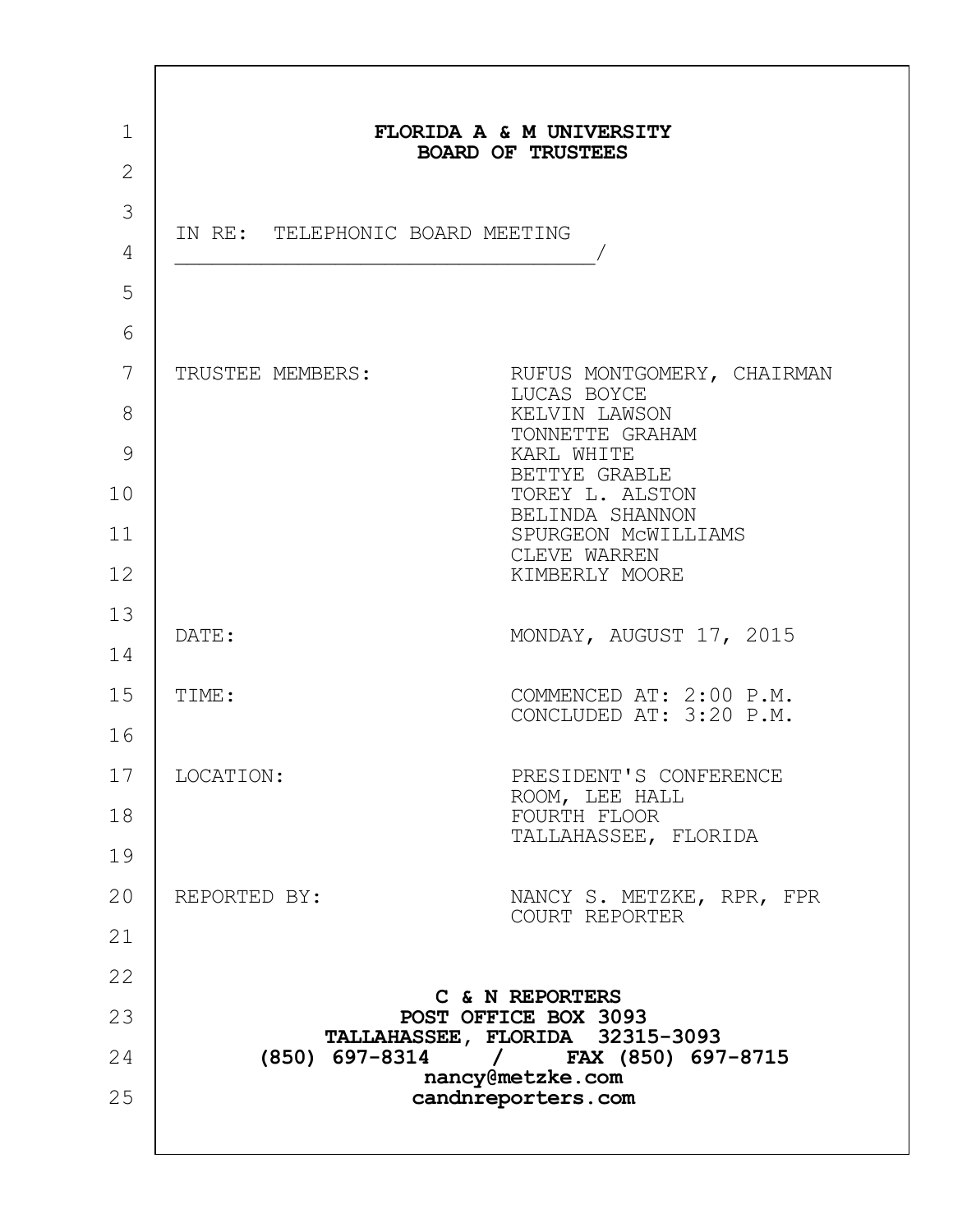|                | 2                                                   |
|----------------|-----------------------------------------------------|
| $\mathbf{1}$   | PROCEEDINGS                                         |
| $\overline{2}$ |                                                     |
| 3              | CHAIRMAN MONTGOMERY: All right. In the              |
| 4              | interest of time, we're going to move forward. If   |
| 5              | any member of the Board has an issue, just go ahead |
| 6              | and call the President's office and have someone    |
| 7              | walk over; but if you do have a problem with your   |
| 8              | line, we apologize for the inconvenience and we'll  |
| $\mathcal{G}$  | ask them to fix this going forward.                 |
| 10             | I call this meeting to order.                       |
| 11             | Ms. Singleton, please call the roll.                |
| 12             | MS. SINGLETON: Thank you,                           |
| 13             | Chairman Montgomery.                                |
| 14             | Trustee Alston.                                     |
| 15             | TRUSTEE ALSTON: Here.                               |
| 16             | MS. SINGLETON: Trustee Boyce.                       |
| 17             | TRUSTEE BOYCE: Here.                                |
| 18             | MS. SINGLETON: Trustee Grable.                      |
| 19             | TRUSTEE GRABLE: Here.                               |
| 20             | MS. SINGLETON: Trustee Graham.                      |
| 21             | TRUSTEE GRAHAM: Here.                               |
| 22             | MS. SINGLETON: Trustee Lawson.                      |
| 23             | TRUSTEE LAWSON: Here.                               |
| 24             | MS. SINGLETON: Trustee McWilliams.                  |
| 25             | TRUSTEE MCWILLIAMS: Here.                           |
|                |                                                     |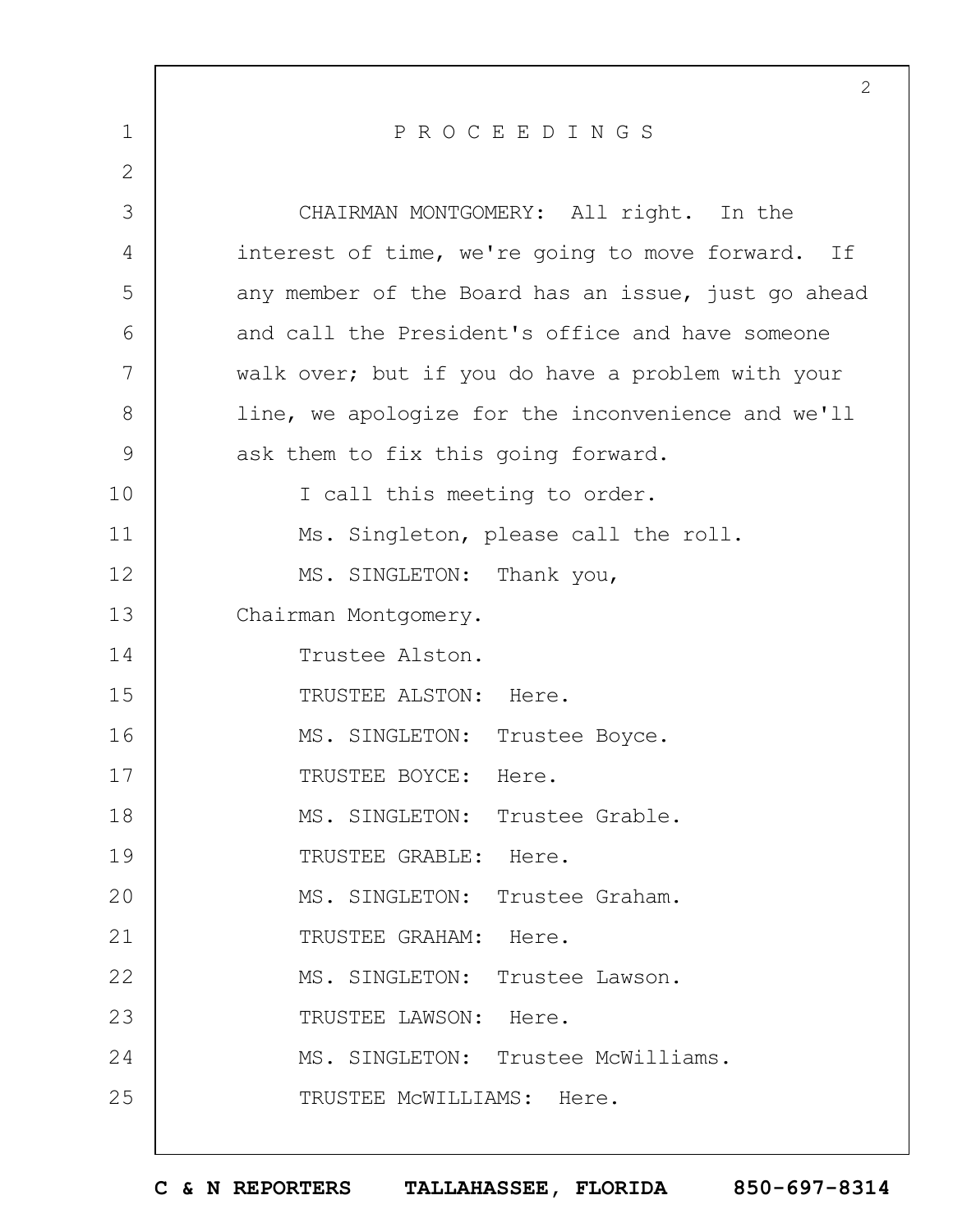|               | 3                                                 |
|---------------|---------------------------------------------------|
| $\mathbf{1}$  | MS. SINGLETON: Trustee Montgomery.                |
| $\mathbf{2}$  | CHAIRMAN MONTGOMERY: Here.                        |
| 3             | MS. SINGLETON: Trustee Moore.                     |
| 4             | TRUSTEE MOORE: Here.                              |
| 5             | MS. SINGLETON: Trustee Shannon.                   |
| 6             | TRUSTEE SHANNON: Here.                            |
| 7             | MS. SINGLETON: Trustee Warren.                    |
| 8             | (NO RESPONSE).                                    |
| $\mathcal{G}$ | MS. SINGLETON: Trustee White.                     |
| 10            | TRUSTEE WHITE: Here.                              |
| 11            | MS. SINGLETON: Trustee Woody.                     |
| 12            | TRUSTEE WOODY: Here.                              |
| 13            | MS. SINGLETON. Mr. Chair, you have a quorum.      |
| 14            | CHAIRMAN MONTGOMERY: Thank you.                   |
| 15            | Trustees, our first action item today is the      |
| 16            | approval of a services agreement with a public    |
| 17            | relations firm. You received information from     |
| 18            | VP McKnight regarding the request for quotations  |
| 19            | that were issued to four PR firms.                |
| 20            | Brock Communications was the only firm to respond |
| 21            | with a quote. You also received the               |
| 22            | Brock Communications' proposal and a proposed     |
| 23            | services agreement.                               |
| 24            | VP McKnight, would you please provide an          |
| 25            | update with regard to where we are with this      |
|               |                                                   |

 $\Gamma$ 

 $\overline{1}$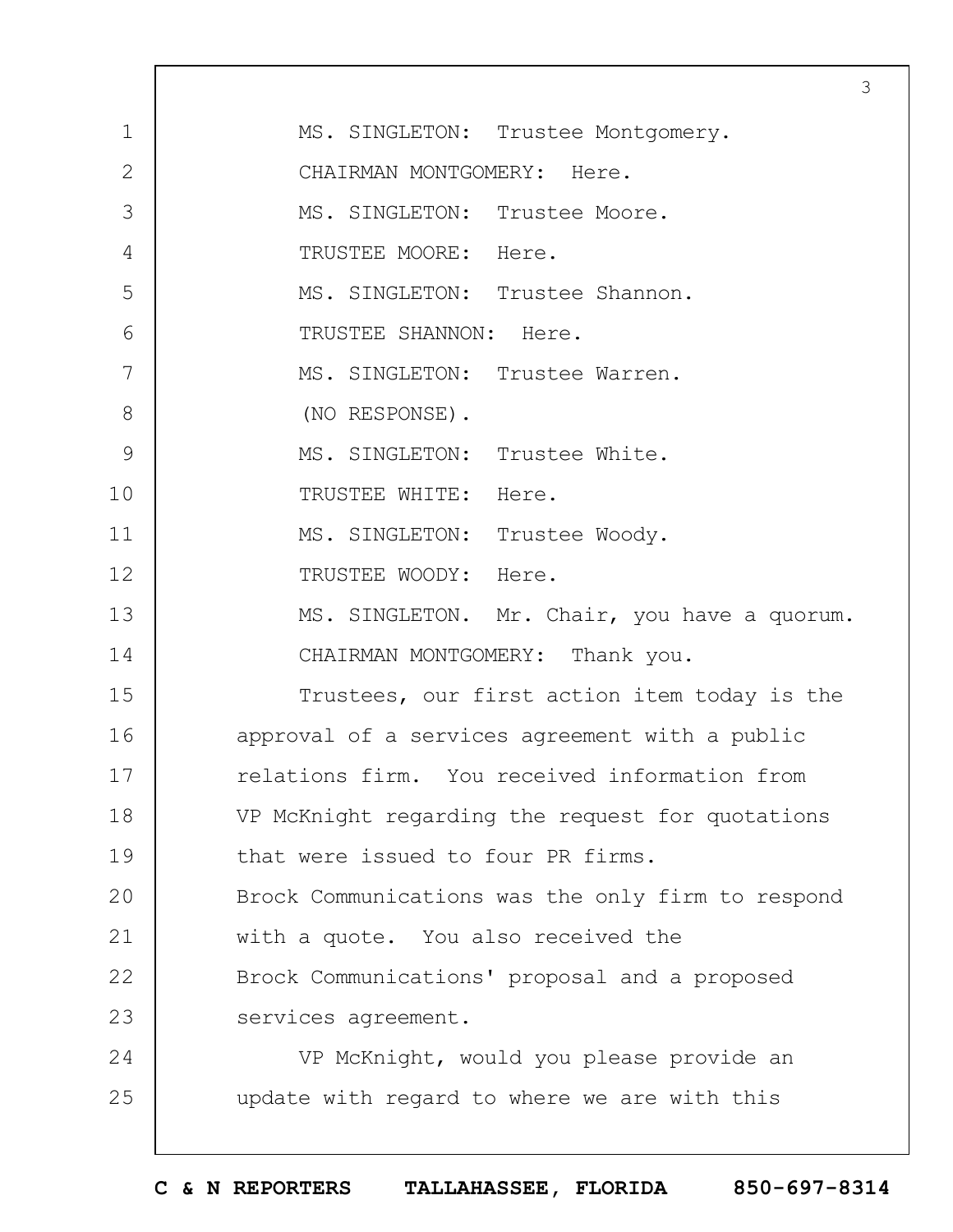matter?

1

2

3

4

5

6

7

8

9

ATTORNEY MCKNIGHT: Yes, thank you, Chairman.

As indicated in our email on Friday, this matter has been vetted with proposals being submitted to four different entities. Two did not respond in terms of wanting to go forward with any work pursuant to the purpose of request for the quotations. The Brock firm did (phone static) the University.

10 11 12 13 14 15 16 This matter has been vetted by both the Procurement Office as well as the General Counsel's Office, and attached with the documents submitted by email on Friday is a draft contract for the Board's consideration that was also vetted and prepared by the General Counsel's Office and the Procurement Office.

17 18 19  $20$ 21 22 23 24 25 CHAIRMAN MONTGOMERY: Thank you, VP McKnight. Is there a motion to approve the services agreement with Brock Communications? TRUSTEE WOODY: Trustee Woody. So move. TRUSTEE MOORE: Second, Trustee Moore. CHAIRMAN MONTGOMERY: A motion has been made and properly seconded. Is there a discussion? (NO RESPONSE). CHAIRMAN MONTGOMERY: Hearing none, all those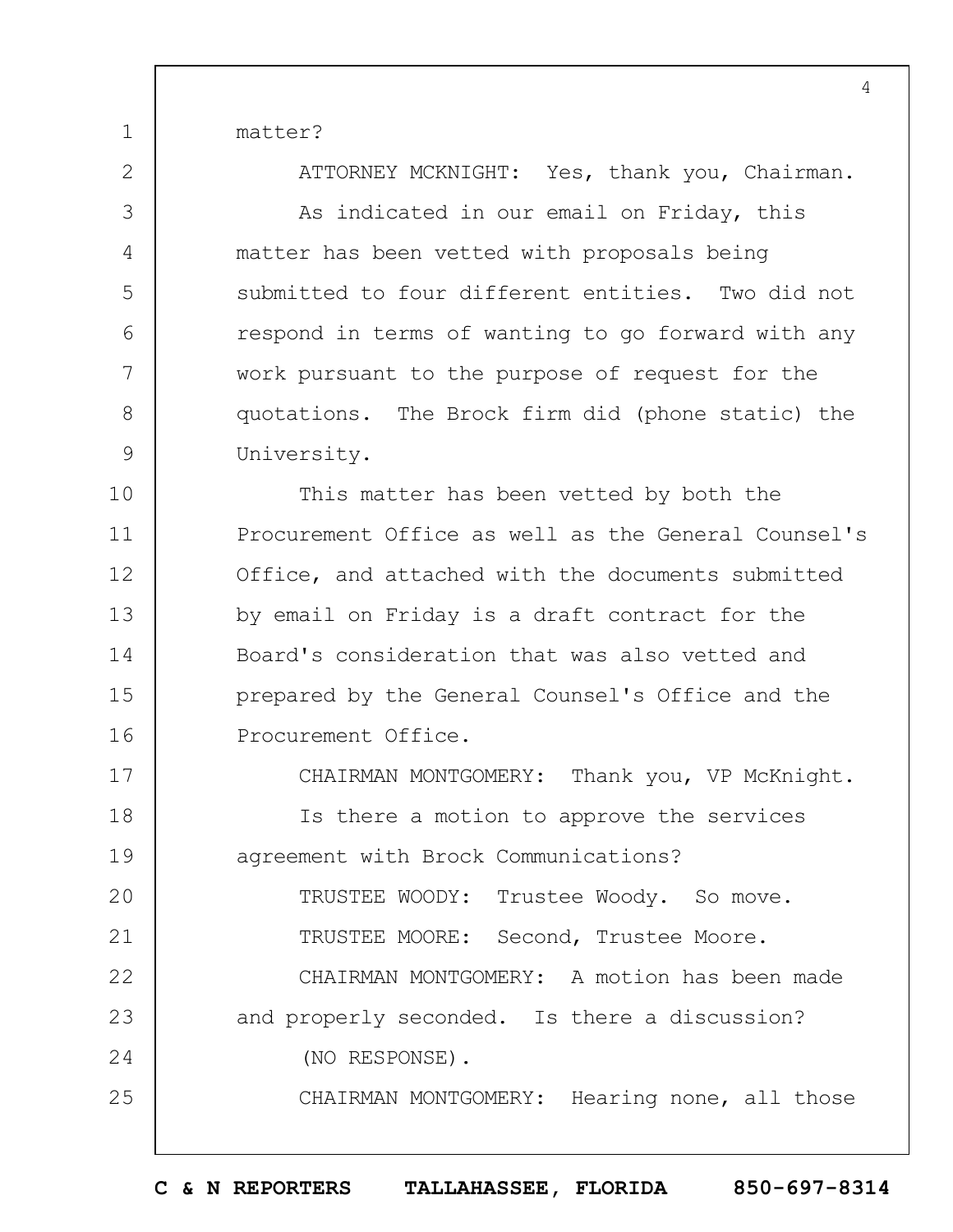1 2 3 4 5 6 7 8 9 10 11 12 13 14 15 16 17 18 19  $20$ 21 22 23 24 25 5 in favor, please indicate by saying aye. (AFFIRMATIVE INDICATIONS). CHAIRMAN MONTGOMERY: Any opposed, nay. (NO RESPONSE). CHAIRMAN MONTGOMERY: Motion carries unanimously. Thank you. And I'll add that I was supportive of that motion for approval, so we thank you, Board members. I did have an opportunity to do some research with regard to PR firms, and there will be forthcoming information about how we proceed with that process. VP Cassidy, you're recognized to present the legislative budget request. VICE PRESIDENT CASSIDY: Good afternoon. I'm going to pass around some hard copies to people in the room. This request has some relatively minor revisions since the last Board meeting. I'd like just to give a summary of the six items that are in the request, and then I'll talk briefly about what's changed since you last saw it. The six items as they now exist are: Student success initiative for \$5.987 million; secondly, and this is a new item, a faculty vitality and curriculum enhancement item, which is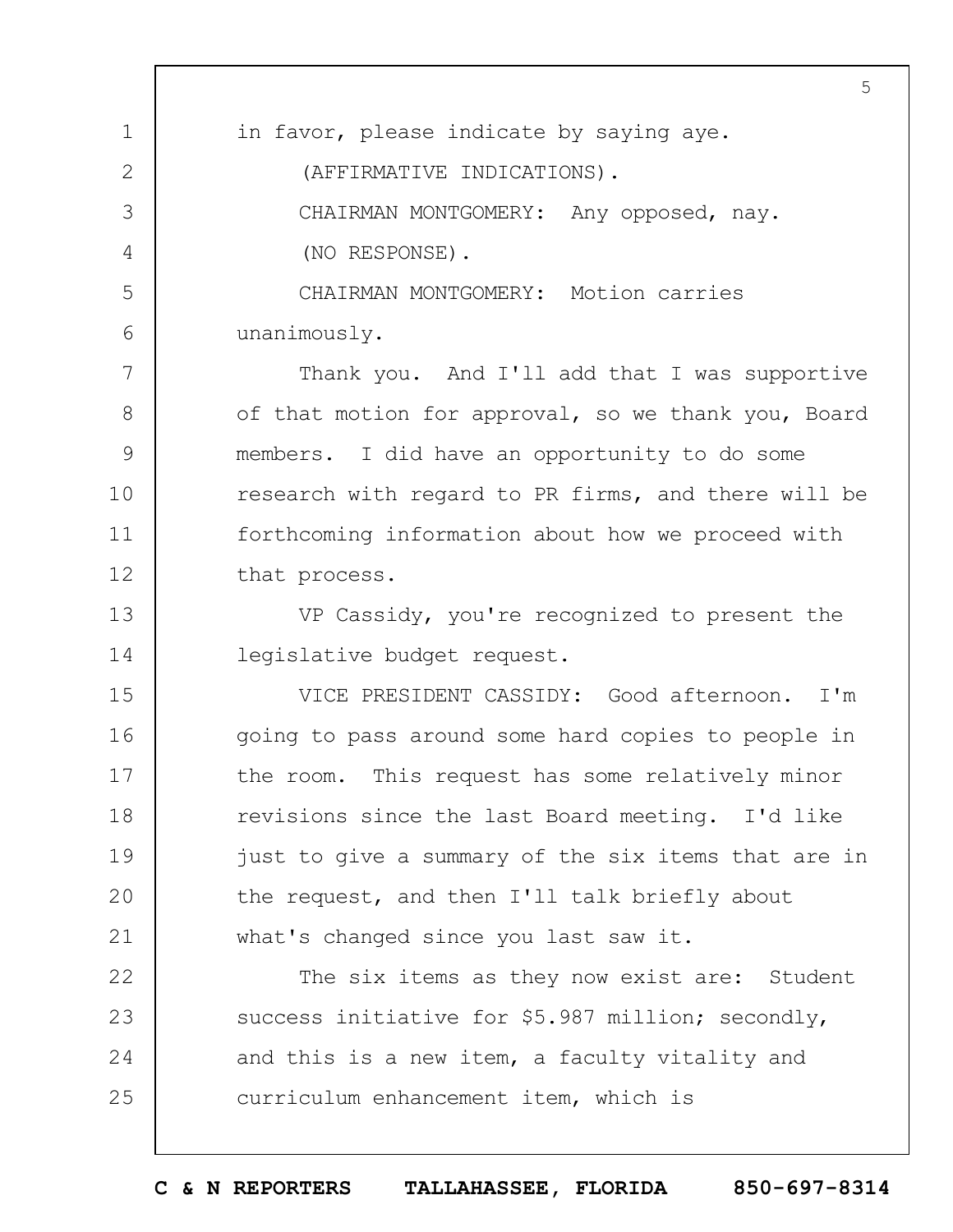1 2 3 4 5 6 7 8 9 9.507 million; an on-line education program and course offerings enhancement program for \$5 million; a college of -- the College of Agriculture and Food Services Brooksville project, some start-up funding in the amount of \$3,283,600; a campus safety initiative in the amount of 4,305,000 and some other dollars; and then, finally, some support for the Sustainability Institute in the amount of \$2.75 million.

6

10 11 12 13 14 15 16 17 What's changed since the last Board meeting, which is in large part due to  $-$ - based on some conversations we had last week with Board of Governors' members about student success and the work plan, and also how the Legislature might view asking for money that would primarily support changes -- or in many ways support changes to the performance metrics.

18 19  $20$ 21 22 23 24 25 We've taken what was -- the first item, which was a student success initiative omnibus kind of item. That was about \$15 million, and we've broken it now into two parts: The first being the student success initiative, as I said, that's \$5.978 million; and then the new item, which is largely a breakout of things that were previously -- largely included in the student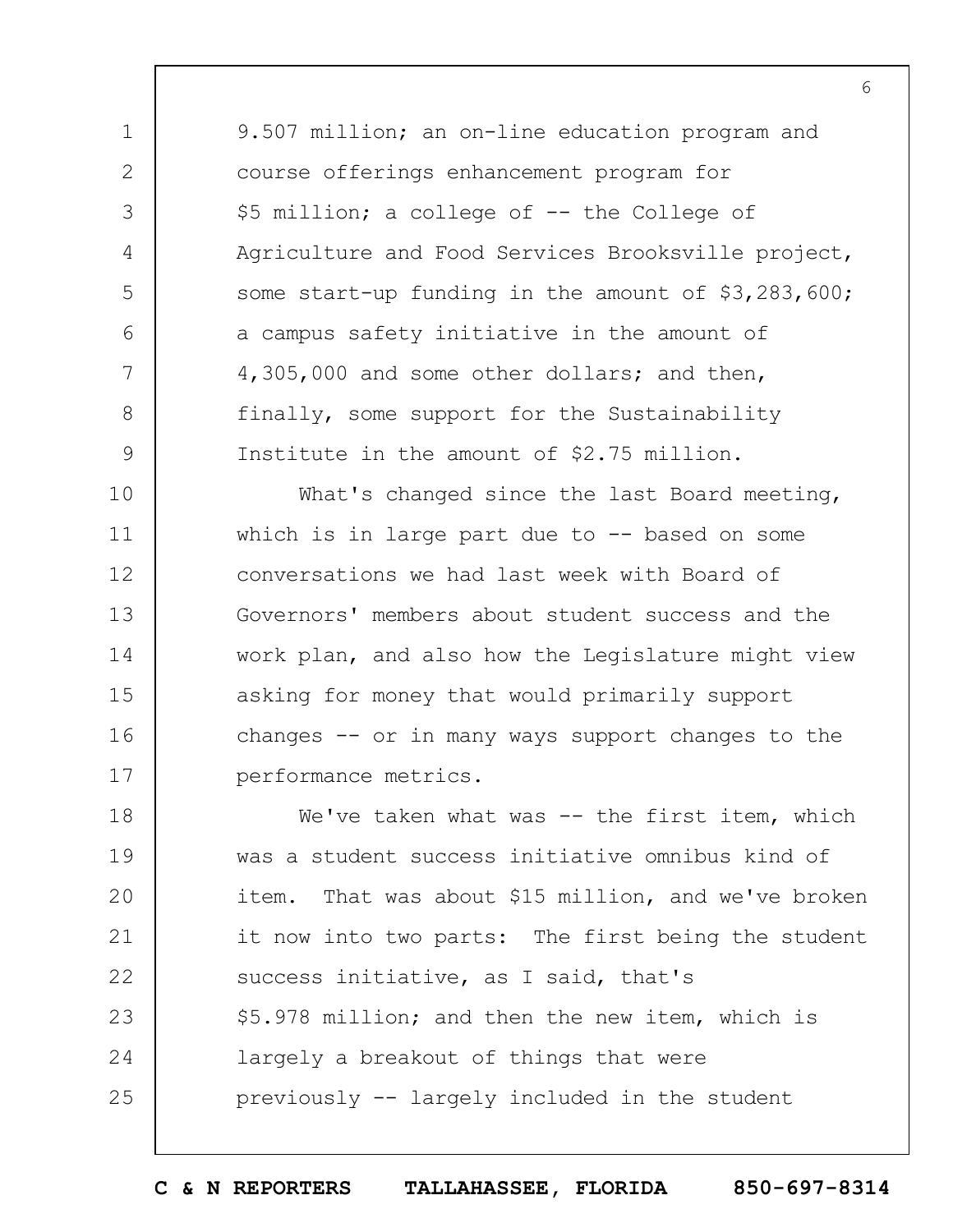success is some faculty vitality and curriculum enhancement information and dollar request for 9.507 million. Those two items together as now configured are about \$484,000 higher than the amount that was shown last week of 15 million 001 and thousands.

1

2

3

4

5

6

14

15

21

7 8 9 10 11 12 13 So those are the changes since last month - since last week; and as I said, those were mostly in response to conversations we had with the chancellor and other members of the staff. While they haven't seen this document, we think what we've done is responsive to the comments that they made to us.

> I'd entertain any questions that you -- that anyone on the Board might have about these items.

16 17 TRUSTEE LAWSON: Chairman Montgomery, this is Lawson.

18 19  $20$ TRUSTEE GRABLE: Chair Montgomery, Grable. CHAIRMAN MONTGOMERY: Okay. I have Trustee Lawson and Trustee Grable.

TRUSTEE LAWSON: Thank you, Mr. Chair.

22 23 24 25 Mr. Cassidy, so thanks for the breakdown. If you could just explain the faculty vitality piece because I think going back to the last meeting, our discussion was around the 15 and trying to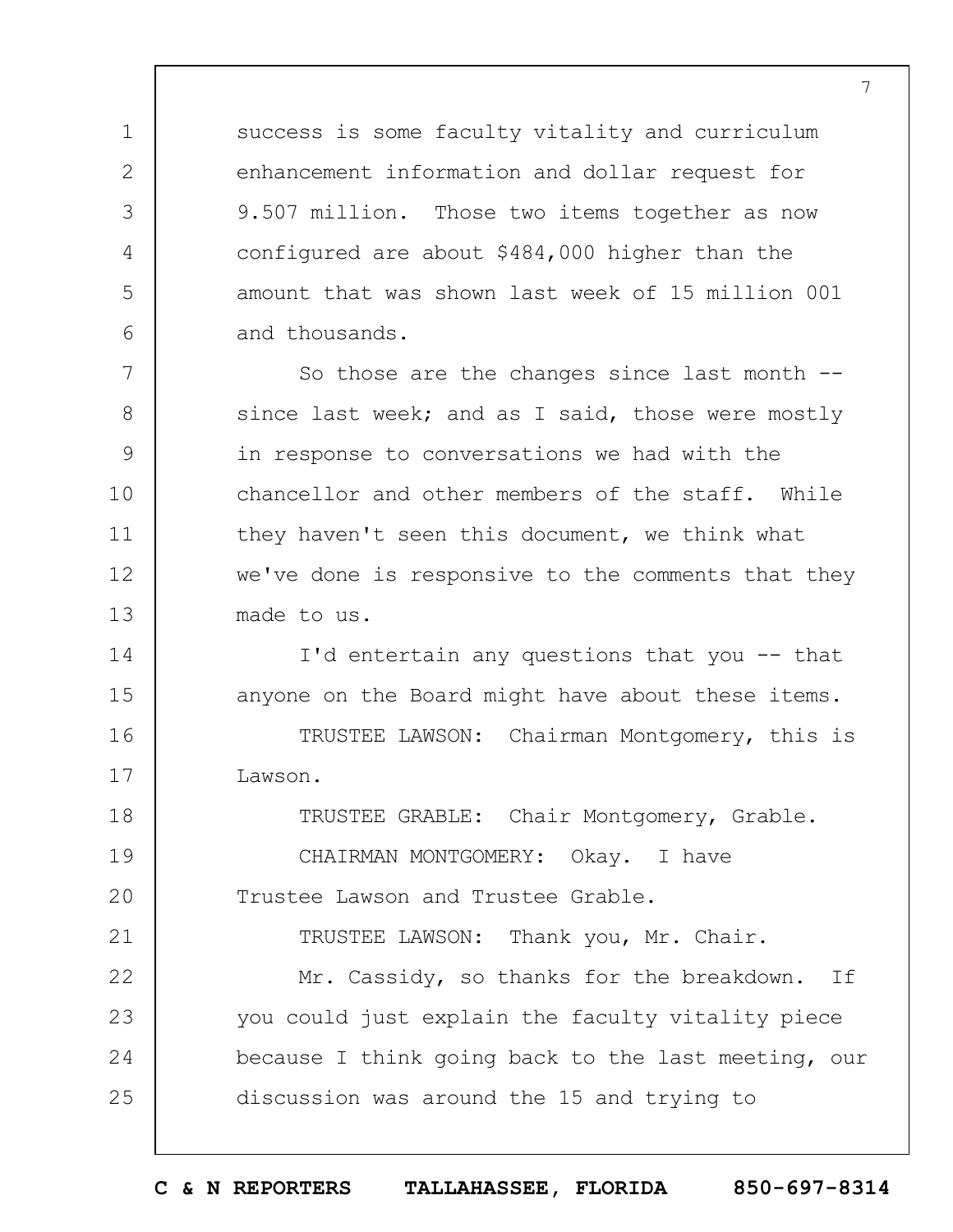1 2 3 4 5 6 7 8 9 10 11 12 13 14 15 16 17 18 19  $20$ 21 22 23 24 25 understand, you know, what made that up. And I know you've broken it down into two parts now -- VICE PRESIDENT CASSIDY: Right. TRUSTEE LAWSON: -- that might be more amenable to the Board of Governors, but if you could just explain that one component, that would be great. VICE PRESIDENT CASSIDY: Yeah, I'm going to sort of briefly summarize the, what is it, about six or seven bullets points that are in the description. The first is a faculty vitality initiative based on the aging of our faculty. The goal here is to have money to renew faculty in various ways as our current faculty ages. Secondly, there are salary enhancements for faculty in areas where the median salaries are below -- below the average salary at peer and regional institutions. Third is some computer information systems support program to support accreditation offerings. Another item has to do with the stem faculty, enhancing their ability to meet general education requirements, investing in the School of Excellence and the School of Business and Industry, supporting general education needs by extending -- expanding

8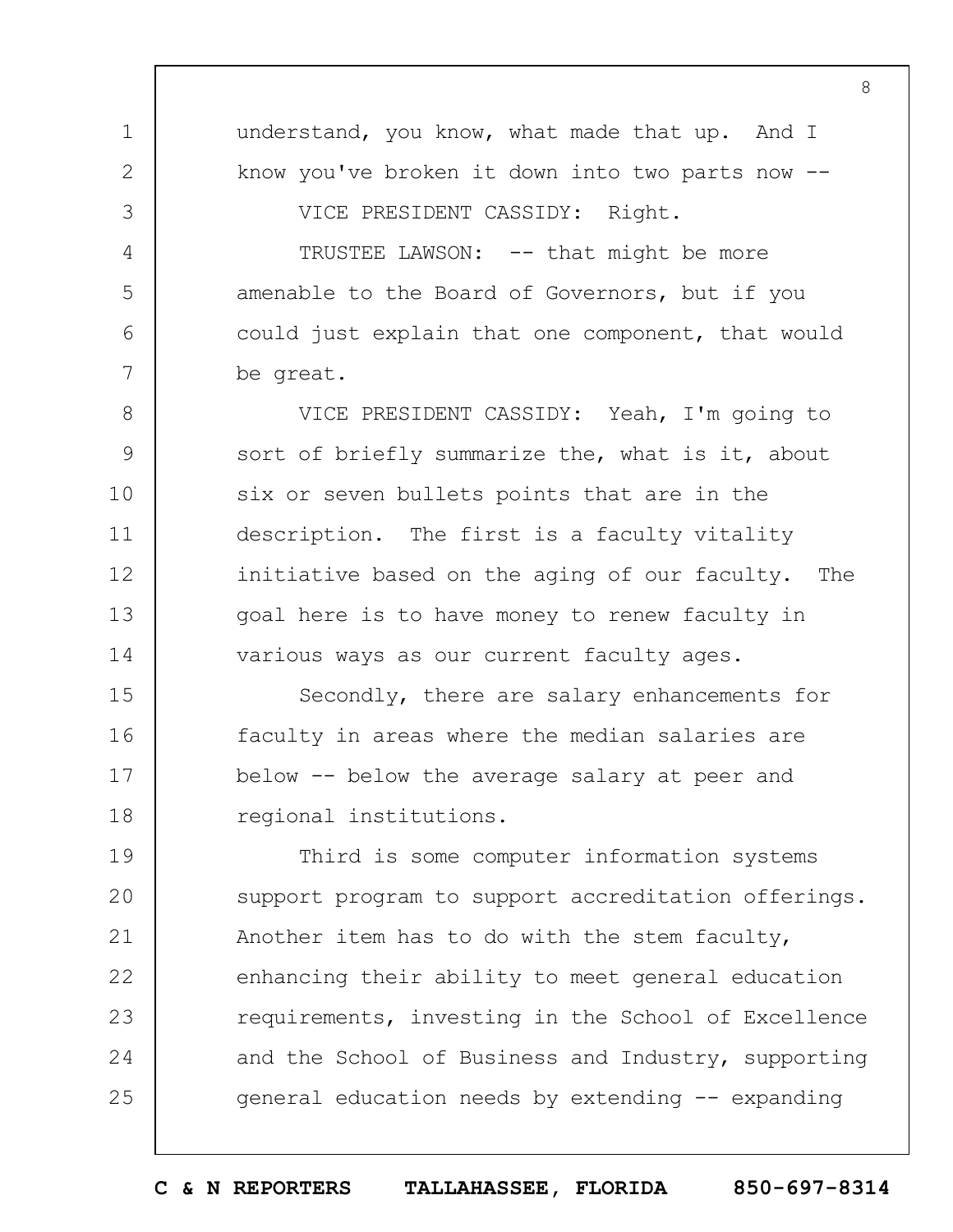social services in humanities faculty; expanding nursing faculty to meet student demand and state needs and to enhance positive licensure exam outcomes; supporting the vitality of the pharmacy program with salary support, some of which we did not receive on a recurring basis from the Legislature; and lastly, ensuring the continuing ability to support student excellence in the journalism program.

10 11 12 13 14 15 So these are areas that we believe we need support in, and the two first ones are I think of major interest to probably the Board, which is faculty vitality and renewal and then salary enhancements to -- for salaries -- faculty salaries that are below the median.

16 17 So those are the items that we've identified, and they add up to \$9.5 million.

18 19  $20$ CHAIRMAN MONTGOMERY: Trustee Grable. TRUSTEE LAWSON: I'm sorry, go ahead. CHAIRMAN MONTGOMERY: I'm sorry,

21 Trustee Lawson, please.

1

2

3

4

5

6

7

8

9

22 23 24 25 TRUSTEE LAWSON: Yeah, just one follow-up and I'll yield the floor. On the salary enhancement piece, can we request it out of these dollars if these are not recurring? I mean everything you've

**C & N REPORTERS TALLAHASSEE, FLORIDA 850-697-8314**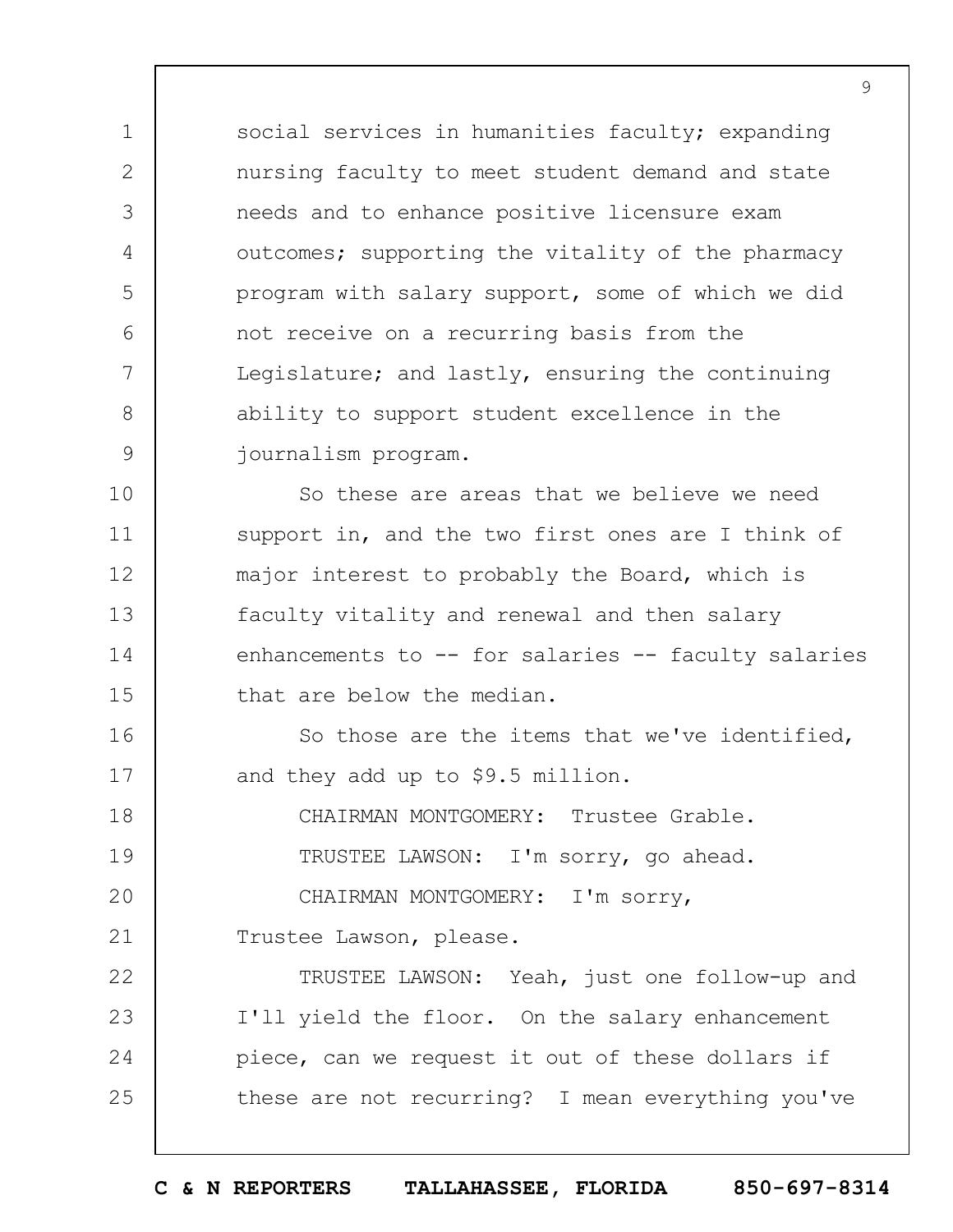1 2 3 4 5 6 7 8 9 10 11 12 13 14 15 16 17 18 19  $20$ 21 22 23 24 25 laid out sounds like a real need, but the only one that seemed a little out of place in this basket was the salary enhancement piece. VICE PRESIDENT CASSIDY: Well, we've got all of -- at least lined up in the way the request is outlined, we've got all but 300,000 of it as being recurring. The issue with salary enhancement is, once you pay it up front, you then have changed the salary of the people and so it, therefore, recurs as long as the faculty does. TRUSTEE LAWSON: Right. VICE PRESIDENT CASSIDY: So I think that's the reason -- I know that's the reason why that's considered recurring. The nonrecurring is largely around some of the computer and other areas like that, but the rest of this is mostly around faculty; and as we know, faculty recurs. TRUSTEE LAWSON: Okay. Thanks, Mr. Cassidy. CHAIRMAN MONTGOMERY: Trustee Grable. TRUSTEE GRABLE: Thank you, Chairman Montgomery. My question, of course, does fall under this particular request related to faculty vitality as well, and my first question would dovetail I think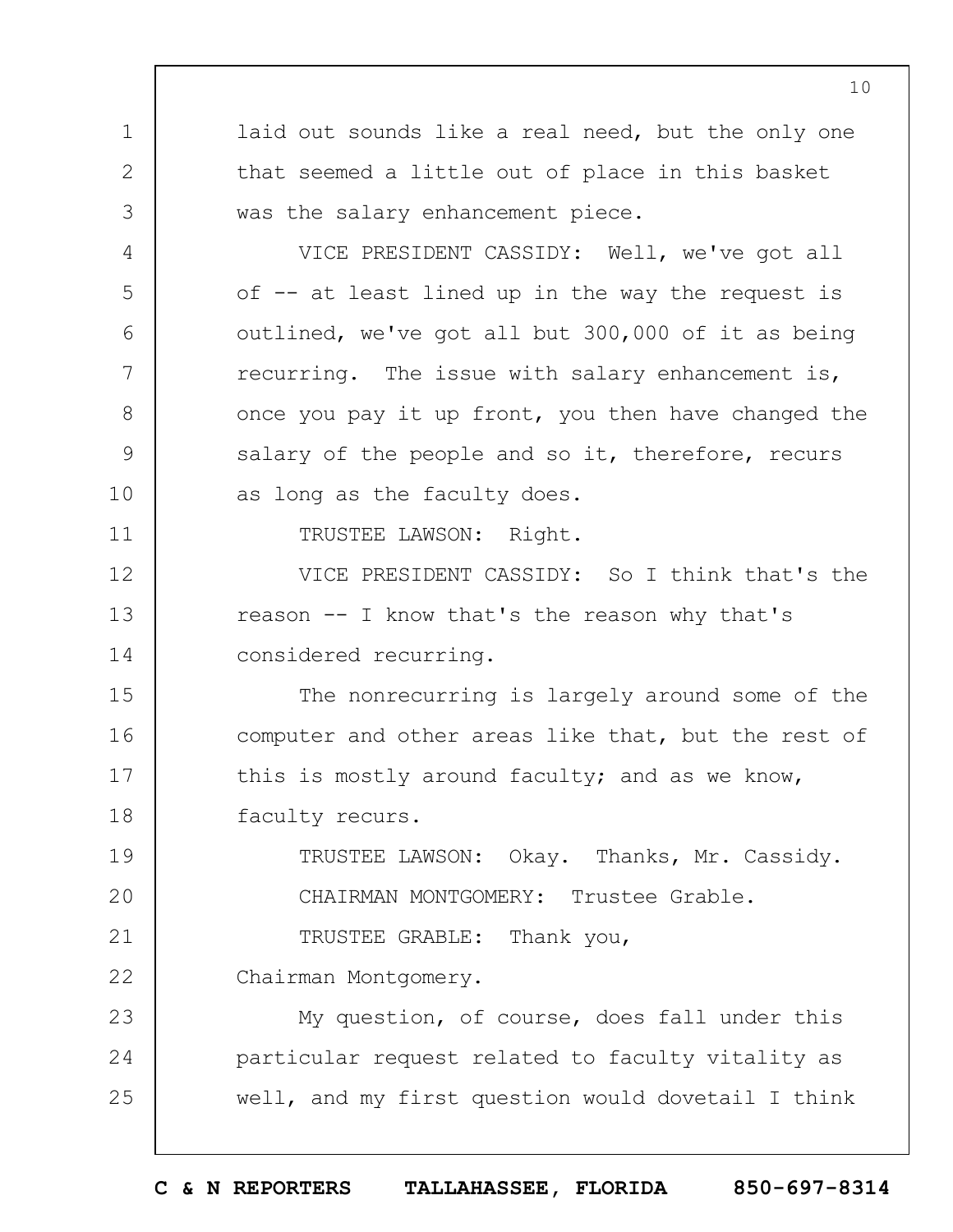1 2 3 4 5 6 7 8 9 10 11 12 13 14 15 16 17 18 19  $20$ 21 22 23 24 25 into what Trustee Lawson asked regarding salaries; but I wanted to particularly get some understanding of how many positions this is -- how many positions are we anticipating these -- this funding will cover? VICE PRESIDENT CASSIDY: Are we talking about renewal or in terms of the vitality issue, Trustee Grable? TRUSTEE GRABLE: I'm sorry? VICE PRESIDENT CASSIDY: Which part of the salaries are you referring to? TRUSTEE GRABLE: I'm referring to the first part where you list a variety of disciplines on campus that are in the critical areas, how many faculty members do we feel that this funding would support? That was my question. VICE PRESIDENT CASSIDY: Okay. Well, I think if you were to look at the end -- and I apologize, I've only really sort of called attention to the parts of the document that are narrative and supported by summary information; but if you would turn to the end, to the last few pages of the document where a second part of what needs to be submitted to the Board of Governors is the so-called form two, which gives more information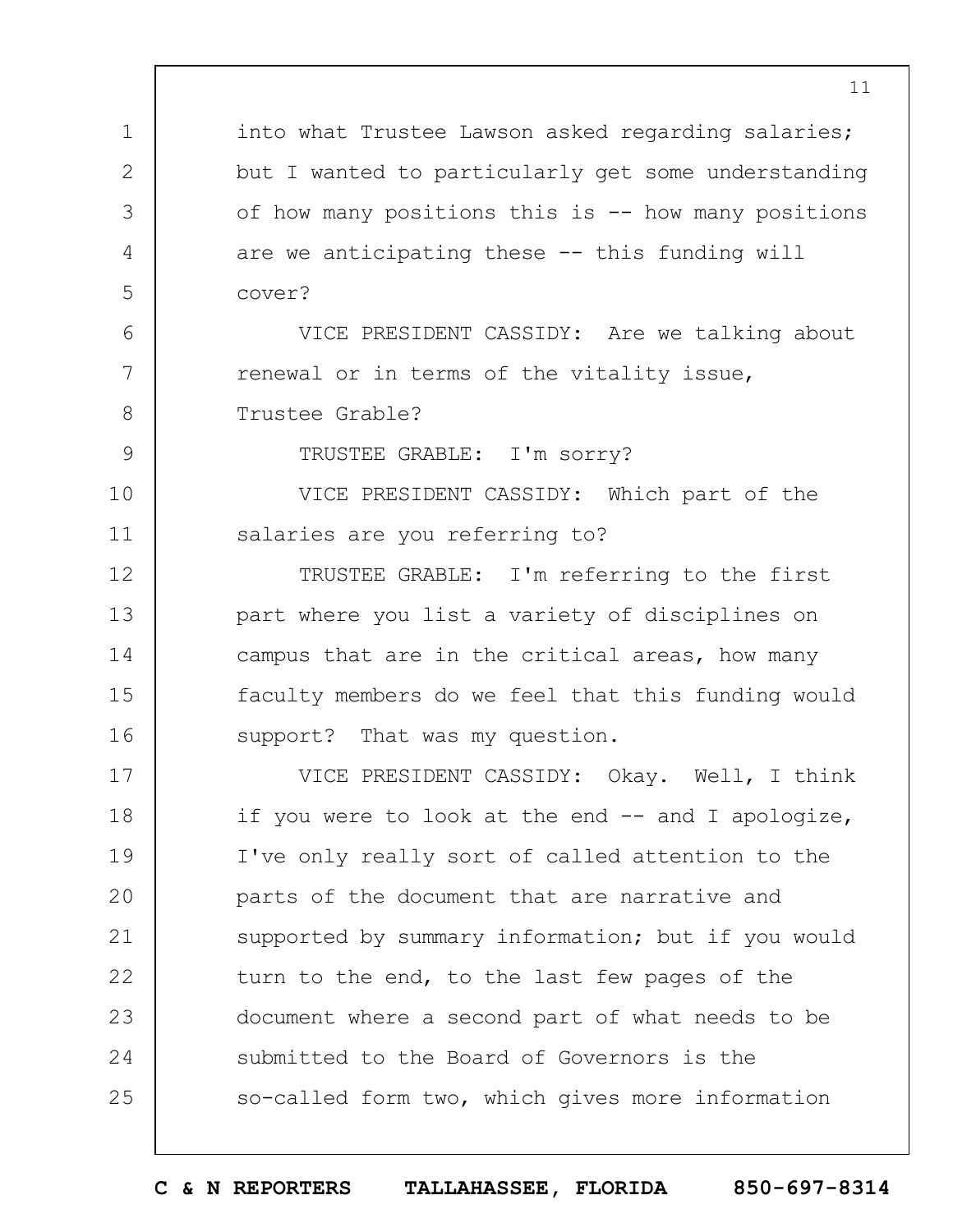1 2 3 4 5 6 7 8 9 10 11 12 13 14 15 16 17 18 19  $20$ 21 22 23 24 behind the numbers, you would see there 93 faculty. The pages are not numbered, but the --TRUSTEE GRABLE: Yes, I see it. VICE PRESIDENT CASSIDY: Those number -- those documents follow the same order as the form one, so there's 93 faculty in total I think you can see from there. TRUSTEE GRABLE: Okay. So there's 93 total including renewals and, I guess, current positions that may need some adjustment regarding salary? VICE PRESIDENT CASSIDY: Right, and a part of that is that as some faculty leave, there will be sort of a recycling process of where you bring in new faculty. And so in some ways the numbers are net of the difference between the cost of departing faculty less the cost of arriving faculty. So there is some netting in there; but, yes, you have the right concept. TRUSTEE GRABLE: Okay. And then I guess my other question, since we're on that particular detail regarding positions, exactly -- since it's about faculty, why do we have under positions other (phone static), slash, USPS? What is that, supporting positions for the faculty positions?

VICE PRESIDENT CASSIDY: Yes, and as you can

12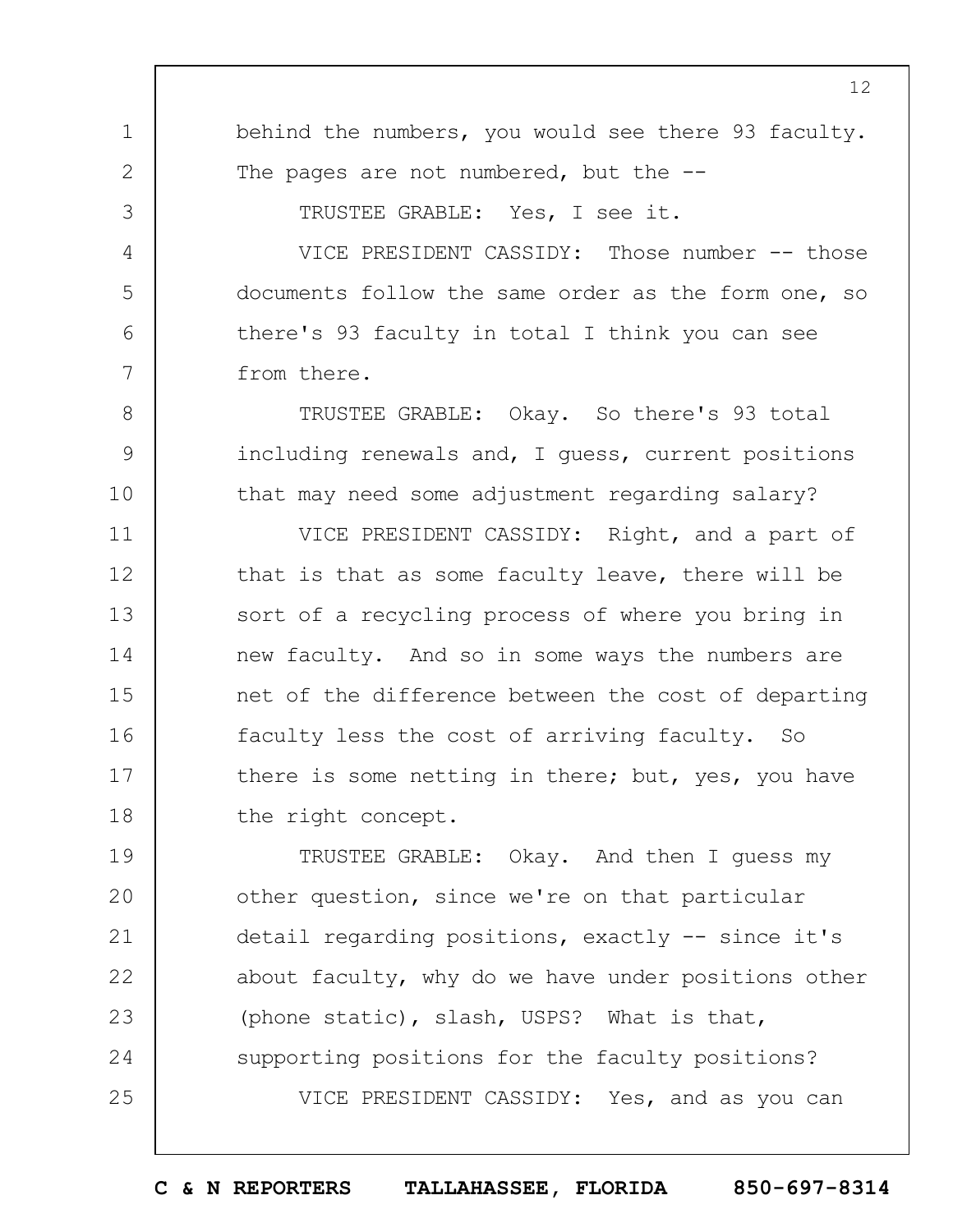see, they're significantly dwarfed by the faculty member of 93 to 4.

1

2

3

4

5

6

7

8

9

TRUSTEE GRABLE: Right, so that is of some concern. You know, if we have a potential for assisting and creating new positions that total 93, and we have four A & P USPS, and you're saying that we're covering a variety of disciplines across the campus, I'm just wondering, there will probably be a battle for those positions, Mr. Cassidy.

10 11 12 13 14 VICE PRESIDENT CASSIDY: Well, I guess what I would say, is generally speaking this is a request. You rarely get the same number of dollars, and you can almost rarely be able to track what you got versus what you asked.

15 16 17 18 19  $20$ 21 22 This is a broad ask, and I think depending on the amount of dollars that are actually received and how much of it's recurring and how much of it is nonrecurring, this requires rethinking as funding becomes available, or even perhaps as we get indications during the legislative session of what they might be interested in doing in these areas.

23 24 25 So while it's a good first attempt, I understand your point, and we certainly will be looking at this as the funding emerges.

13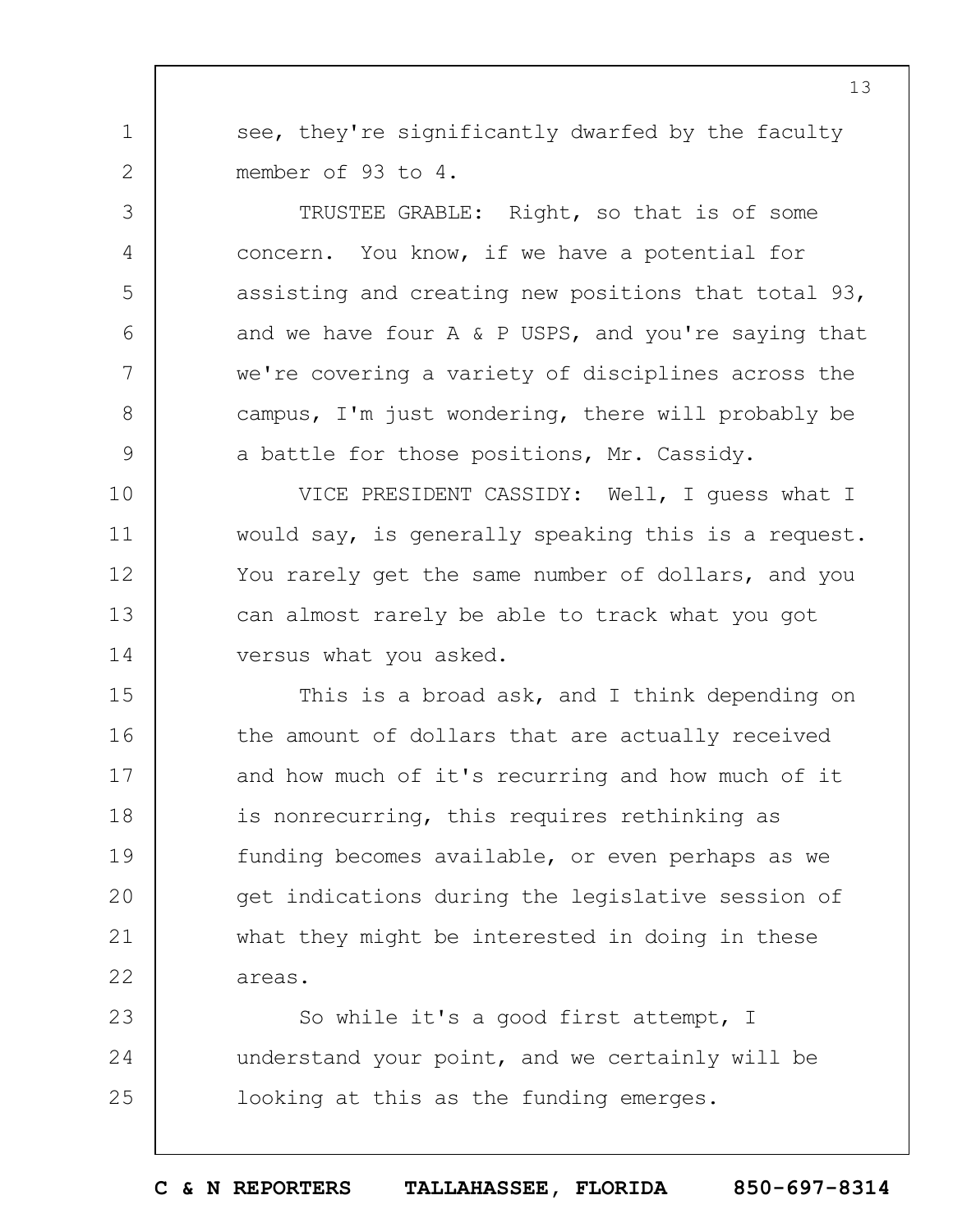1 2 3 4 5 6 7 8 9 10 11 12 13 14 15 16 17 18 19  $20$ 21 22 23 24 25 14 TRUSTEE GRABLE: Okay. And, Mr. Chairman, if I may, I have one last question. CHAIRMAN MONTGOMERY: Please continue. TRUSTEE GRABLE: Thank you. Regarding this issue, the exact description, when we look at the first bulleted point, suggests that we are, of course, ensuring the vitality of the faculty by engaging in faculty renewal. The second sentence, if we go near the end, suggests that this is crucial to support the ongoing teaching and research mission of the University. Now we're not talking about the work plan now, I am aware of that, but I want us to keep in mind that we are -- made a statement within the work plan that will deal with this crucial support needed to maintain ongoing teaching and research mission. So that would automatically, in my mind, bring forward the issue of faculty workload and course load in order to, of course, meet the research mission but then to go ahead and be able to support some of these other items that are bulleted points in this item that includes, of course, journalism mentioned as support student excellence. All of this, when we talk about additional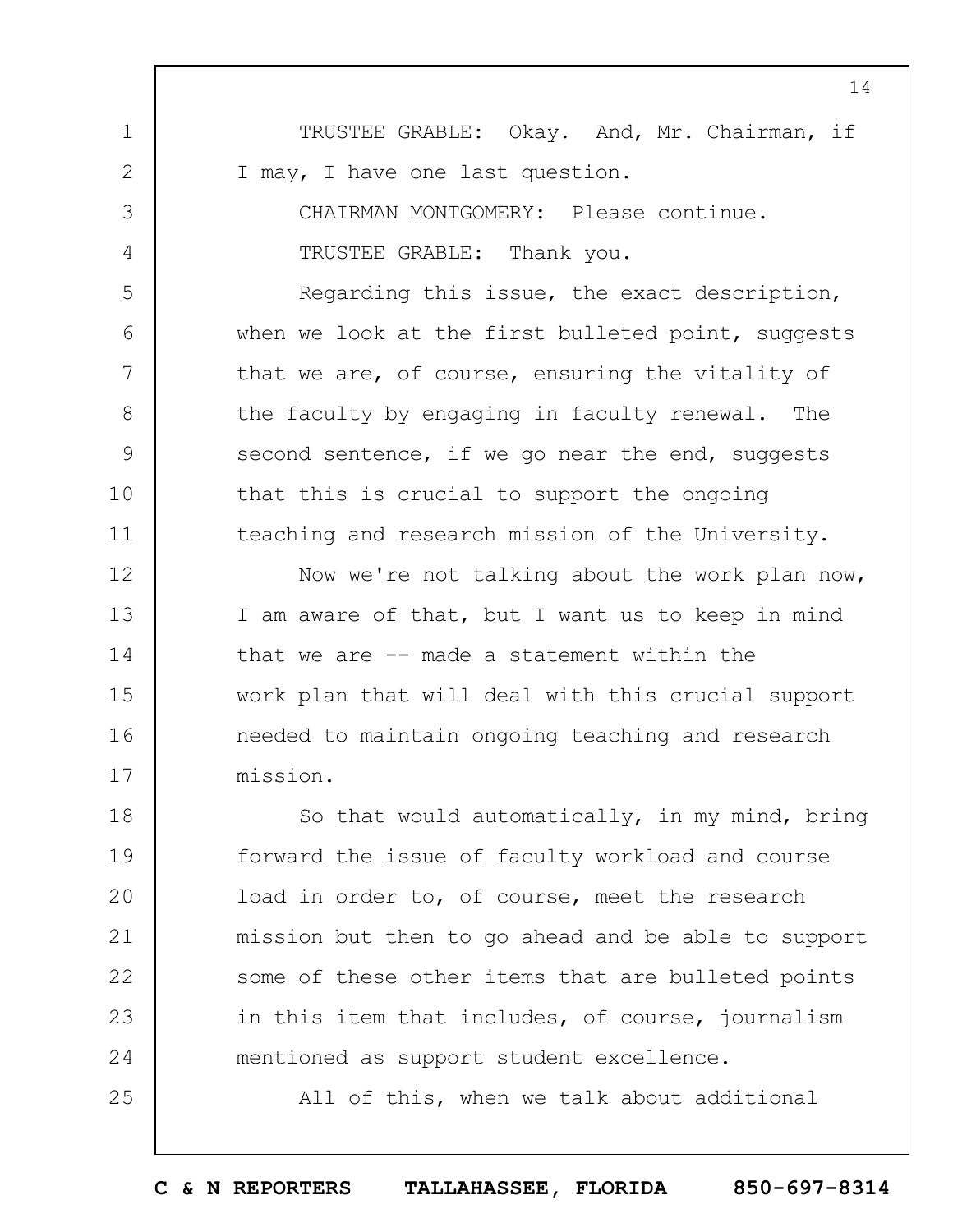1 2 3 4 5 6 7 8 9 10 11 12 13 14 15 16 17 18 19  $20$ 21 22 23 24 25 15 positions and we talk about faculty responsibilities in terms of teaching, research, and service, we have to remember that faculty has to have the time. Again, we need to take a closer look, I would suggest, when we  $--$  if we're successful in getting these dollars, and even if we aren't, we must really take a look at faculty workloads and faculty course loads. And that's the point I really wanted to make. Thank you, Mr. Chairman. TRUSTEE McWILLIAMS: Trustee Chairman. CHAIRMAN MONTGOMERY: Trustee McWilliams. TRUSTEE McWILLIAMS: Yes, sir. I had a little discussion with the Provost this morning about this. I get a lot of calls, I guess since people know me, not about faculty workload as faculty absenteeism. I think it's having a detrimental effect on student performance, and I think unless we get a more serious effort from the faculty, as a whole, to attend class, that we're going to have some problems that might reach Board level. So I don't want to necessarily be on the other end of the spectrum. I know that faculty workload and all of these things are important, but all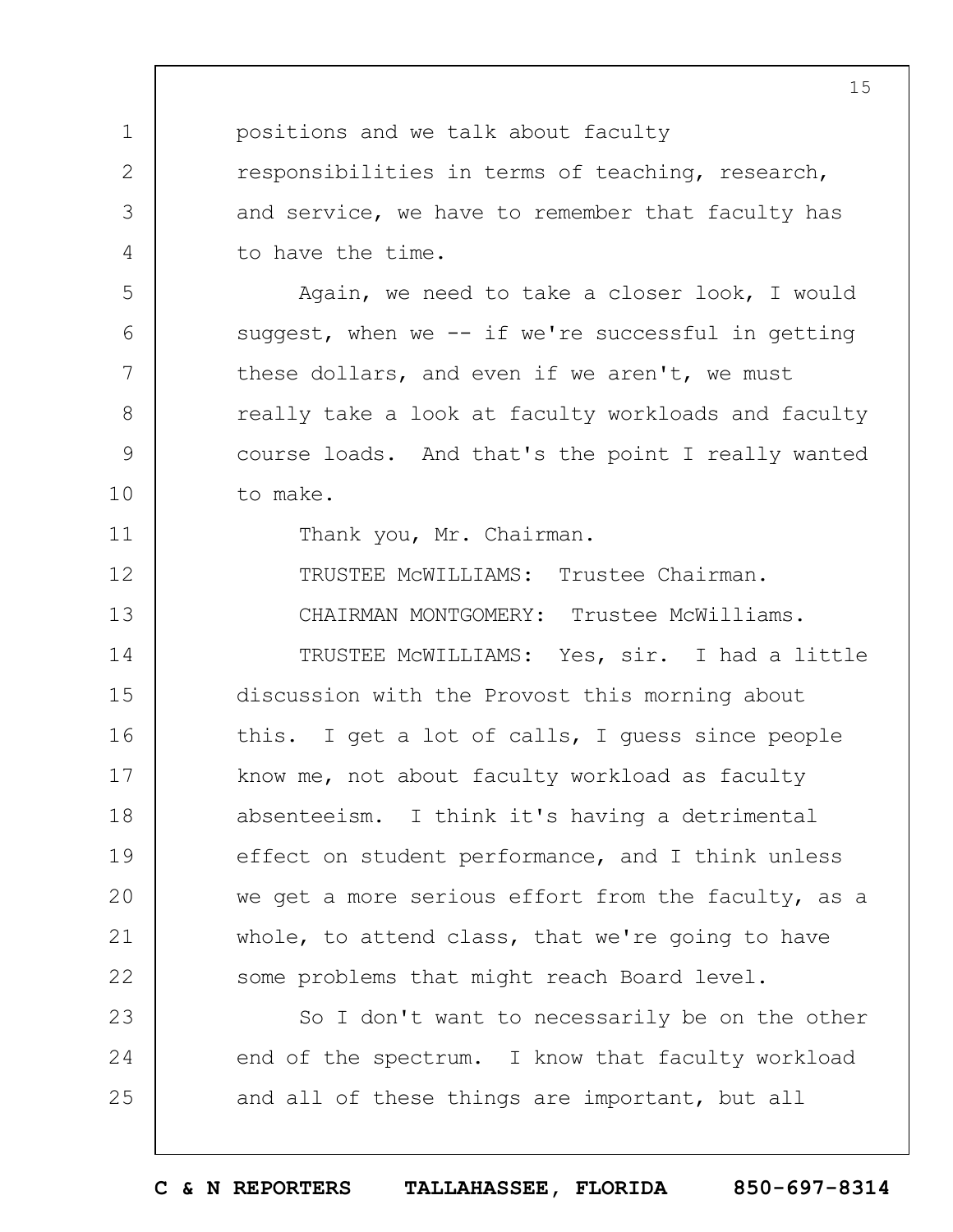1 2 3 4 5 6 7 8 9 10 11 12 13 14 15 16 17 18 19  $20$ 21 22 23 24 25 these calls I get referring to people not showing up for class, not students but faculty, so I think it's a two-edged sword. TRUSTEE GRABLE: Mr. Chairman, this is Trustee Grable. I'd like to at least have a follow-up to that comment. CHAIRMAN MONTGOMERY: Sure, Trustee Grable. Trustee McWilliams, were you -- did you conclude your comments? TRUSTEE McWILLIAMS: I've concluded, yes. I just threw that out there. CHAIRMAN MONTGOMERY: Okay. Thank you, Trustee McWilliams. Enforcing the Robert's Rules, is there any other Trustee that would like to speak on this matter? I'm going to recognize Trustee Grable again, but is there any other Trustee that wishes to speak on this matter? TRUSTEE GRAHAM: This is Trustee Graham, Mr. Chair. CHAIRMAN MONTGOMERY: Trustee Graham, you're recognized. TRUSTEE GRAHAM: Thank you. Thank you for your comments, Trustee McWilliams. I know I've heard a few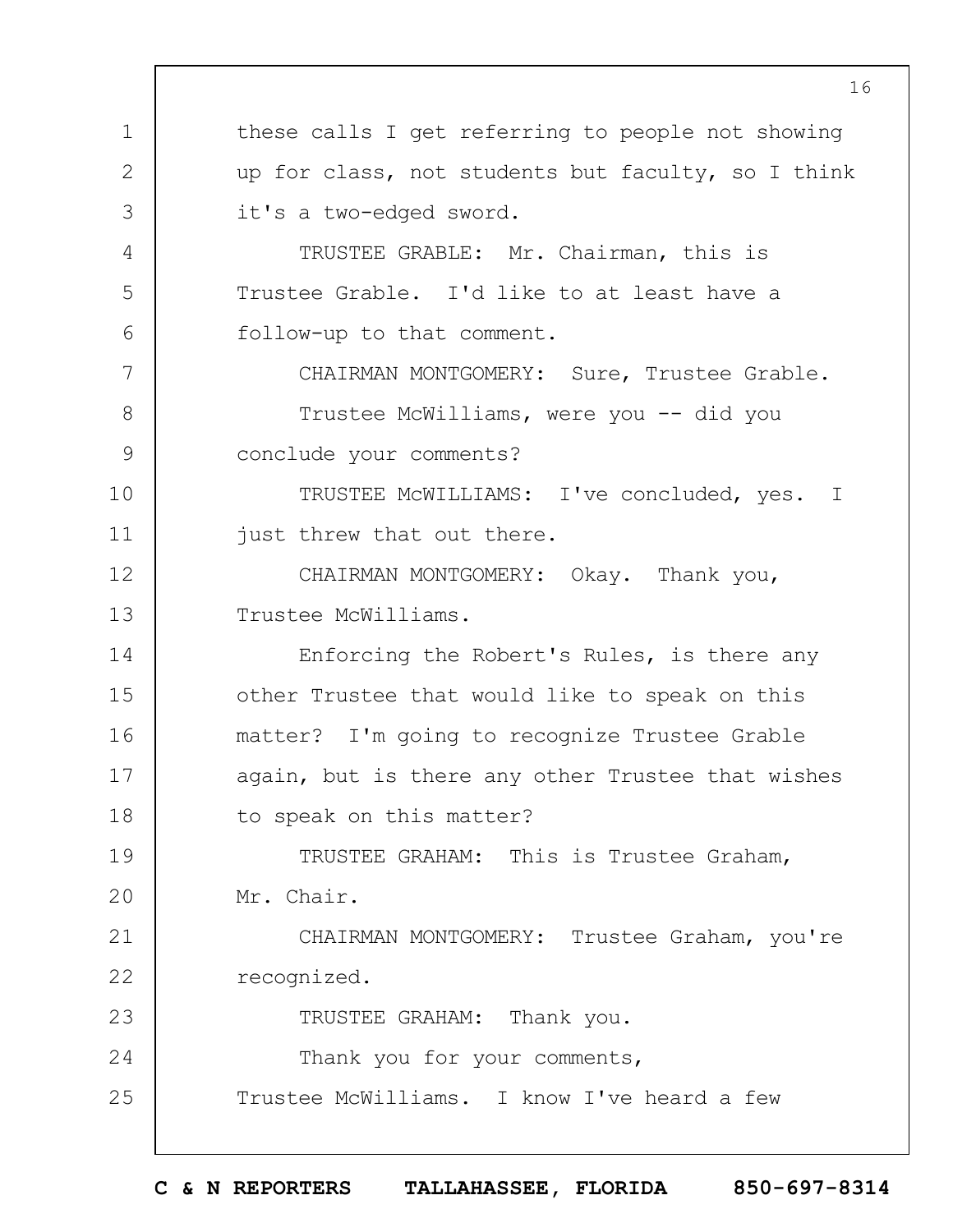complaints regarding this but not many, but I will ensure that on the student side, when the students do their surveys, that we work with the Provost's office to get these added, so we can actually have statistics and a track record to show, based on the student feedback on the surveys, the faculty attendance, because that's a reflection of not only the faculty, but the students' learning as well.

1

2

3

4

5

6

7

8

21

9 10 11 12 13 I know instead of now for a three-hour course, if you miss three classes, you are -- you fail the course, but there's not an accountability component, to my knowledge, for the professors, and I think that's a complaint.

14 15 16 17 18 I think those are the comments that you have received, Trustee McWilliams. So to just get a paper trail and research on the student side, I'll make sure that we add that to the survey so we get student feedback regarding this issue.

19  $20$ TRUSTEE MCWILLIAMS: Thank you, Trustee Graham, I appreciate it.

CHAIRMAN MONTGOMERY: Trustee Grable.

22 23 24 25 TRUSTEE GRABLE: Thank you, Chair Montgomery. And I would like to certainly agree with what Trustee Graham just suggested that -- and I also, too, appreciate Trustee McWilliams' comments; but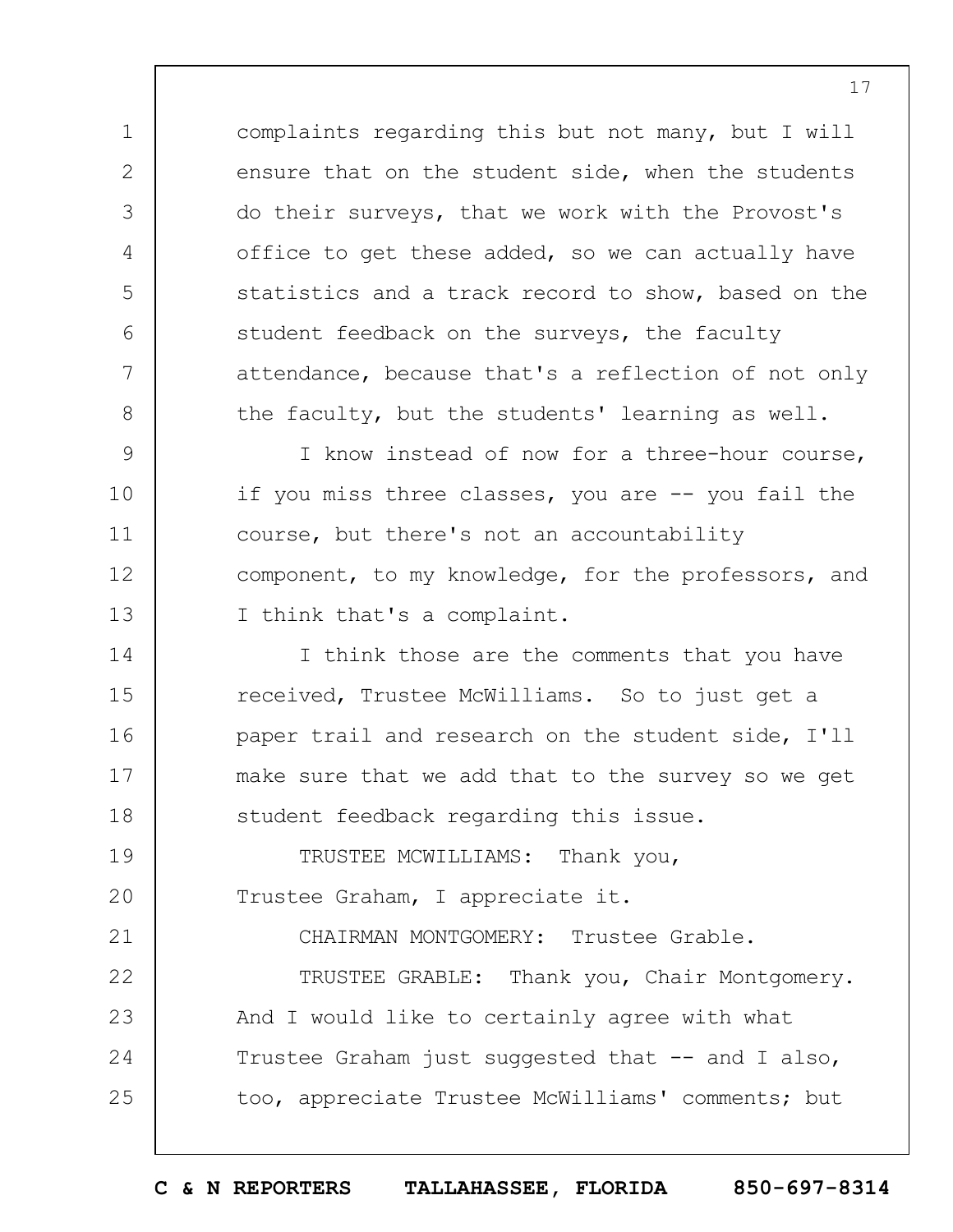| 1             | of course, as he indicated, these are calls that    |
|---------------|-----------------------------------------------------|
| $\mathbf{2}$  | would be considered anecdotal information.          |
| 3             | And I do think if there is a concern being          |
| 4             | expressed, that we do try to back up our concerns   |
| 5             | or any anecdotal information with actual data to    |
| 6             | consider this issue because I do know, again,       |
| 7             | faculty is really overloaded in a lot of areas, and |
| 8             | a lot of time faculty have assignments that go      |
| $\mathcal{G}$ | beyond what may or may not appear on their          |
| 10            | assignment of responsibilities.                     |
| 11            | So I want to make sure that, you know, we at        |
| 12            | least keep that in perspective; and that was all I  |
| 13            | wanted to share.                                    |
| 14            | CHAIRMAN MONTGOMERY: Thank you,                     |
| 15            | Trustee Grable.                                     |
| 16            | Any Trustees -- any additional comments or          |
| 17            | discussion on this item?                            |
| 18            | TRUSTEE MCWILLIAMS: Mr. Chairman, my only           |
| 19            | additional comment would be I agree with both       |
| 20            | Trustee Grable and Trustee Graham. I do -- I know   |
| 21            | that this is anecdotal, but it's so overwhelming    |
| 22            | that I do think we need to get statistical data.    |
| 23            | And certainly we can't act on anything without real |
| 24            | information. So however one should receive that or  |
| 25            | whoever should $--$ whose ever responsibility it is |
|               |                                                     |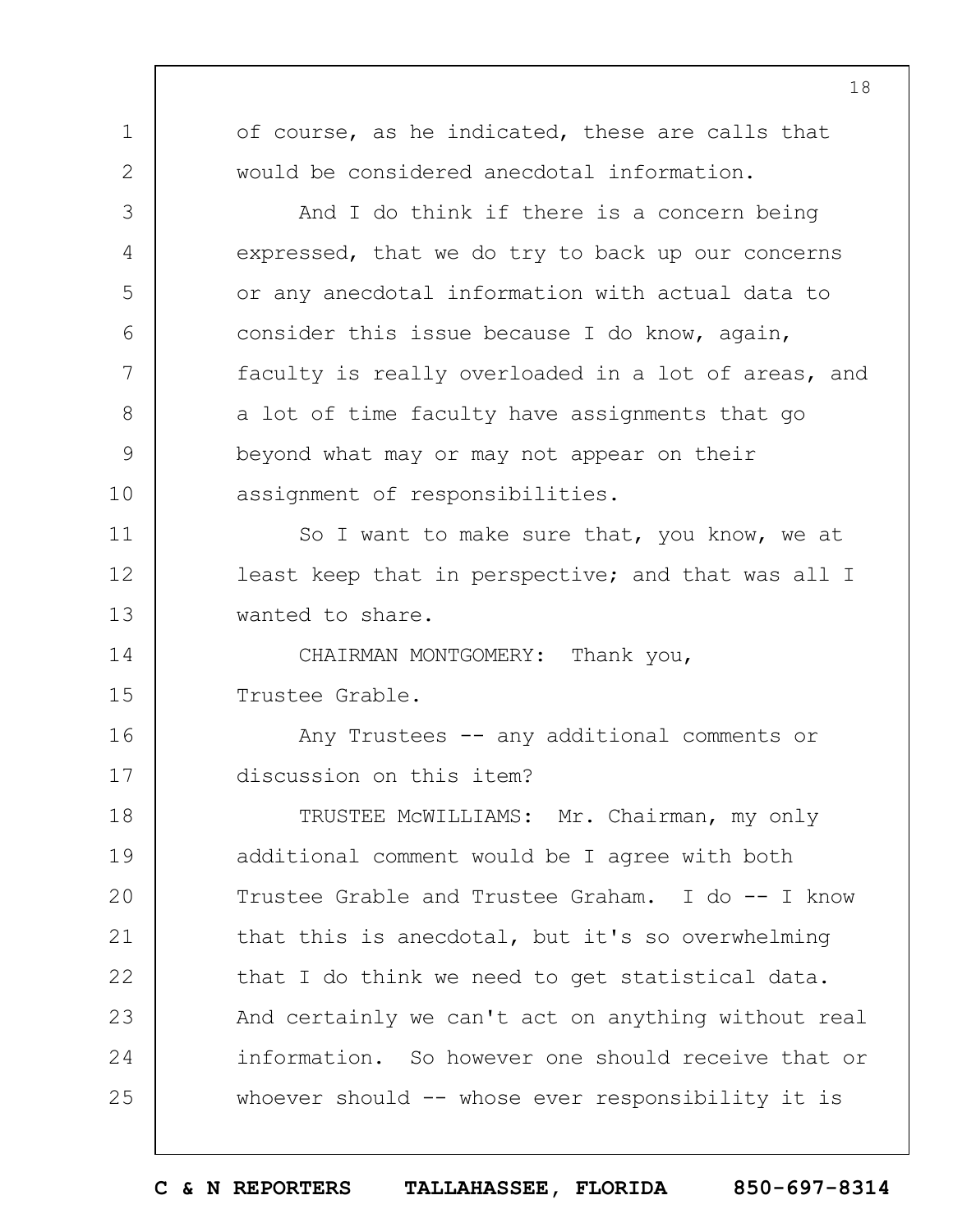1 2 3 4 5 6 7 8 9 10 11 12 13 14 15 16 17 18 19  $20$ 21 22 23 24 25 19 to get that information, I would appreciate it. CHAIRMAN MONTGOMERY: I'd ask at this time that we hear from Doctor Mangum in response to comments from trustees. PRESIDENT MANGUM: This is Elmira. The student surveys where Trustee Graham was talking about the results that the students provide, we can pull the student surveys to see what the data say. We also have additional anecdotal information that is provided to us through social media, so we'll look through some of our records to see what students have reported as well. But the annual student survey should provide us with the information that we received. So we'll ask Vice President Hudson: Do you get the results of the student survey every year? VICE PRESIDENT HUDSON: I don't get those surveys. That goes to OIR, Office of Institutional Research. PRESIDENT MANGUM: Office of Institutional Research will provide the responses from the surveys -- from the testing services, that you guys have the ability to gather the data. Is there a particular number of years that you would like us to pull the data for?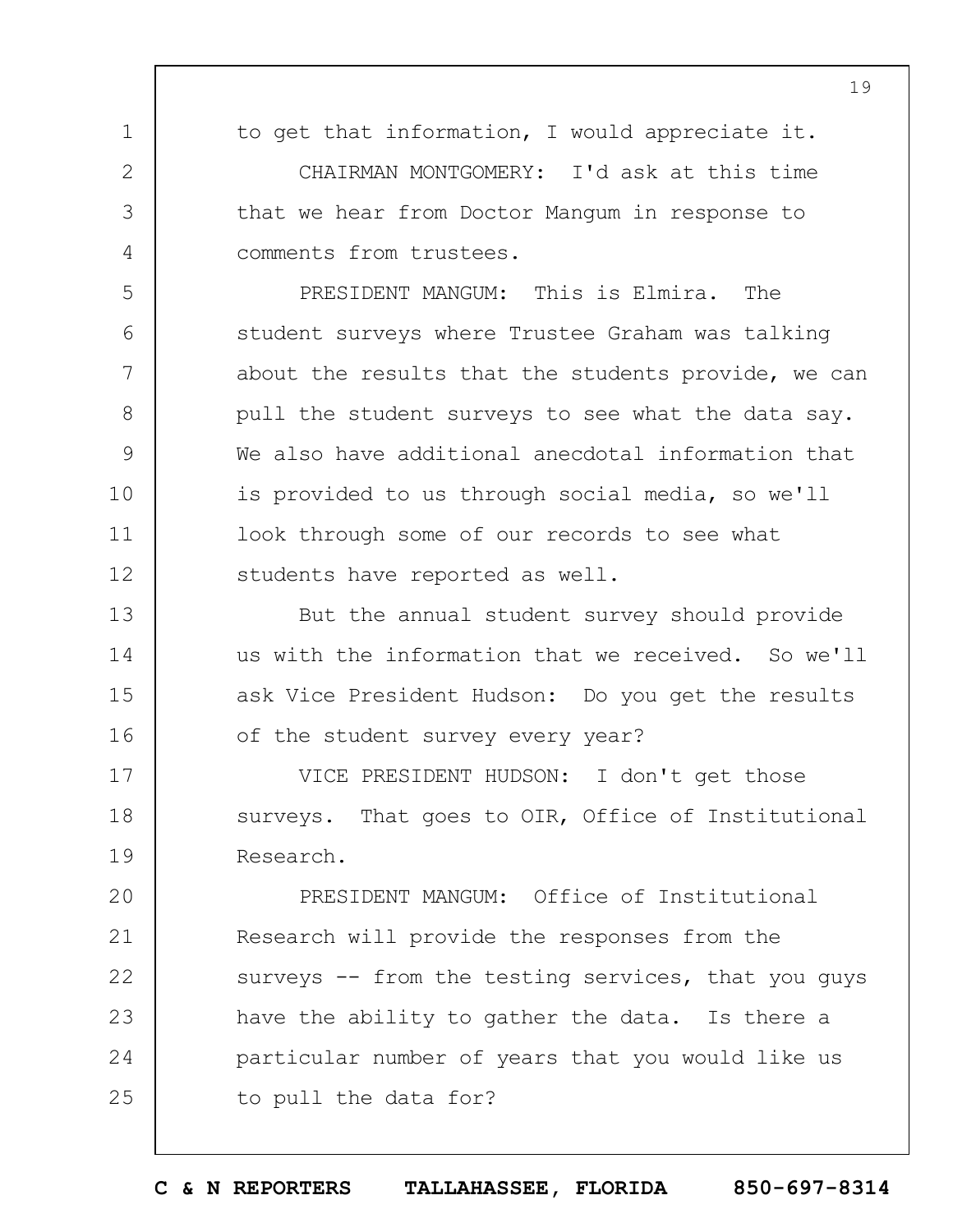1 2 3 4 5 6 7 8 9 10 11 12 13 14 15 16 17 18 19  $20$ 21 22 23 24 25 TRUSTEE McWILLIAMS: I would think two years probably would be adequate to give us an idea of what's going on currently. PRESIDENT MANGUM: Okay. TRUSTEE McWILLIAMS: Thank you, Madam President. TRUSTEE GRAHAM: Mr. Chair, this is Trustee Graham. CHAIRMAN MONTGOMERY: Trustee Graham, you're recognized. TRUSTEE GRAHAM: Thank you. I mentioned that because, to my knowledge, I know in my last four years at the institution, there isn't a question on the survey that students fill out on faculty attendance. Therefore, I said I would work with whoever to ensure that we get this component on the surveys for this incoming fall semester and semesters to come. But to my knowledge, unless I missed something, one of the vice presidents or Doctor Mangum correct me if I'm wrong, but there is nothing on the surveys at this time to indicate faculty's attendance. PRESIDENT MANGUM: May I? CHAIRMAN MONTGOMERY: Doctor Mangum.

**C & N REPORTERS TALLAHASSEE, FLORIDA 850-697-8314**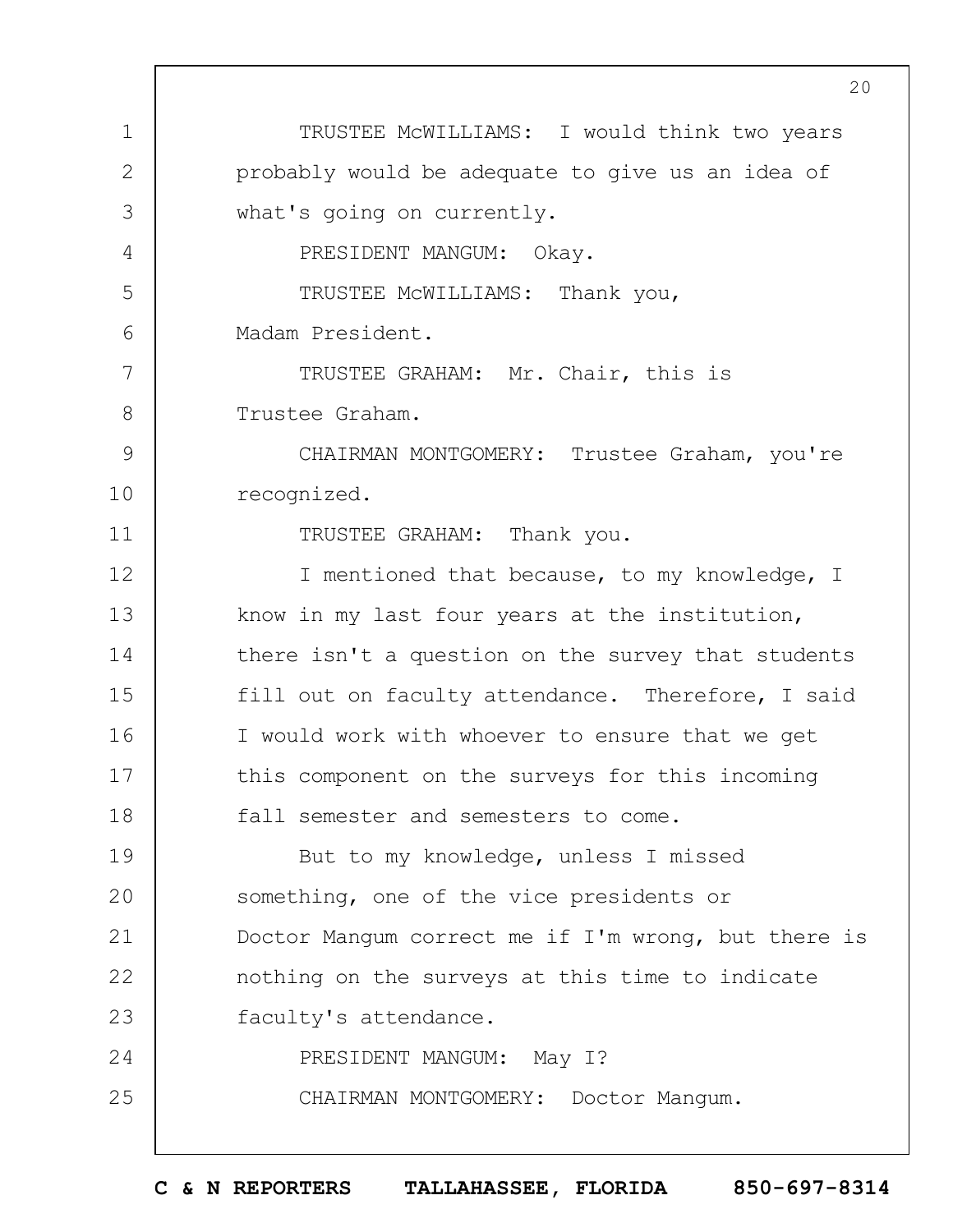PRESIDENT MANGUM: We are advised that on the course assessment survey that's conducted, there's a question that has to do with attendance and faculty presentation, and we will pull those data to take a look at it.

1

2

3

4

5

22

6 7 8 9 10 11 12 13 14 Trustee Graham, I do understand the need to - probably at the end of course materials, we can certainly add a question going forward with regard to attendance. We have asked and talked to students about that last year, about the need to be able to gather data at the end of a course because most of the data is anecdotal and we do see it on social media when students share attendance information with each other.

15 16 17 18 19 So we'll look at some of the qualitative data and, if need be, if you'd like, we can do a survey to gather data from current students about their experiences in the last year about attendance and class cancellations, if you'd like.

 $20$ 21 CHAIRMAN MONTGOMERY: Any additional comments, Trustees?

(NO RESPONSE).

23 24 25 CHAIRMAN MONTGOMERY: Hearing none, is there a motion for approval of the legislative budget request?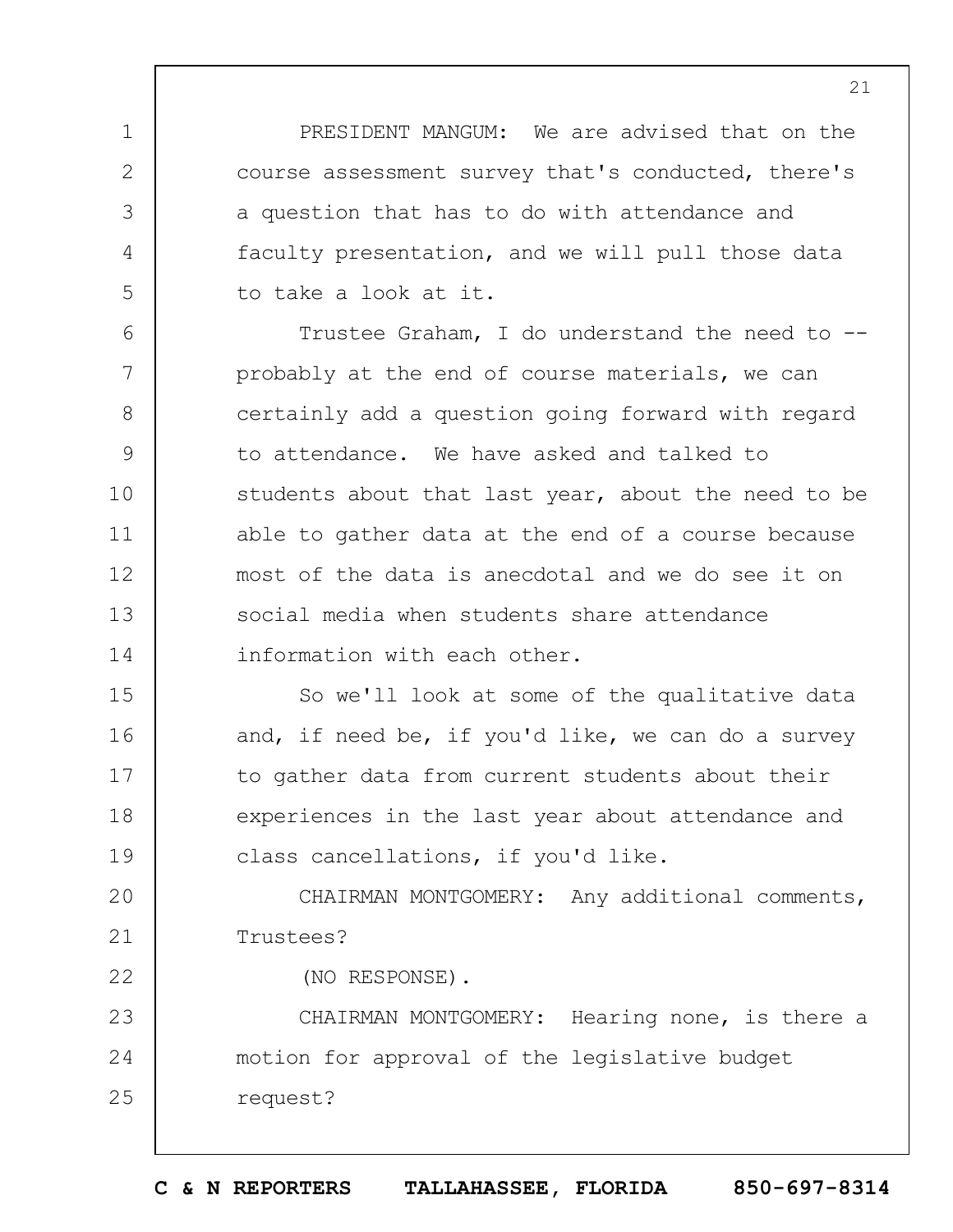|              | 22                                                  |
|--------------|-----------------------------------------------------|
| $\mathbf 1$  | TRUSTEE WARREN: So move.                            |
| $\mathbf{2}$ | TRUSTEE LAWSON: Second.                             |
| 3            | TRUSTEE WARREN: That's Trustee Warren, by the       |
| 4            | way, making the motion.                             |
| 5            | CHAIRMAN MONTGOMERY: Thank you, and please          |
| 6            | note Trustee Warren has joined us for the call.     |
| 7            | The motion has been made and properly               |
| 8            | seconded. Is there any discussion?                  |
| 9            | (NO RESPONSE).                                      |
| 10           | CHAIRMAN MONTGOMERY: Hearing none, all those        |
| 11           | in favor, please indicate by saying aye.            |
| 12           | (AFFIRMATIVE INDICATIONS).                          |
| 13           | CHAIRMAN MONTGOMERY: Any opposed, nay.              |
| 14           | (NO RESPONSE).                                      |
| 15           | CHAIRMAN MONTGOMERY: The motion carries             |
| 16           | unanimously.                                        |
| 17           | Members of the Board, as you recall at our          |
| 18           | last meeting, we deferred taking action on the      |
| 19           | University's work plan to allow for additional      |
| 20           | revision. I'd like to take a moment to thank        |
| 21           | Trustee Grable for pushing the issue of requiring   |
| 22           | an additional period of time for Board members to   |
| 23           | be able to properly vet and understand the plan and |
| 24           | the revision. I'd also like to thank the Board of   |
| 25           | Governors for agreeing to extend our submission     |
|              |                                                     |

 $\Gamma$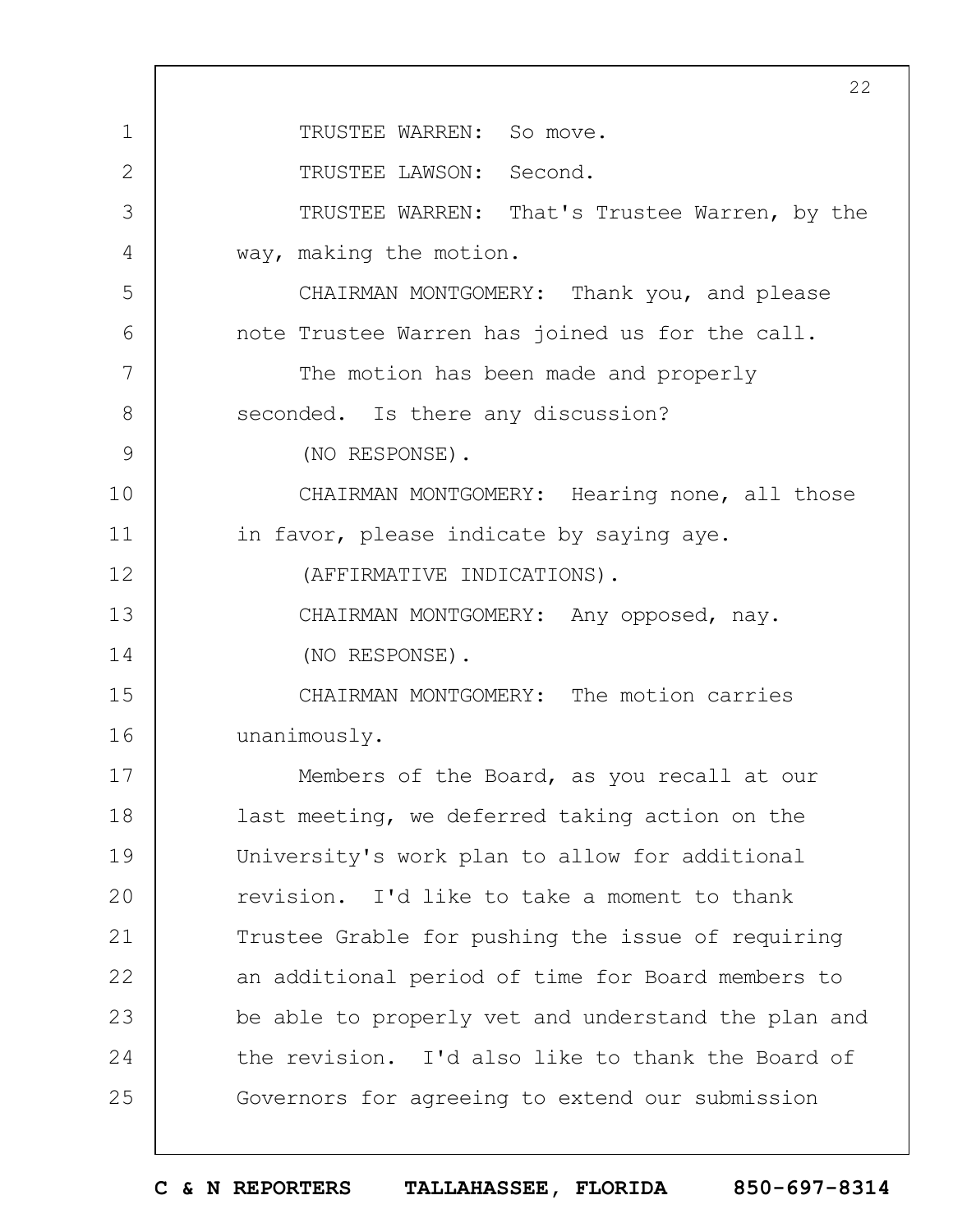deadline.

1

2

3

4

5

6

7

8

9

10

11

Before I recognize Trustee Grable, I feel compelled to share a few observations; and being mindful of your time today, I feel compelled to share with you that it's been past practice for the President to speak with the Chairman and members of the Board prior to meetings. I had a scheduled call with Doctor Mangum on Wednesday. She thought it was scheduled for -- told me that she thought it was scheduled for 30 minutes; our calls normally run about 90 minutes.

12 13 14 15 16 17 18 19  $20$ And we got to a point in the call in which Doctor Mangum said she had something else to do, she had another meeting. And I said, well, wait a minute, we need to finish this call. And as I started to explain that, the next voice I heard was that of her executive assistant, Jackie Hightower, telling me that she had simply left the call and went on to her next meeting, and she'd have to talk to me later.

21 22 23 24 25 And I thought that odd, disrespectful, and unacceptable. And I sent Doctor Mangum an email telling her that, you know, this conduct is not acceptable, you just don't leave the call even though you did indicate that you had another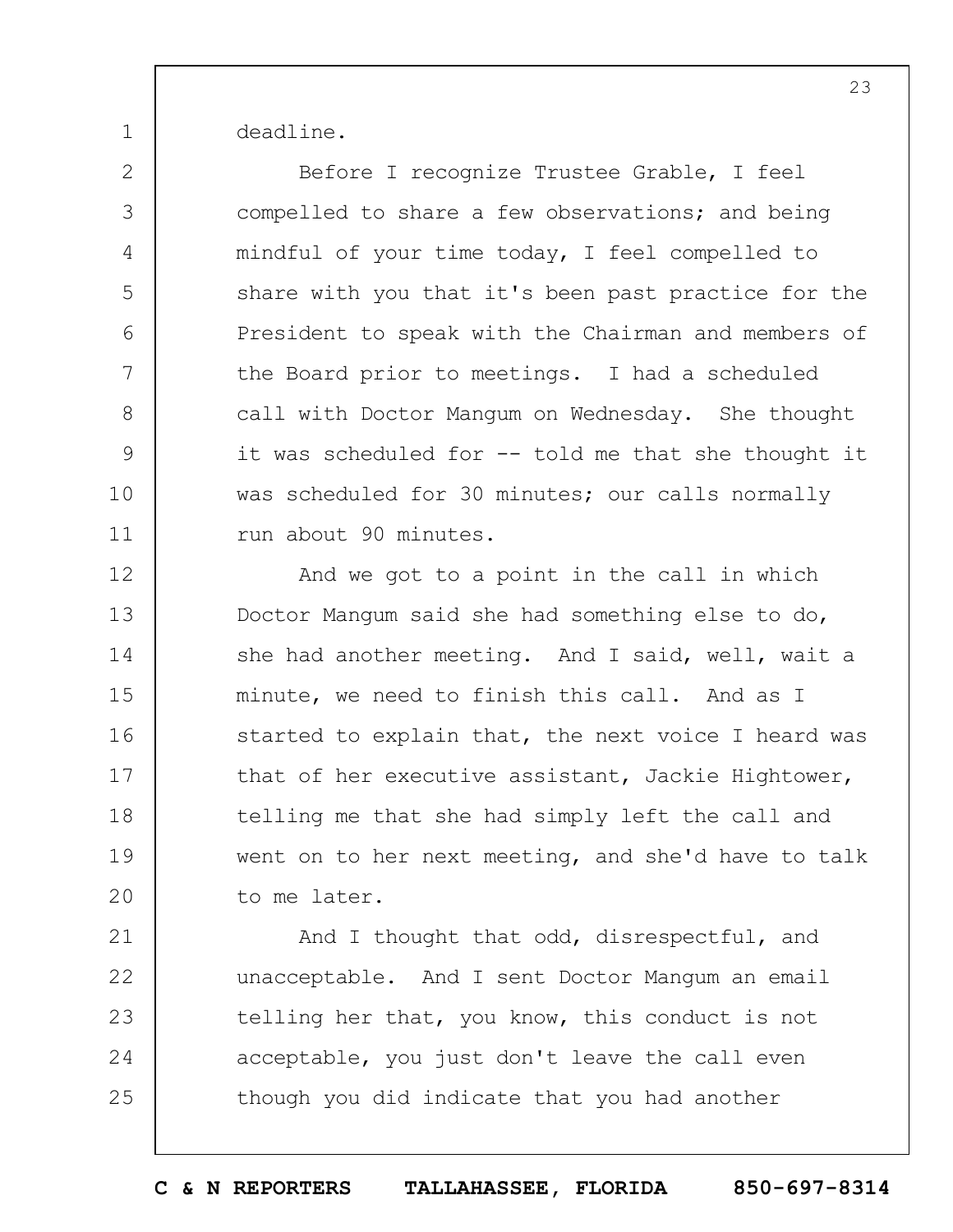meeting.

1

2

3

4

5

6

7

8

So we weren't able to get back together on Wednesday. We had a call on Thursday that I actually thought went surprisingly well. It's generally the practice that the President speaks with the Chairman before the Board meetings about the Board agenda. There was no such call scheduled for this meeting.

9 10 11 12 13 14 15 16 The Provost reached out to me yesterday. I wasn't able to talk to her. We scheduled an 8:30 call for this morning. During that call, I had some questions about the revision that the Provost was not able to answer. And to her credit though, a couple of hours later, she replied to all my questions and responded to those in a way that I could understand.

17 18 19  $20$ 21 22 23 But I tried to explain in a follow-up call to Doctor Mangum that if the Chairman didn't understand, then there would likely be members of the Board who didn't understand, it's the day of the meeting, and it would be irresponsible for the Board to vote on something that it didn't truly understand.

24 25 Her position was that the time to explain it would be during the meeting. My position was, as a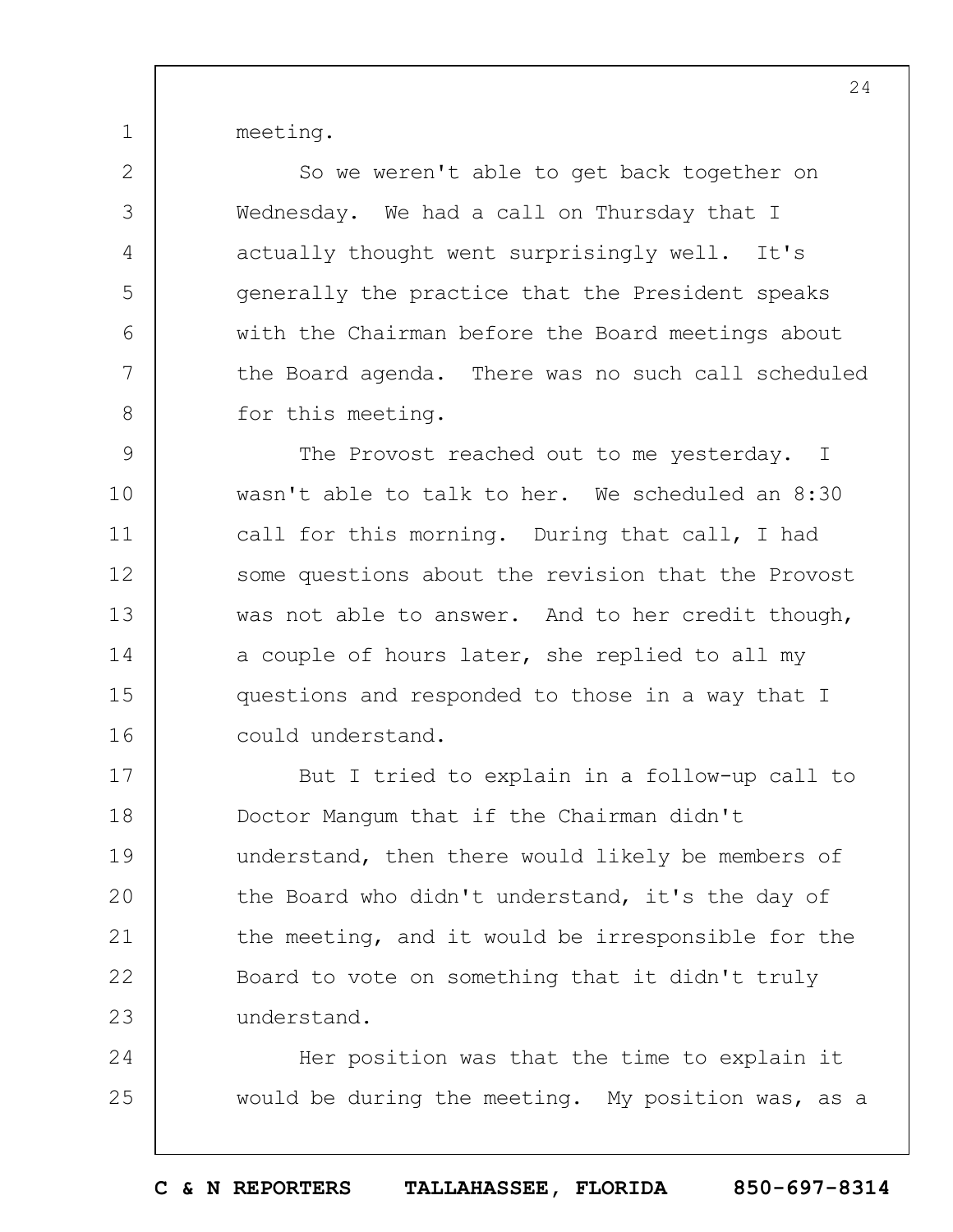Board, we need to be informed going into the meeting.

1

2

3

4

5

6

7

8

You may wonder how this ties into today's agenda and why I'm speaking about this now. As we move into questions about the work plan, moving forward, Board members, we're not going to be in a position where we're getting this information last minute.

9 10 11 12 13 I am going to insist that the administration get us, as indicated with the legislative budget request, as indicated with the work plan, and any materials and items, that we get the information prior to the meeting with enough time to digest it.

14 15 16 17 18 Now I'm also going to take the step of informing you that when I spoke with Doctor Mangum this morning, about 20 minutes into the call, she simply hung up. She flat out hung up and got off the phone.

19  $20$ 21 22 23 24 25 For her protection and based upon previous conversations with her when she says she feels intimidated or threatened, for her protection, I require the University's General Counsel to be on the line when I speak with Doctor Mangum; and that way there is an impartial third party who is able to listen and to monitor the call, and that's for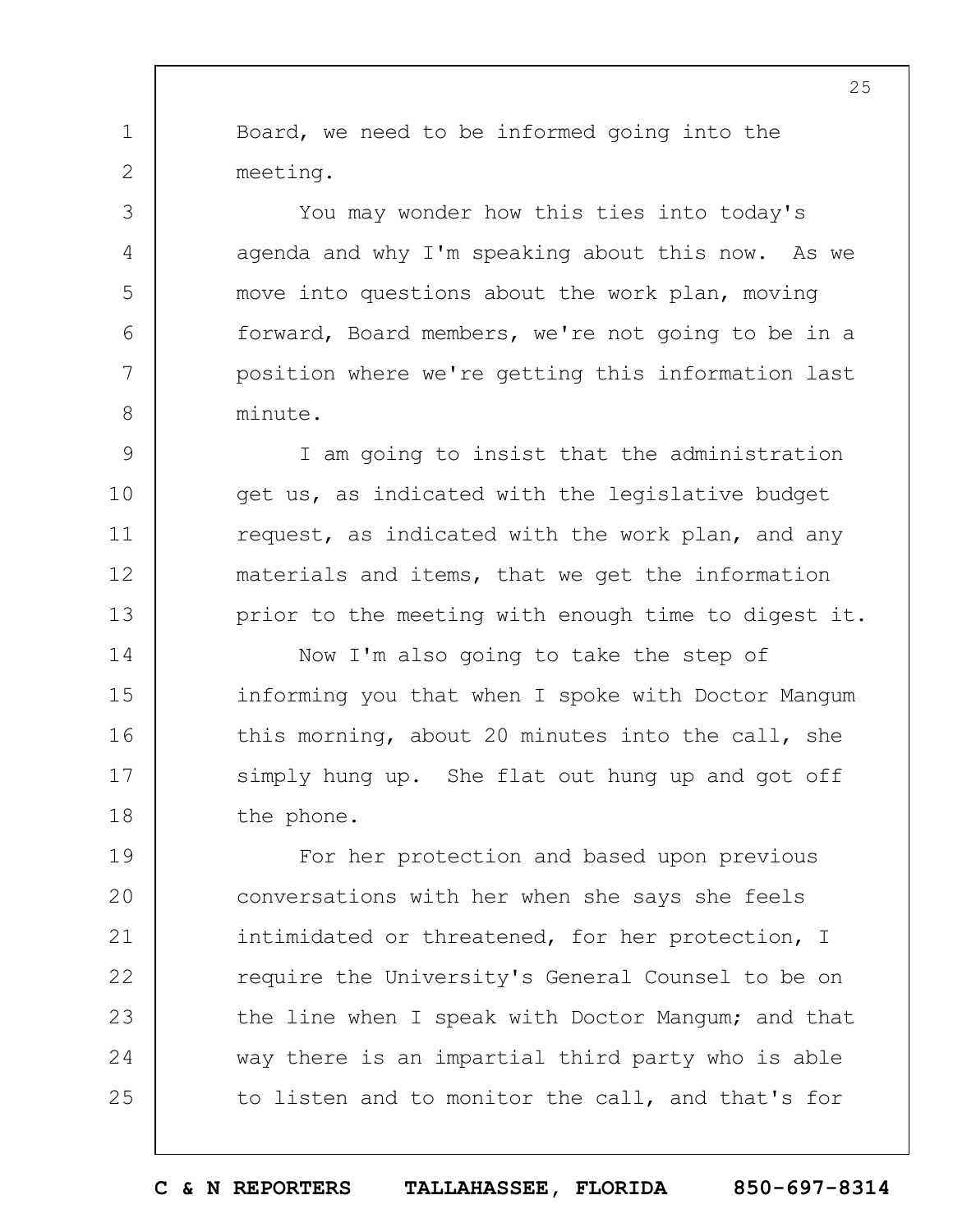her protection and for mine.

1

2

3

4

5

6

7

8

25

On the call with Provost David this morning -- Doctor Mangum has made allegations, she hasn't told me who the people are, but she says that there are members of her staff that feel threatened; and so I asked University counsel to join me for the call with Provost David. And there were no issues with the call with Provost David.

9 10 11 12 13 14 15 But Doctor Mangum indicated that she was busy today, she had other things on her schedule, and that she would not be able to accommodate my request to respond to my questions in writing. And then she said she was going to have to end the call. And I said, Doctor Mangum, listen, this is important.

16 17 18 19  $20$ And her response was, you may think everything is important, and you may think you're the most important thing, but I have other things to do. I'm in the middle of a performance evaluation right now and I have to go.

21 22 23 24 I said, if you leave this call, I will consider that rank insubordination and I will hold you accountable. And her particular response was quite troubling.

So she has made an allegation in the form of a

**C & N REPORTERS TALLAHASSEE, FLORIDA 850-697-8314**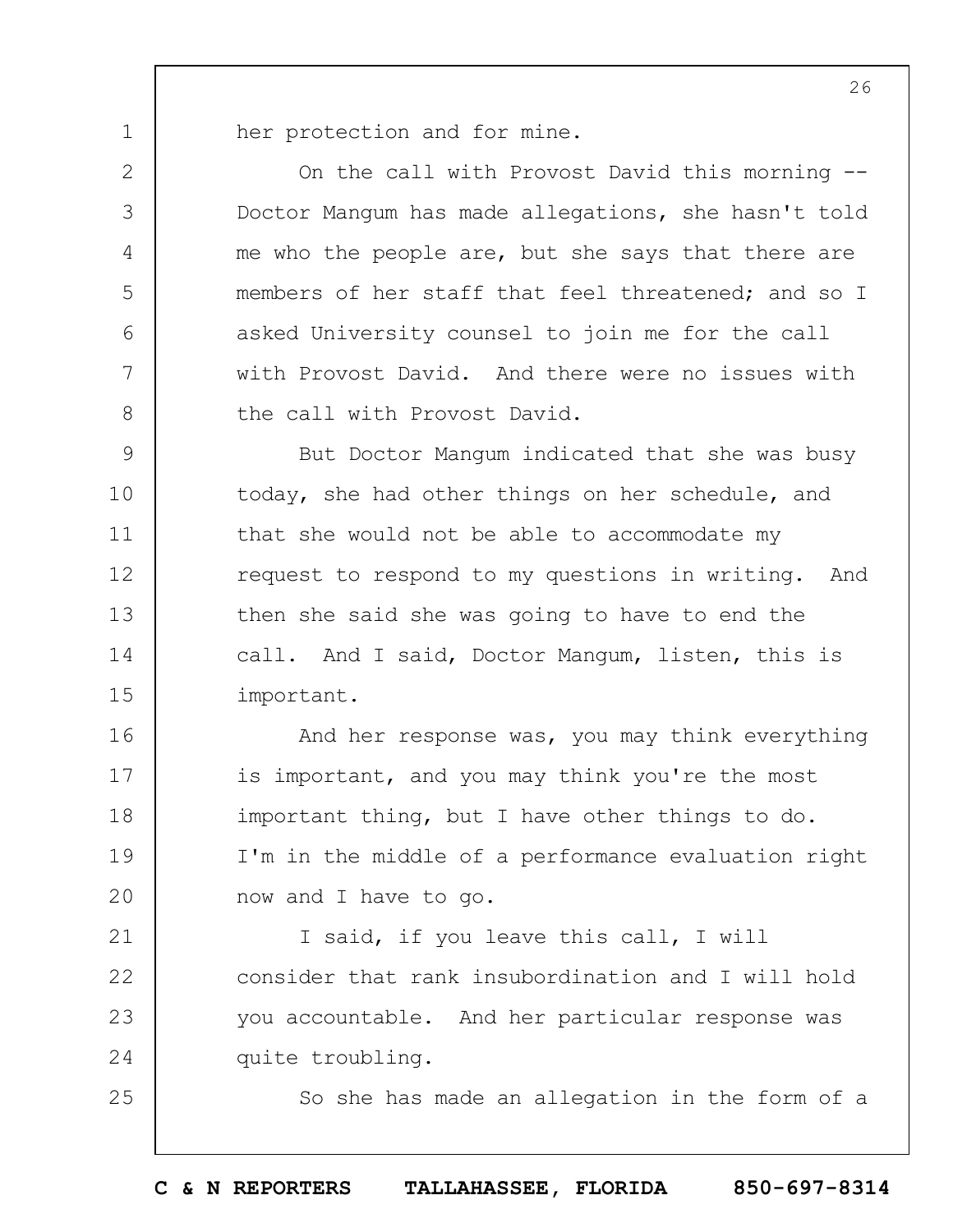memo, you were all just forwarded this memo, I received it ten minutes before the start of this call, at 1:50; so as we were having this call is the first time I saw this memo. And I thought that given we are to approve this work plan, that you should also have an opportunity to view the memo as we proceed.

1

2

3

4

5

6

7

8 9 10 11 12 13 14 I'll state that this is important. FAMU, the students, our stakeholders, the institution itself is a lot more important than this agreement. But I'm notifying you that she has made an allegation, based upon a memo, that she feels as if my behavior this morning was a violation of her employee rights, and she cites a regulation.

15 16 17 18 19 So each of you just received a forwarded copy of the memo that she forwarded to me. I'm going to ask that we stand at ease for approximately three minutes to allow members of the Board to read the memo and at which time we will continue.

 $20$ 21 22 23 24 25 I am going to ask for approval of the work plan. I think we're okay. And based on the responses from the Provost that we're in a position to approve the work plan and to move forward; but as we move to approve the work plan, I thought it prudent that each of you had an opportunity to,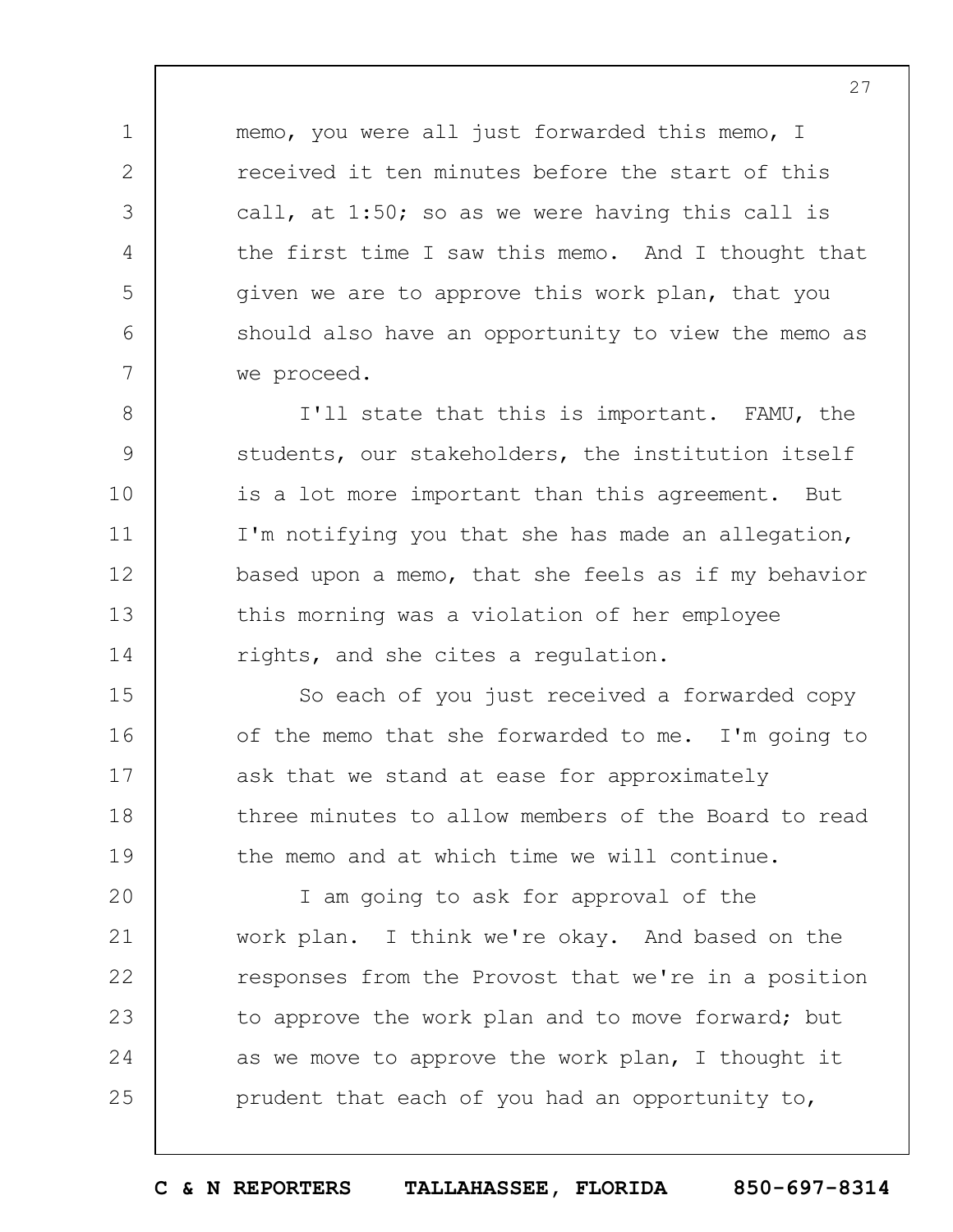one, know what occurred this morning; two, know that the communication is horrible and is not improving and is affecting how we hold these meetings and it will affect the agenda item today; and three, in spite of that, we have to put FAMU first and go ahead -- and I will recommend approval of the work plan, I'm okay with where we are. We'll have the discussion and we'll move forward.

1

2

3

4

5

6

7

8

9 10 11 12 13 So the time now I have on my clock is 2:35. I'm going to ask that we stand at ease. If any member would like additional time to review the document or was not able to get the document, let us know. And in approximately --

14 15 16 17 18 19  $20$ 21 22 23 24 25 Okay. It's 2:35 now. At approximately 2:40, we will continue the meeting, approve the work plan, and conclude this call. But we'll stand at ease for approximately -- I said three minutes, but we'll stand at ease for approximately five minutes. TRUSTEE WOODY: Mr. Chairman. Mr. Chairman. CHAIRMAN MONTGOMERY: Trustee Woody. TRUSTEE WOODY: I haven't received a copy of the memo at all so -- CHAIRMAN MONTGOMERY: Attorney McKnight. ATTORNEY MCKNIGHT: I was (inaudible). CHAIRMAN MONTGOMERY: I asked -- when I took a

**C & N REPORTERS TALLAHASSEE, FLORIDA 850-697-8314**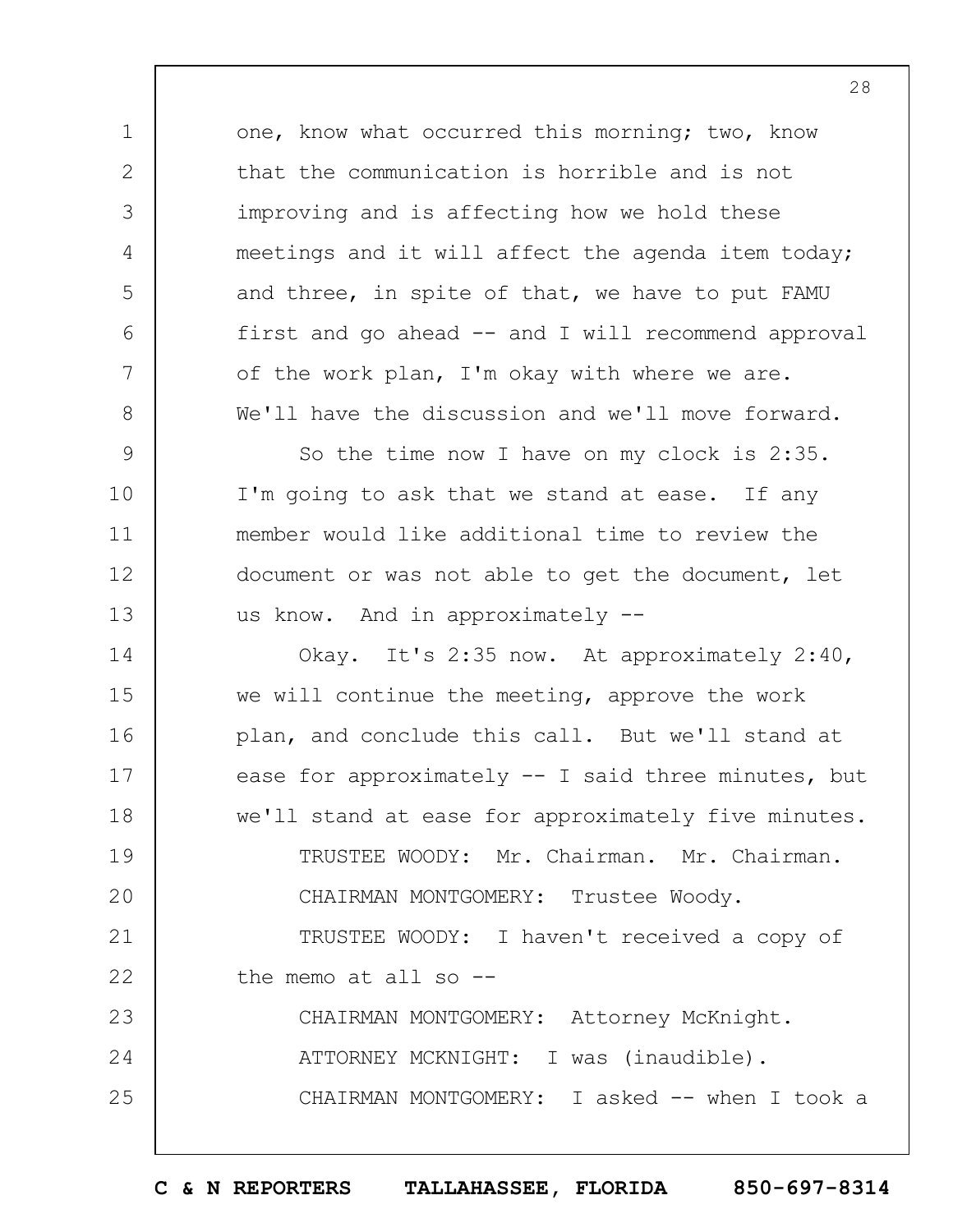1 2 3 4 5 6 7 8 9 10 11 12 13 14 15 16 17 18 19  $20$ 21 22 23 24 25 29 look at it about 15 minutes ago, I asked Attorney McKnight if he would forward it to the entire Board. TRUSTEE WOODY: Okay. I still haven't received it yet, so let me go back and look. TRUSTEE LAWSON: How long ago did Attorney McKnight forward it? Because I'm at my computer and I don't have anything. TRUSTEE SHANNON: At 2:16 p.m. TRUSTEE LAWSON: 2:16? Okay. TRUSTEE WOODY: Yeah, Trustee Woody. I still don't have a copy. ATTORNEY MCKNIGHT: I just resent it to you again. Does anybody -- this is Avery McKnight. Does anybody else not have it? TRUSTEE LAWSON: Yeah, Attorney McKnight, this is Lawson. I don't have it yet either. If you could send it to either my AOL or my traditional business address, if you don't mind. ATTORNEY MCKNIGHT: Okay. All right. Trustee Lawson, I just hit the send button, so double check on either of the two that you just referenced. TRUSTEE LAWSON: It looks like it just showed up on my iPhone so I may be able to open it here.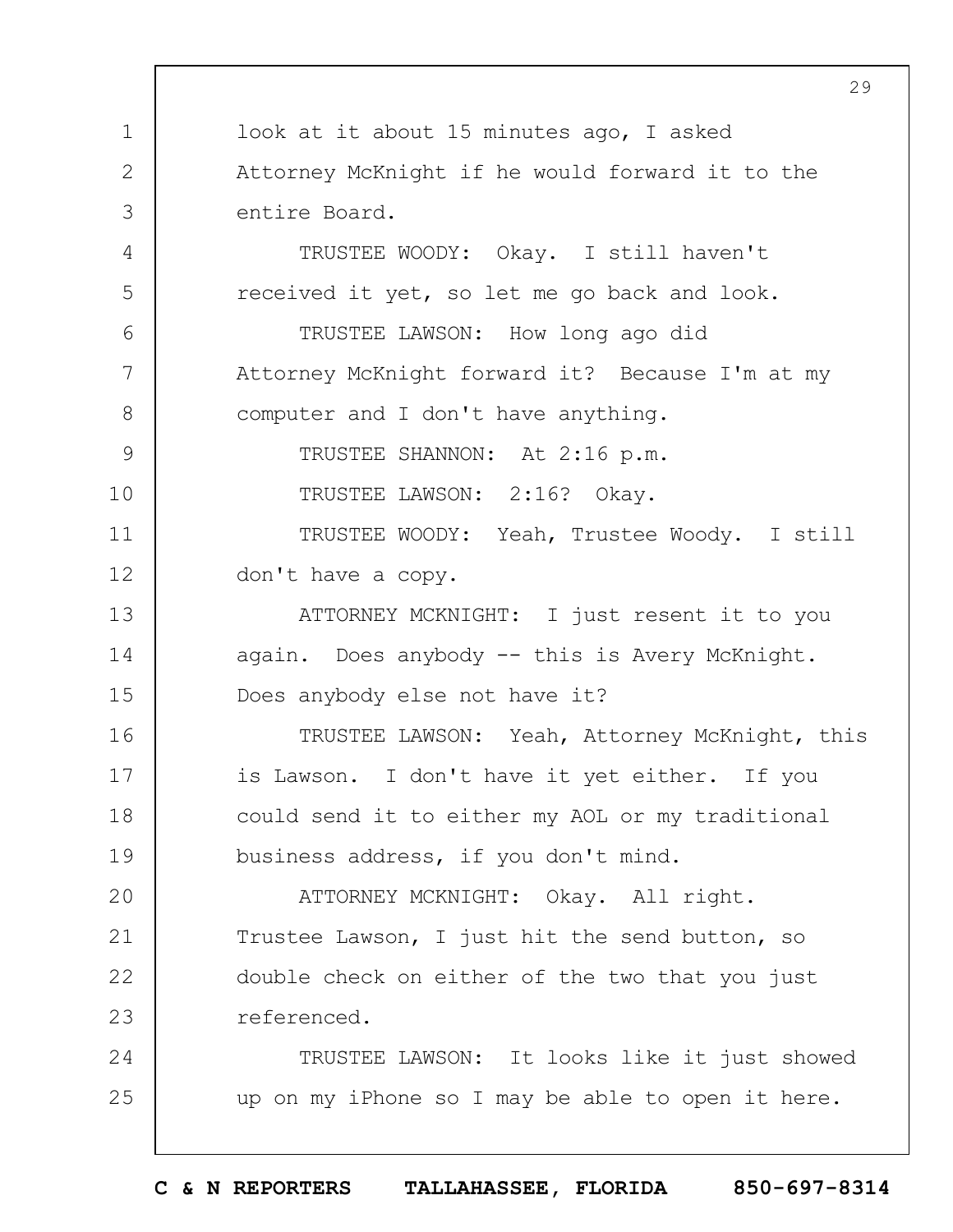1 2 3 4 5 6 7 8 9 10 11 12 13 14 15 16 17 18 19  $20$ 21 22 23 24 25 Attorney McKnight, I have it, but for some reason it didn't show up on my laptop, it showed up on my iPhone only. But I can manage it from here, so I'll go ahead and take a read of it. ATTORNEY MCKNIGHT: Trustee Woody? TRUSTEE WOODY: I still haven't received it yet on my iPad, so  $-$  and maybe it's the weather. Mr. Chairman. CHAIRMAN MONTGOMERY: Trustee Woody. TRUSTEE WOODY: Don't wait for me. I guess I'll have to review it when I can see it, but I still haven't received it yet, so whenever you get ready to continue the meeting, I'm ready. CHAIRMAN MONTGOMERY: Thank you, Trustee Woody. (BRIEF PAUSE). CHAIRMAN MONTGOMERY: Members of the Board, the time is now 2:40 p.m., five minutes that we have stood at ease. Again, I thought it prudent that you have this information so that you'll know how we got to this point. And as your Chair, until I was able to have the in-depth discussions, I was not informed. If you have questions as we move forward, again, please ask them. I am satisfied in the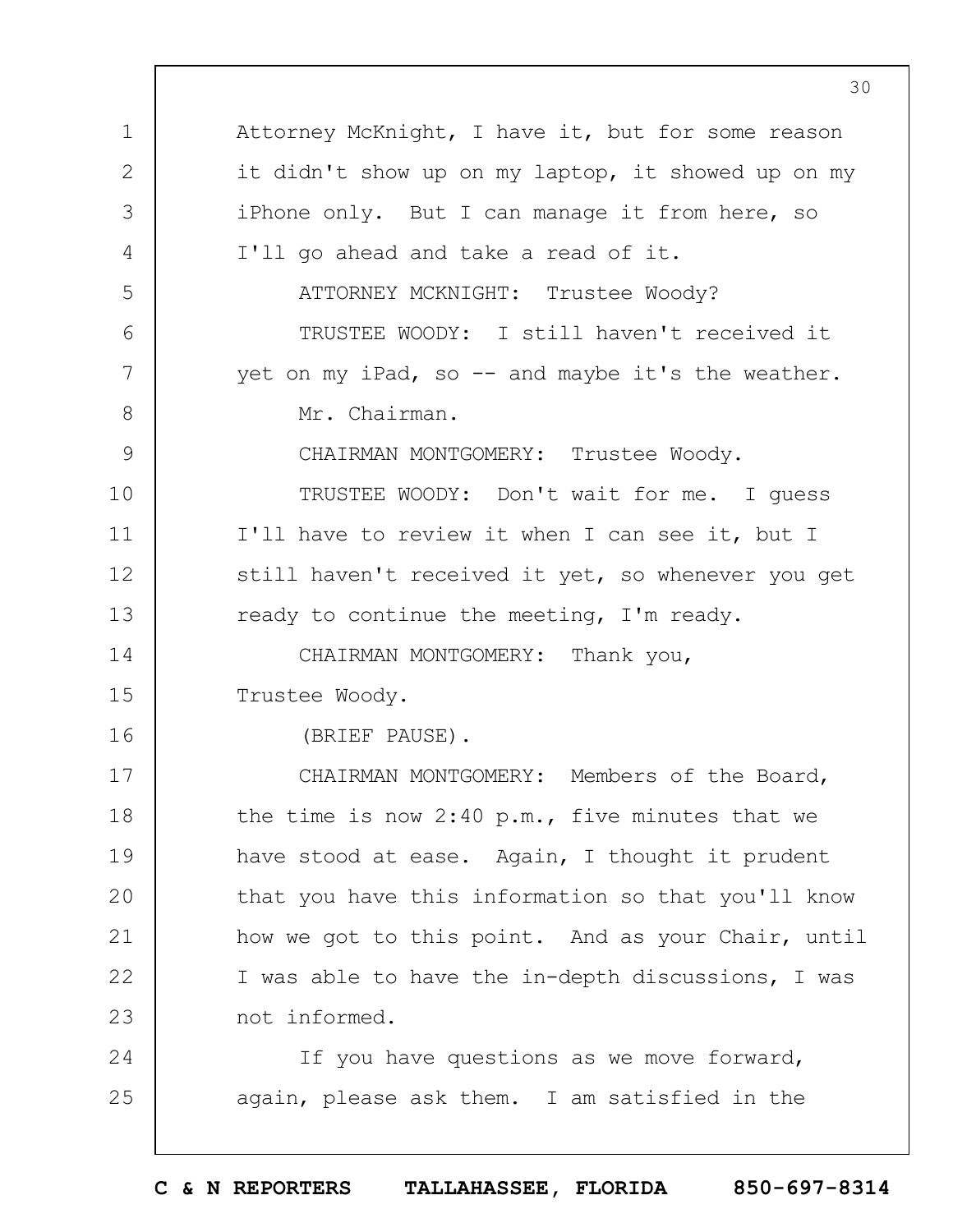information that I received from Provost David, but I am now going to recognize Trustee Grable for the presentation.

Trustee Grable, you're recognized.

TRUSTEE GRABLE: Thank you, Chairman Montgomery.

1

2

3

4

5

6

7 8 9 10 11 12 13 14 15 I have had a chance to review the work plan and also had a very good discussion with the Provost on Friday evening; and I, again, looked at the document as I indicated to her. And just as a little bit more of a catchup, the Board may recall at our Academic Affairs meeting on August 5th, that we did not vote to approve the plan but we did vote to move it on to the full Board on August 6th. At that time the Board did have a discussion.

16 17 18 19  $20$ 21 22 And, again, I had some concerns along with other Board members. I was happy about it and I wanted to thank the Chairman for recognizing that the Board members were a little concerned about some of the numbers and some of the larger issues, going back in my particular case, to comments from the Board of Governors meeting in June.

23 24 25 And upon review, I see that we are certainly much more aggressive in the numbers, and I would like to delay at this point and allow Provost David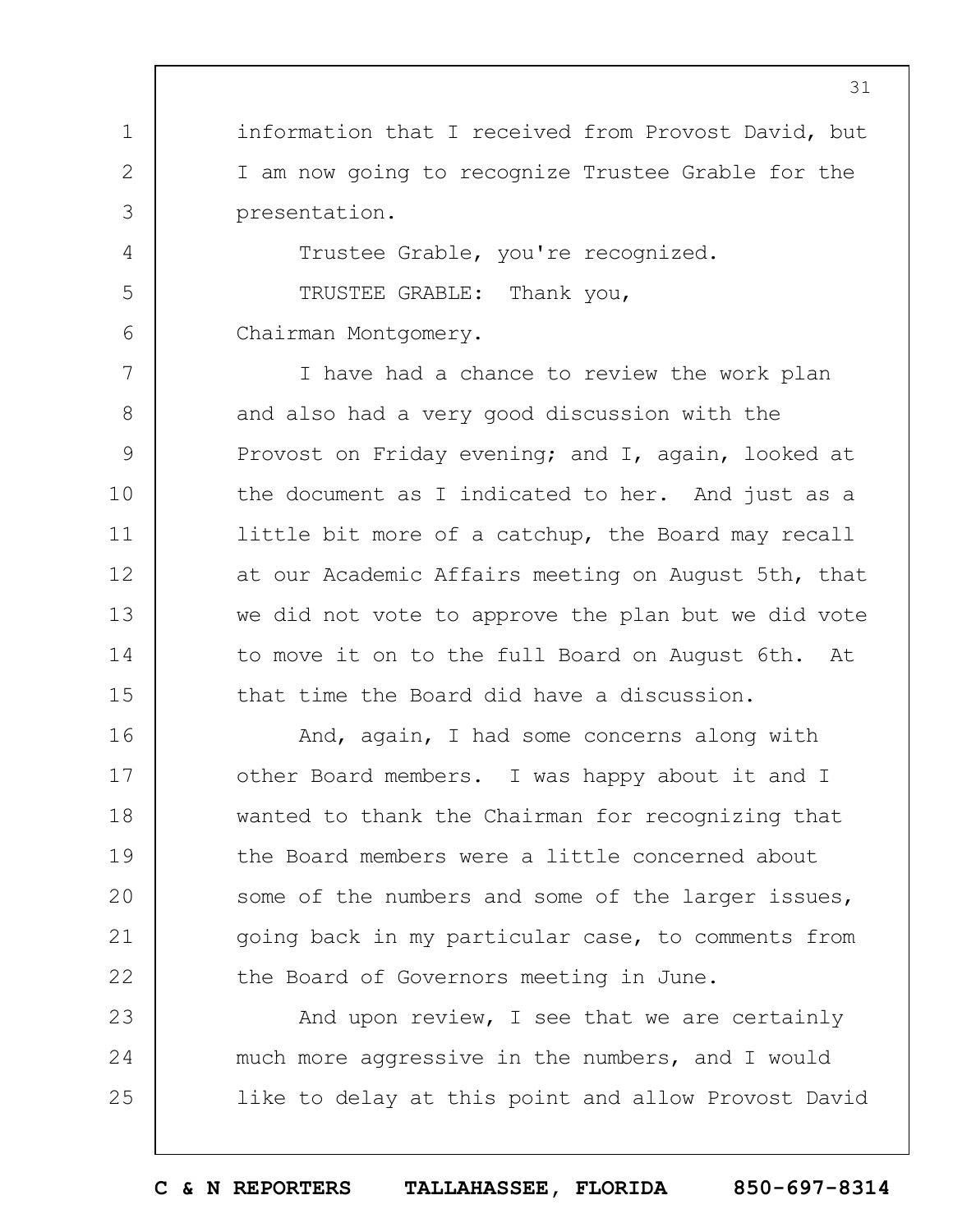|                | 32                                                |
|----------------|---------------------------------------------------|
| 1              | to offer her thoughts regarding her revisions to  |
| $\overline{2}$ | the plan that we see now, if that's appropriate   |
| 3              | with the Chair.                                   |
| 4              | CHAIRMAN MONTGOMERY: It is.                       |
| 5              | Provost David, you're recognized.                 |
| 6              | PROVOST DAVID: Good afternoon, members of the     |
| 7              | Board. We were in conversations with              |
| 8              | Board of Governors' staff, both after the         |
| 9              | Academic Affairs Committee meeting on the 5th and |
| 10             | after the Board meeting on the 6th --             |
| 11             | TRUSTEE WARREN: Mr. Chairman, this is             |
| 12             | Trustee Warren.                                   |
| 13             | CHAIRMAN MONTGOMERY: Excuse me,                   |
| 14             | Provost David.                                    |
| 15             | Trustee Warren.                                   |
| 16             | TRUSTEE WARREN: Provost David is not audible.     |
| 17             | PROVOST DAVID: Okay. Sorry. I'll try and          |
| 18             | project more. Thank you for sharing that.         |
| 19             | TRUSTEE WARREN: Thank you.                        |
| 20             | PROVOST DAVID: We were in conversations with      |
| 21             | Board of Governors' staff on the 5th and on the   |
| 22             | 6th. And then at their invitation, after they     |
| 23             | indicated they would extend the deadline for when |
| 24             | they needed to have our revised work plan         |
| 25             | available, we had an in-depth meeting with the    |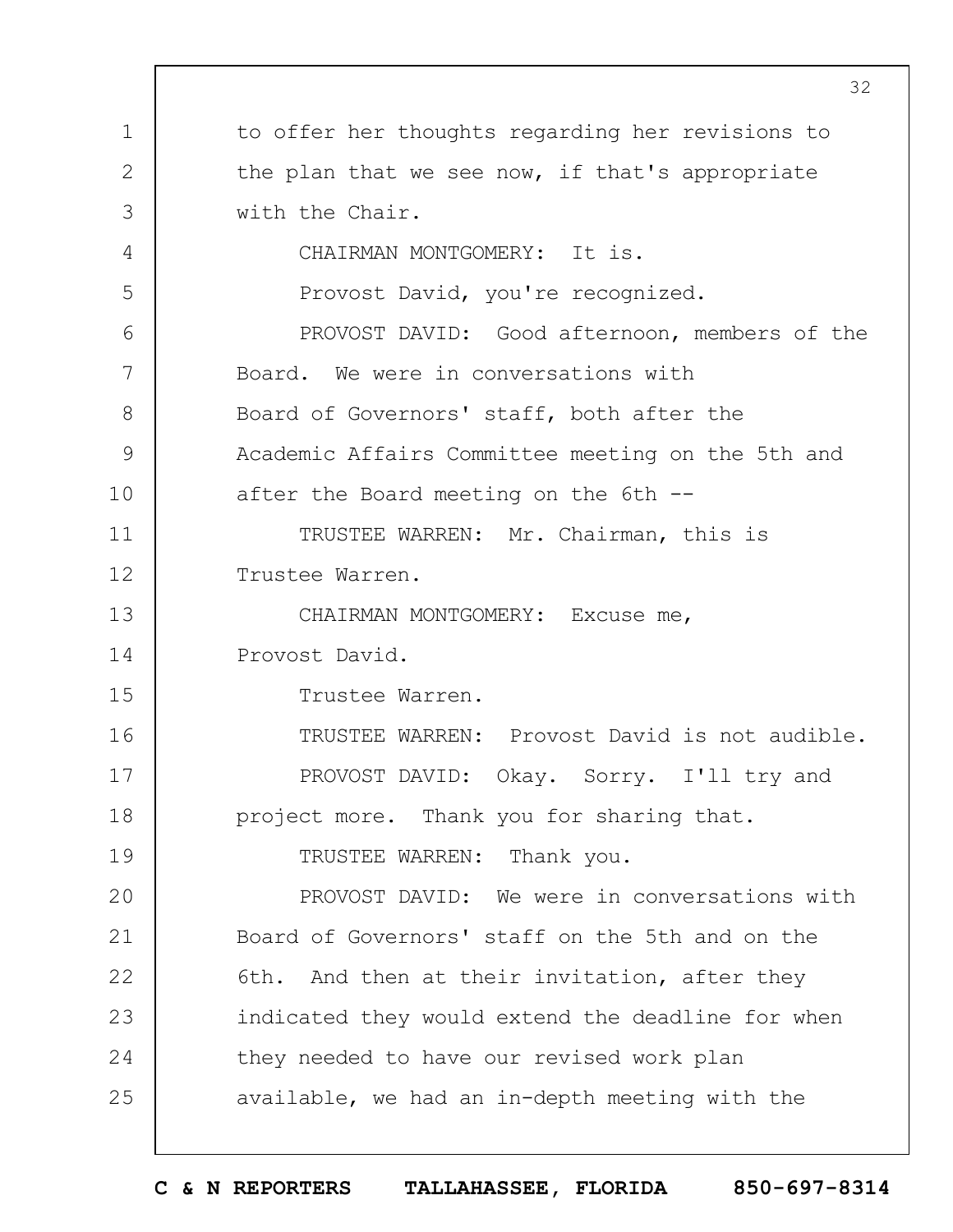**C & N REPORTERS TALLAHASSEE, FLORIDA 850-697-8314**

33

Chancellor, as well as two Vice Chancellors, to talk at great length about our work plan.

1

2

3

4

5

6

7

8

24

25

We were trying to meet two different challenges: One challenge is to be exactly what the Board of Governors urged us to do -- to be, and I include in that some Board of Trustee members similarly, asking us to be aggressive and visionary in where we want FAMU to be.

9 10 11 12 13 At the same time we wanted to acknowledge that getting to where we want to be is going to be a challenge, and that while we had very aggressive goals, that absent resources, we might not be able to make the goals as quickly as we would like.

14 15 16 17 18 19  $20$ 21 22 23 So we came to a compromised position which was for FAMU to add two columns to its work plan. The work plan usually goes out for five years, so we had very aggressive goals in the 2019 column that we have now shifted to  $2021$ ; and that allows us to have intermediate goals that are very aggressive but goals that are a little bit more likely to be attained in the short term as we move towards that visionary goal of being in the middle of the pack, as it were, of the State University System.

So essentially what we have done is for all of our goals where we had changes, we had added those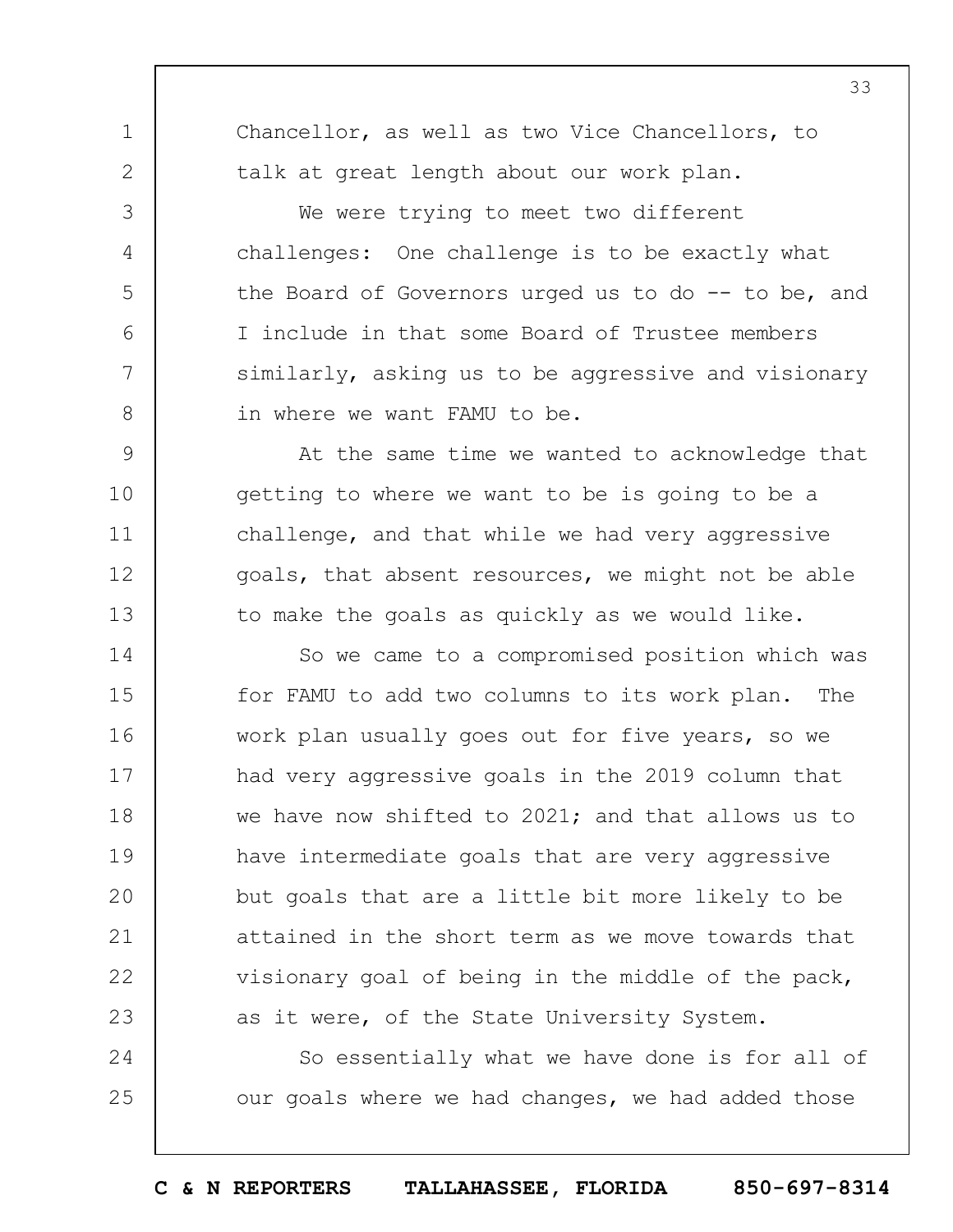two columns and we have provided intermediary step goals that show how we plan to get there. The version that I circulated or had circulated later in the morning essentially just makes that point a little bit more apparent by having the 2020 and 2021 columns appear in a different color.

1

2

3

4

5

6

7

8

9

10

11

12

13

14

15

It should be pointed out that no other university has added two years to their column, so this is something that we have done that is unique to FAMU. It won't really change what happens when the system does its calculations for the entire State University System because the other institutions have only gone out to 2019, but it does allow us to have that bold and visionary statement to rally our campus around it.

16 17 18 19  $20$ 21 22 23 24 25 I have already communicated about this in our faculty planning conference, for example. We have been talking with our registrar's office and academic advising about how we get to this point. And so it's very important for us to have that visionary aggressive stance. And I'll stop there and answer any questions that you might have. TRUSTEE LAWSON: Madam Chair. TRUSTEE GRABLE: Yes. TRUSTEE LAWSON: This is Lawson. Just a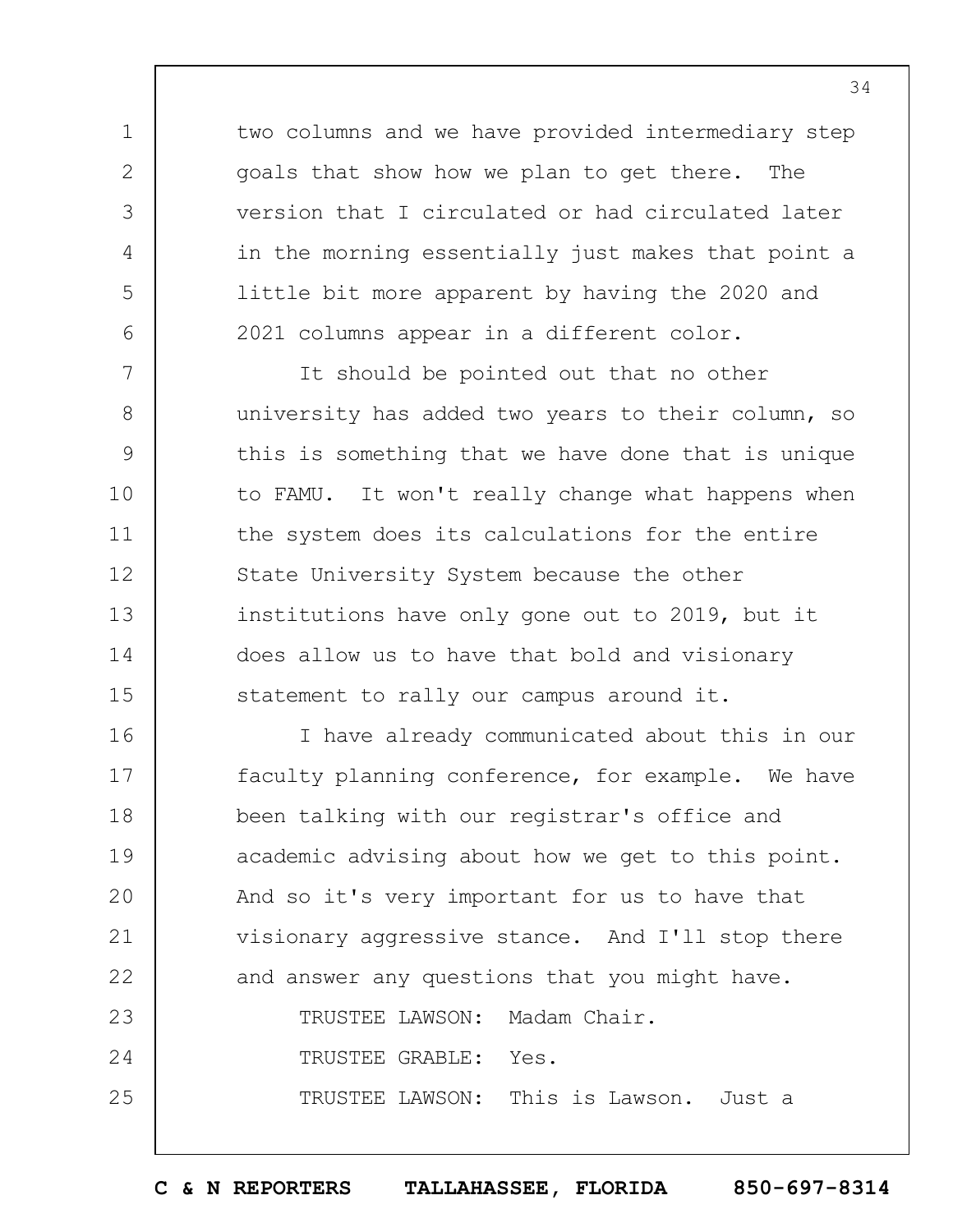35

couple of quick questions for Provost David.

TRUSTEE GRABLE: Certainly.

1

2

3

4

5

6

19

TRUSTEE LAWSON: First of all, Provost David, thanks for reaching out to me Saturday. I'm sorry we weren't able to connect, so I just had two brief questions.

7 8 9 10 11 12 13 One is on the average time to degree. Considering that, you know, a number of the programs are now five-, and some, I think, even six-year programs, how do we factor that into the reduction in the average time to degree, or has that been factored in, and I'm just maybe not reading far enough down.

14 15 16 17 18 PROVOST DAVID: So this deals with bachelors' programs, and so we do have some programs that are longer in duration. This calculation is really going to be focused on programs that are similar to each other.

TRUSTEE LAWSON: Okay. Got it.

 $20$ 21 22 23 24 25 And then my second question is on the annual gift row, and you may not be able to provide full detail now, I'll accept something else at a later date. But going from 3.3 to 5 and 5.7, do you have -- you know, because like we were talking in the meeting when we were there in Tallahassee, I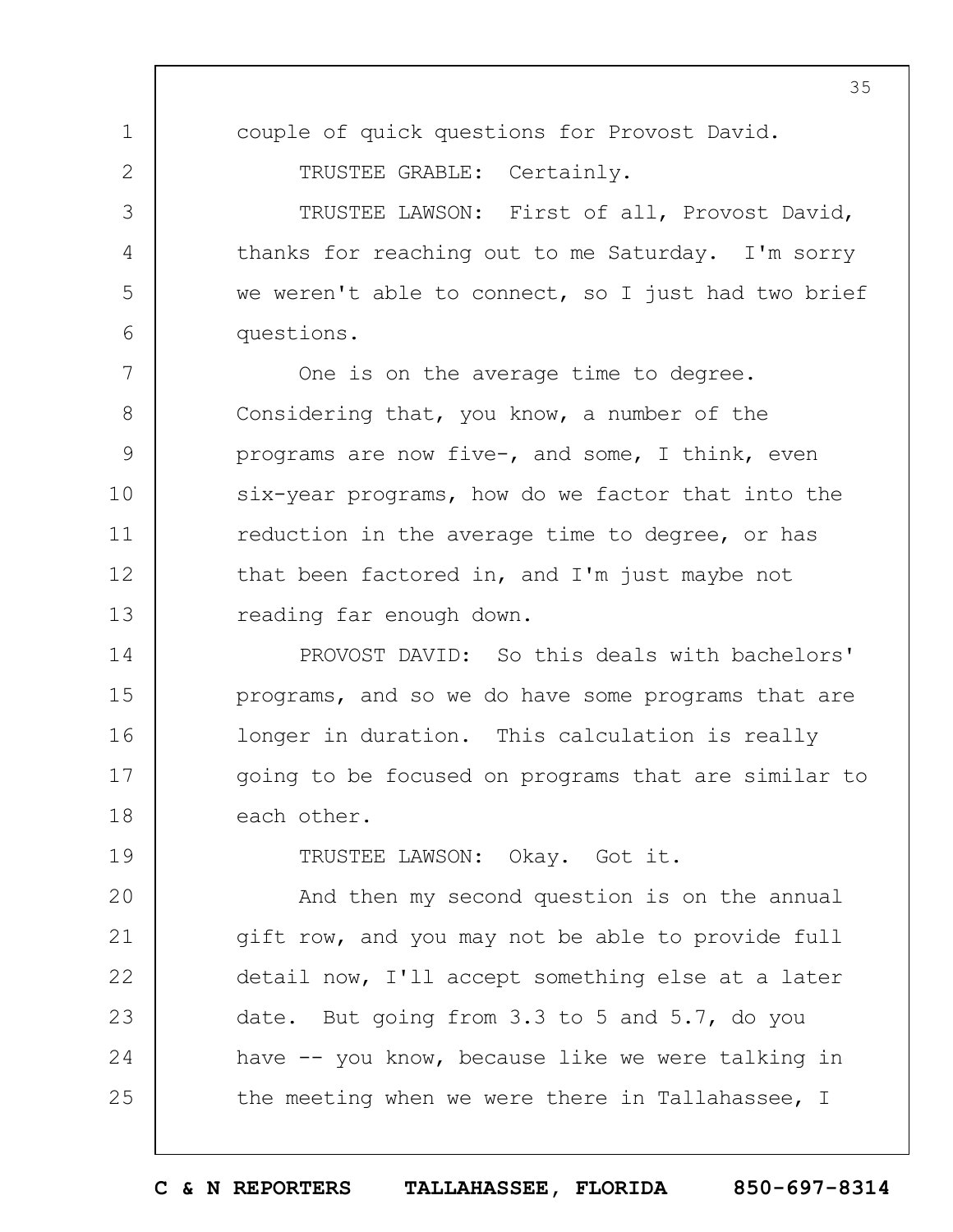think one of the questions that may come up is, you know, show me how you're going to get to these goals. I will agree that they're aggressive, but from 3 to 5 and then 5.7 in the subsequent year, do you have some -- and maybe you can't share it all here -- but some context or background on how we bridge that gap?

PROVOST DAVID: Vice President Cotton is available to answer that question, if that is appropriate.

11 12 TRUSTEE LAWSON: Sure, that's fine, as long as the Chair agrees.

13 14 CHAIRMAN MONTGOMERY: Agreed. Please continue.

1

2

3

4

5

6

7

8

9

10

15 16 17 18 19  $20$ 21 22 VICE PRESIDENT COTTON: Yeah, when we took a look at the numbers, we basically feel that not only are the numbers reachable but, quite frankly, we don't see them as aggressive at all. Right now we're barely reaching 8% of our alumni base of 51,000. So what we've done is taken a look at projecting a 40% increase for alumni, and increasing our numbers on the corporate side.

23 24 25 So, quite frankly, we think that the numbers are low, but they're a low projection because we believe sincerely that we're underperforming when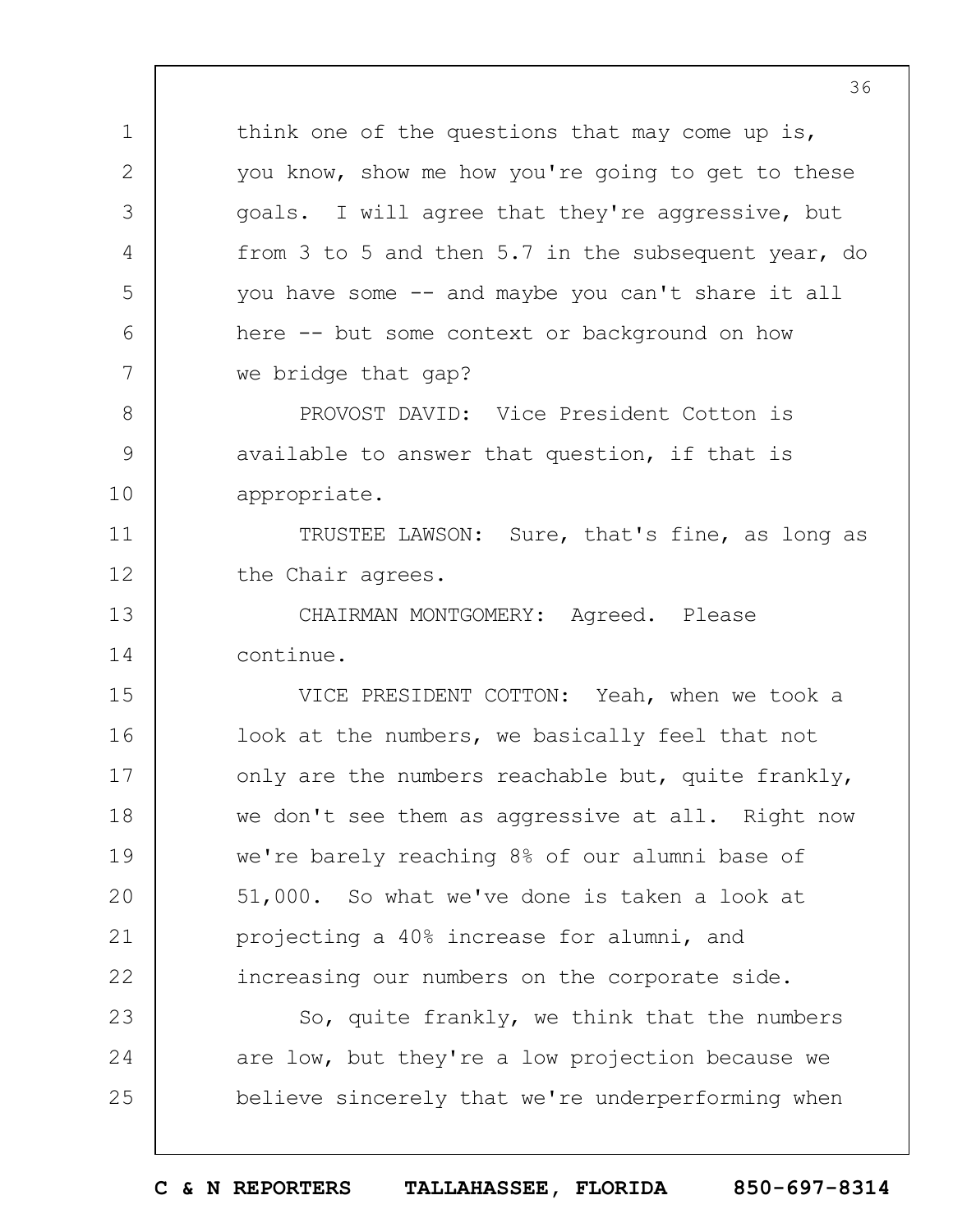1 2 3 4 5 6 7 8 9 10 11 12 13 14 15 16 17 18 19  $20$ 21 22 23 24 25 37 it comes to reaching both the alumni and the corporate base. TRUSTEE LAWSON: But I guess I was looking for a little more detail on the how, and maybe that's something, Mr. Cotton, that you can provide separately. VICE PRESIDENT COTTON: Yes. TRUSTEE LAWSON: Because, again, if I'm sitting around and this is being reviewed with me, I'd like a little more detail on bridging the gap from 3.3 to 5.7 when historically we've, you know, we've had a tough job to getting to 3.3 and above. So not for today, I don't want to prolong the call, but if I'm hearing this from a BOG standpoint, I'd want a little more background on the hows. So one recommendation that I would have is that we're prepared to answer that for the BOG, you know, during the presentation. But, you know, I do think that the goals are aggressive. And, you know, Provost David, one thing we talked about is these obviously have a tie to the previous discussion. And, you know, my other question is: If that funding doesn't come, you know, I'm sure we won't be allowed to address these goals. But, you know,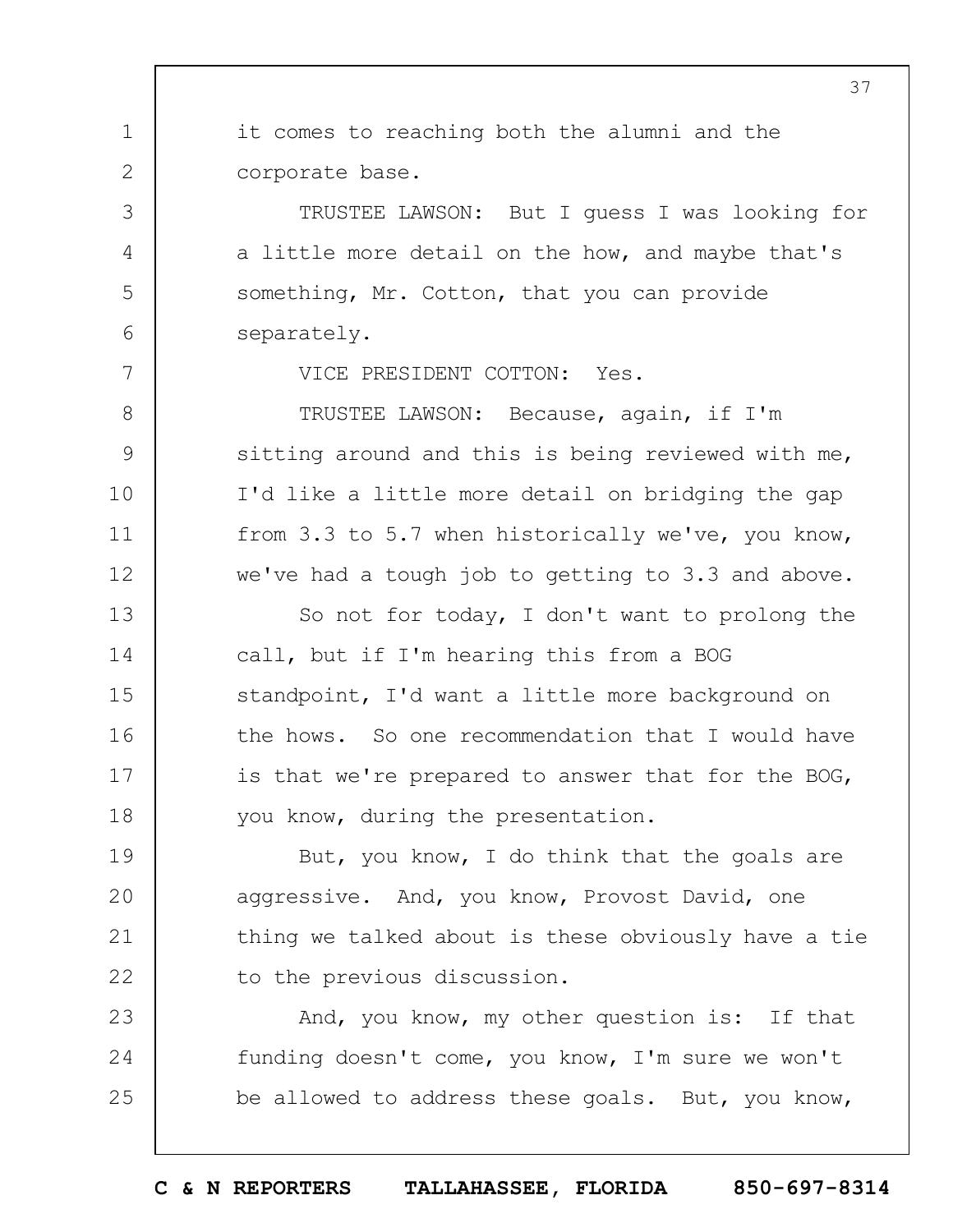1 2 3 4 5 6 7 8 9 10 11 12 13 14 15 16 17 18 19  $20$ 21 22 23 24 25 38 how do we -- not for a discussion here -- but how do we fair assuming that funding does not come. And then, you know, that was really  $-$ - that was really my last comment. I'll just keep - there is one other question, but I'll wait and give others an opportunity, Madam Chair. TRUSTEE GRABLE: Thank you, Trustee Lawson. Are there any other questions from other Trustees regarding the work plan? TRUSTEE MOORE: Trustee Grable, this is Trustee Moore. TRUSTEE GRABLE: Trustee Moore, you're recognized. TRUSTEE MOORE: Thank you. My question is specific to just the work plan and the ongoing communication and updates to this body. Has there been any discussion regarding the frequency as it relates to progress? TRUSTEE GRABLE: Provost David, can you answer that question? PROVOST DAVID: I'm sorry. I apologize, Trustee Moore. I'm not sure I understand the question. The frequency with regard to updating the Board of Trustees as to our progress? TRUSTEE MOORE: Right. Will this be housed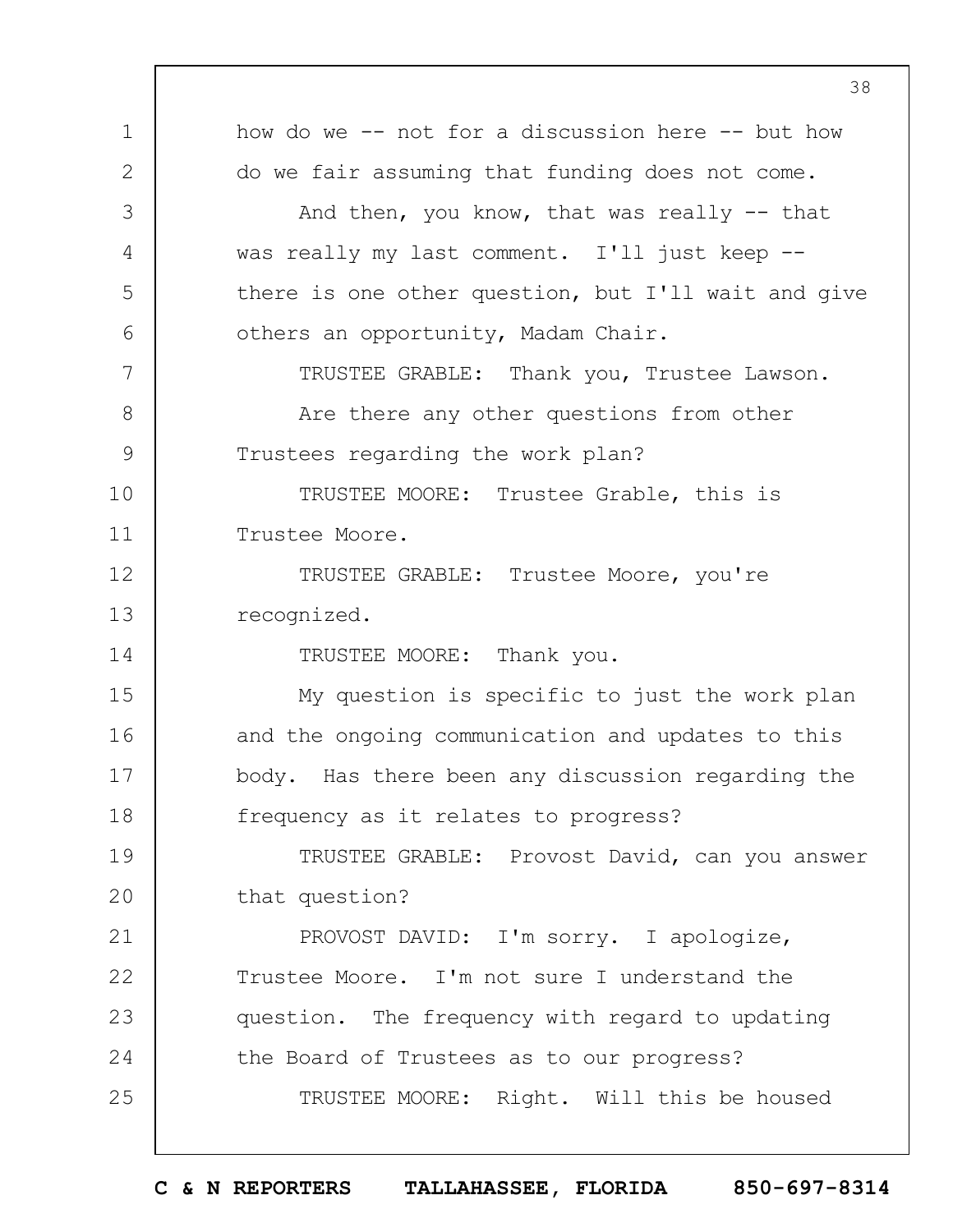within Academic Affairs, with that committee? Is that where you're envisioning providing any updates, any challenges where in instances we may not be reaching or we may be exceeding the goals set? In essence, some level of communication prior to when it's a year later and we are where we are, so what would be that communication vehicle and what would be the frequency thereof?

1

2

3

4

5

6

7

8

9 10 11 12 13 14 PROVOST DAVID: So I would respond that there are two answers: One answer is that it's an annual cycle, so the numbers are gathered, reported. Sometimes they're gathered and reported not by us but by the Board of Governors and that happens on an annual cycle.

15 16 17 18 19 So while we might have some ideas about where we are on certain of the benchmarks throughout the work plan, we would not necessarily be able to have a holistic, periodic look at that, so that's the first answer.

 $20$ 21 22 23 24 25 The second answer is that I believe at the last meeting, the last telephonic meeting of the committee, if I recall correctly, if I've got the dates right, Trustee Grable said that it was her intent to have the Academic Affairs Committee be thinking more about the work plan throughout the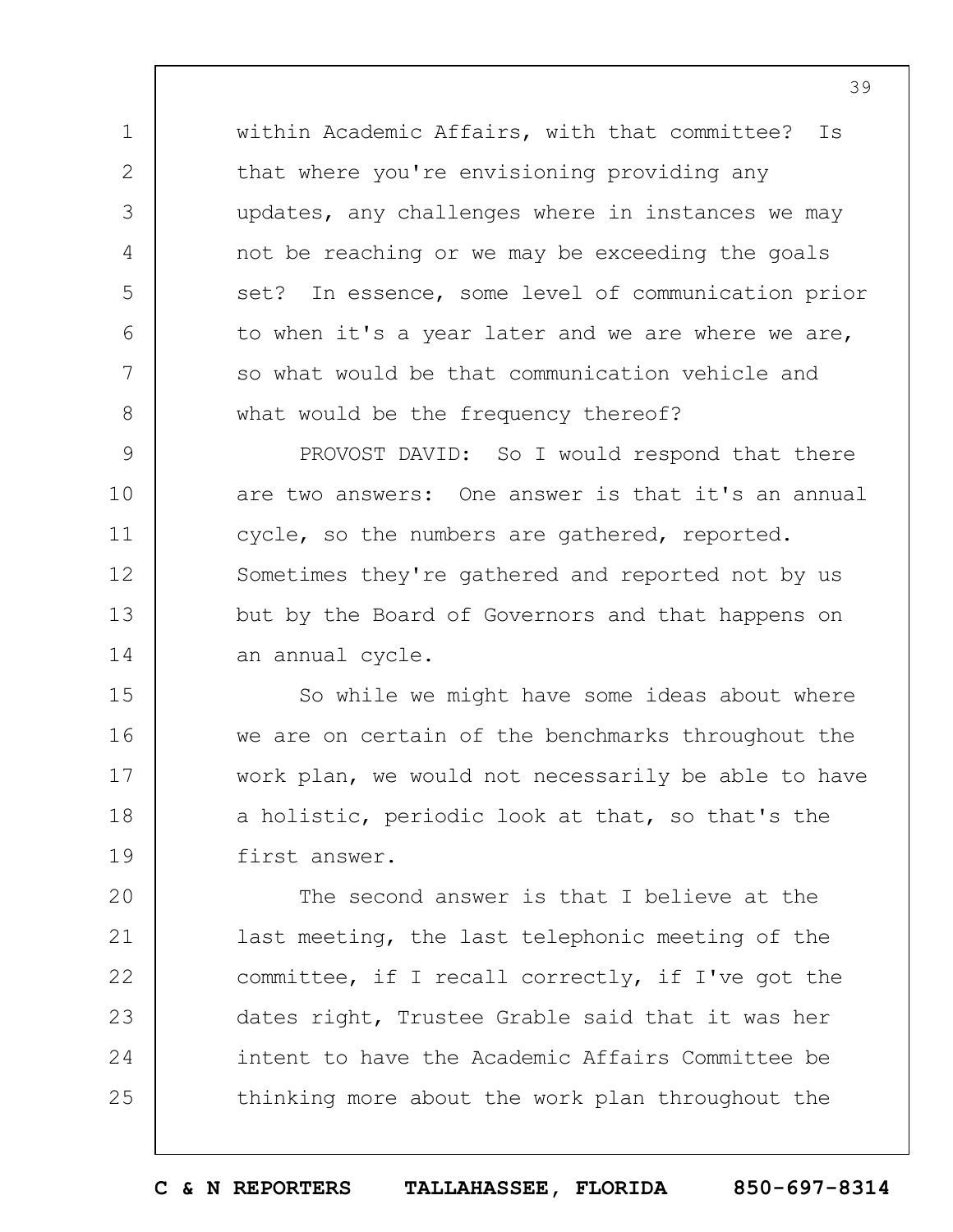course of the year. And I enthusiastically supported that because, as you can tell, I very much am committed to our progress on this matter. And I'm happy to update the Academic Affairs Committee as needed, as desired, and whatever information we have available at the time, including the planning that we're doing and how we're trying to move things forward.

TRUSTEE MOORE: Thank you.

1

2

3

4

5

6

7

8

9

16

10 11 12 13 14 15 PROVOST DAVID: Trustee Grable, if I might, I do have one additional answer to make with regard to Trustee Lawson's question, and VP Cotton does not perhaps appreciate this because he's new to the institution; but because these are annual lagging indicators --

TRUSTEE GRABLE: Yes.

17 18 19  $20$ 21 22 23 24 25 PROVOST DAVID: -- the jump from 3.3 million to 5 million has actually already happened. The next jump is the jump from 5 million to 5.7 million. And so we will be continuing to make progress, but we have actually already achieved \$5 million, it's just not recorded yet because all of these indicators are lagging indicators. TRUSTEE GRABLE: Okay. Trustee Lawson, were you able to hear that? I'm getting a lot of --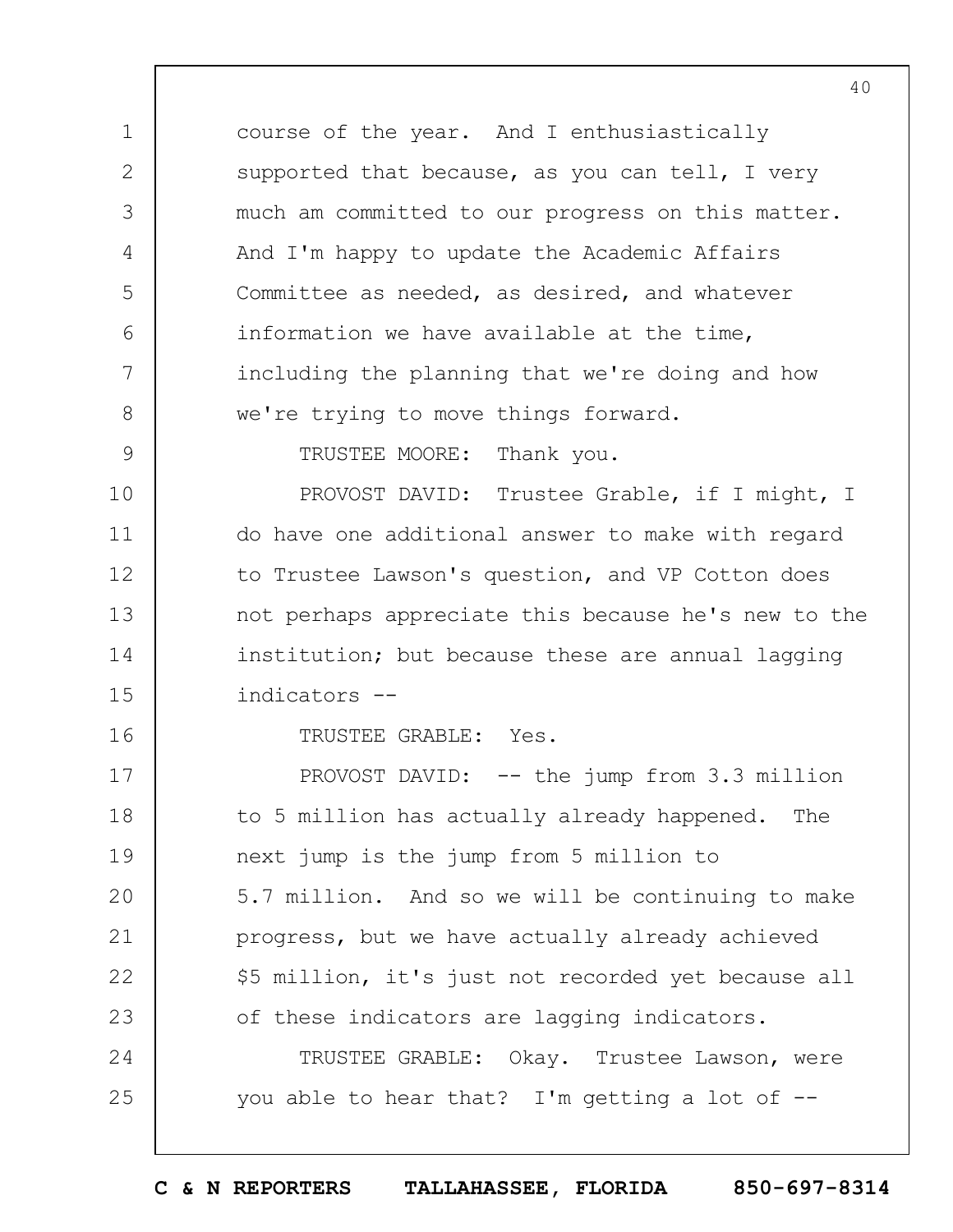1 2 3 4 5 6 7 8 9 10 11 12 13 14 15 16 17 18 19  $20$ 21 22 23 24 25 TRUSTEE LAWSON: Yeah, I was. Thank you, Provost David. There is a background noise, but I did hear that we're already at the 5 million mark. TRUSTEE GRABLE: Okay. Thank you, Provost David. That's good news. And if there are no other questions, I know -- I think -- Trustee Lawson, did you suggest you may have one other --TRUSTEE LAWSON: Yeah, one more if you don't mind, Madam Chair. One of the governors had a fairly strong suggestion on what the size of the University should be over time; and I see here, in a positive way, we're projecting continued growth which is, I think, good. So, Provost David, how do we plan to respond to that recommendation? PROVOST DAVID: Thank you for the additional question, and I will ask Bill Hudson to jump in if there are things that I don't say that are as fully responsive as they could be. From what we understand, the concern was that they viewed us as growing too big given that we were not able to have the outputs, the outcomes that we were hoping for; and so we have what we

41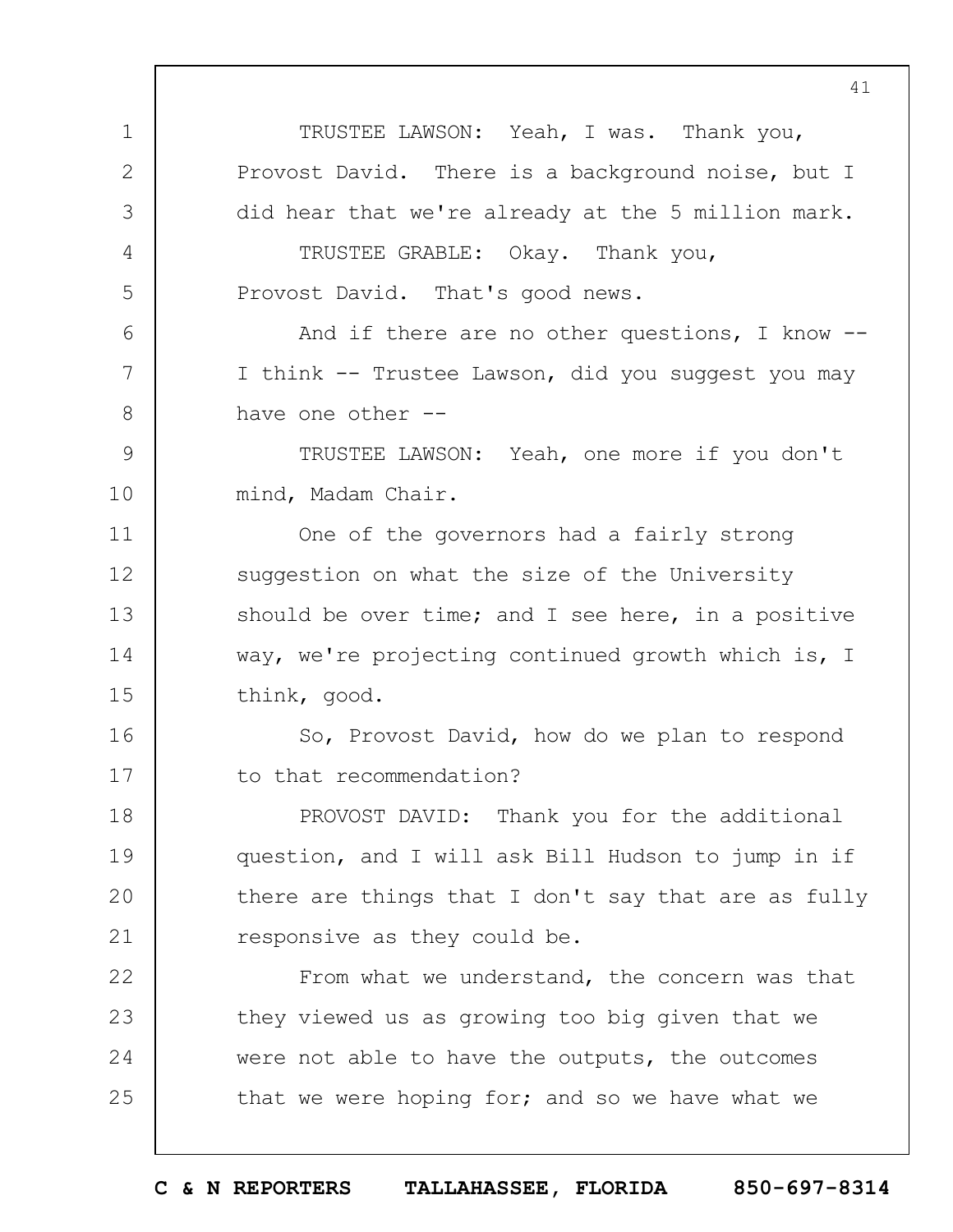believe to be modest growth. It is growth, but it is growth that is across specific strategic areas.

1

2

3

4

5

6

7

So what we hope to do is to continue to control the number of access and opportunity students, as we have successfully done this year, and to have more higher quality students, as we have successfully done this year.

8 9 10 11 12 13 14 15 16 17 18 We also hope to improve the mix of nonresident students so we can recruit those highly qualified students from outside the State of Florida who might have an affinity for FAMU, so getting some more of our Rattler base to come to Florida A & M; also, a modest expansion in our international recruitment. We believe that we can get highly qualified international students, many of whom might actually be coming from places where their government subsidizes their education, which is helpful in a loft of different ways.

19  $20$ 21 22 23 24 25 And then finally, we would like to be more aggressive, and hopefully more successful, in reestablishing those community college articulation agreements so that we are getting more transfer students who would add to our student body. CHAIRMAN MONTGOMERY: Trustee Grable? TRUSTEE GRABLE: Yes, and is it

**C & N REPORTERS TALLAHASSEE, FLORIDA 850-697-8314**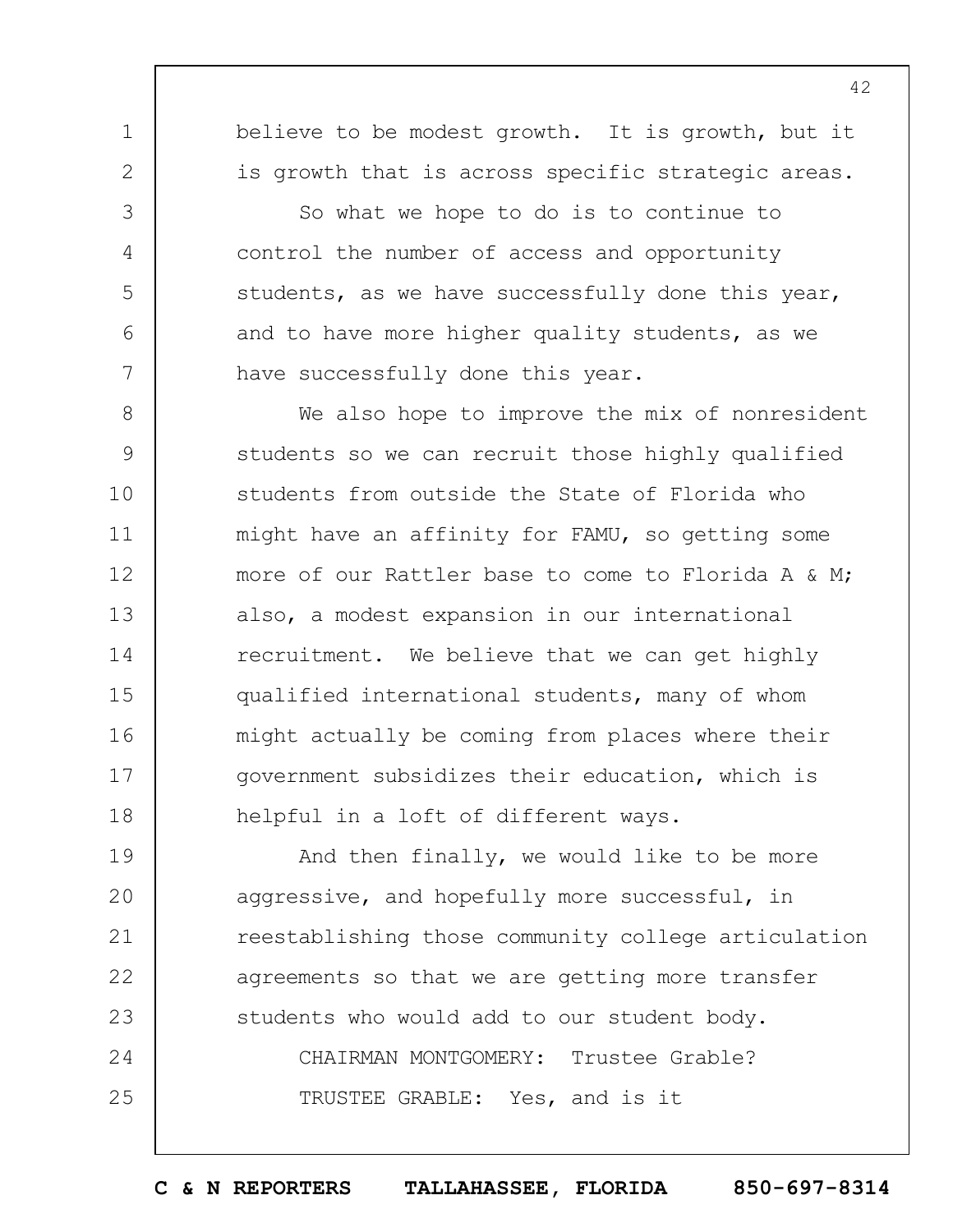43

Trustee Warren? I can't recognize the voice.

CHAIRMAN MONTGOMERY: This is Montgomery. This is Montgomery.

1

2

3

4

5

TRUSTEE GRABLE: Sorry, Mr. Chairman, I do know your voice. Yes, sir.

6 7 8 9 10 11 12 13 14 15 16 CHAIRMAN MONTGOMERY: Members of the Board, I appreciated the questions from Trustee Lawson. I attended that meeting, and I heard the question from the Board of Governors. I had a meeting with Doctor Mangum in April on campus in which she indicated where she thought we would be headed from an enrollment perspective; and with all due respect to the Provost and other members of the team, it's not a -- the decision about where the University is headed and from an operations perspective where it's headed will lie with the Chief Executive.

17 18 19  $20$ So I believe that this would be a time to hear, with regard to a response to Trustee Lawson's question, what does Doctor Mangum see as the direction we're heading in?

21 22 23 24 25 Do you believe, as you stated before, that we should strengthen the enrollment to get what you termed a different kind of student? Do you believe we should stay where we are, or are you supportive of a growth in enrollment?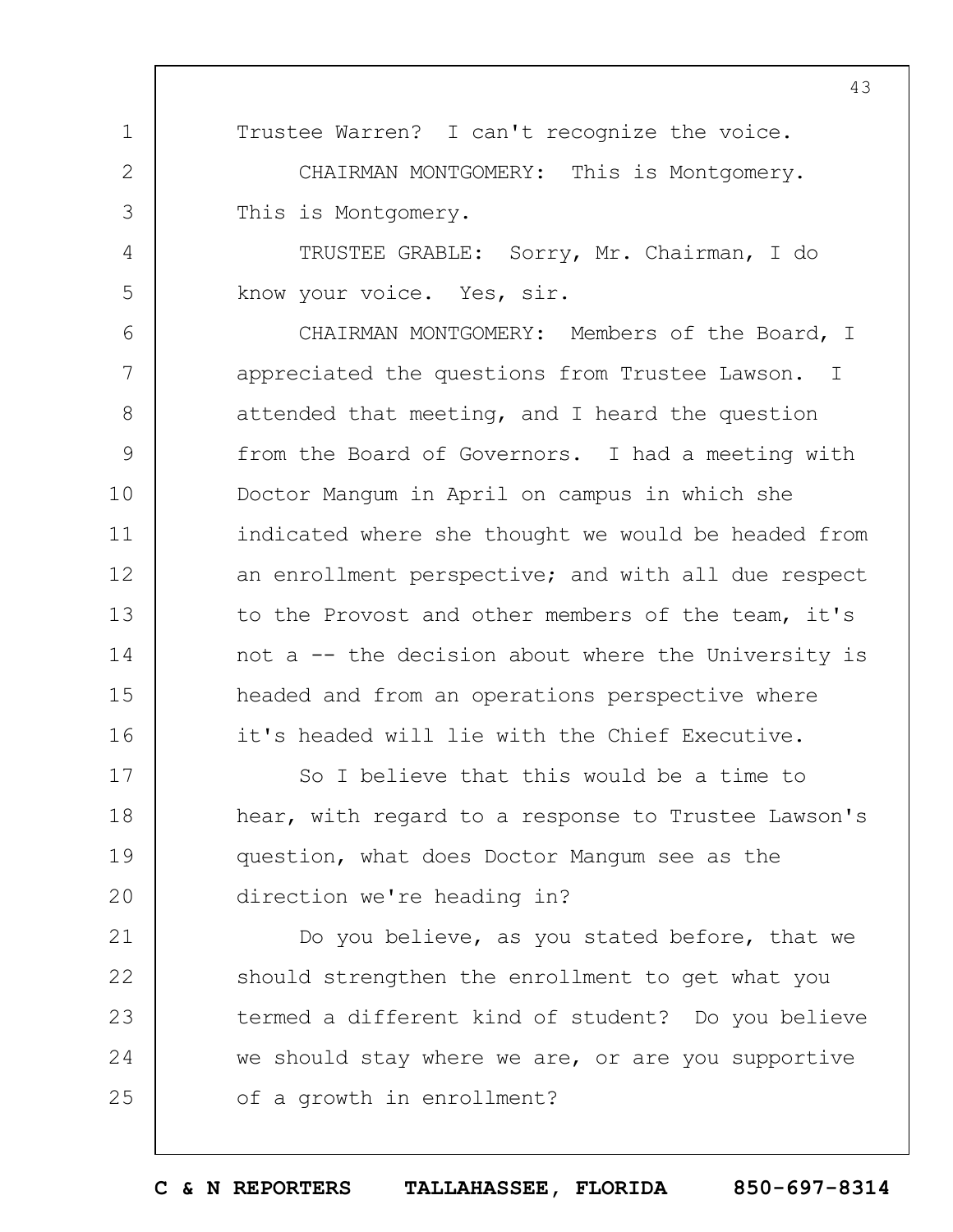1 2 3 4 5 6 7 8 9 10 11 12 13 14 15 16 17 18 19  $20$ 21 22 23 24 25 And before you answer, Board members, obviously this is something that we need to look at from a visioning perspective; but in the interim, I think we should all understand what's the Chief Executive's position and what the Chief Executive would plan to present. Also, in preparation for the Board of Governors' meeting, I think that's a question that the President should answer in response to the Board of Governors so that they'll know exactly where the University is headed from an administration perspective. Doctor Mangum. PRESIDENT MANGUM: Thank you for allowing me to answer that question. The University's position on the work plan is as presented and proposed. We had a senior leadership team meeting with regard to the metrics and the proposal that you see before you, and we are all in agreement with the projected enrollment as it is shown in this document. We also propose that based upon the questions that were raised by the Board of Governors' members, as part of our strategic planning process, is to have a visioning and a mission statement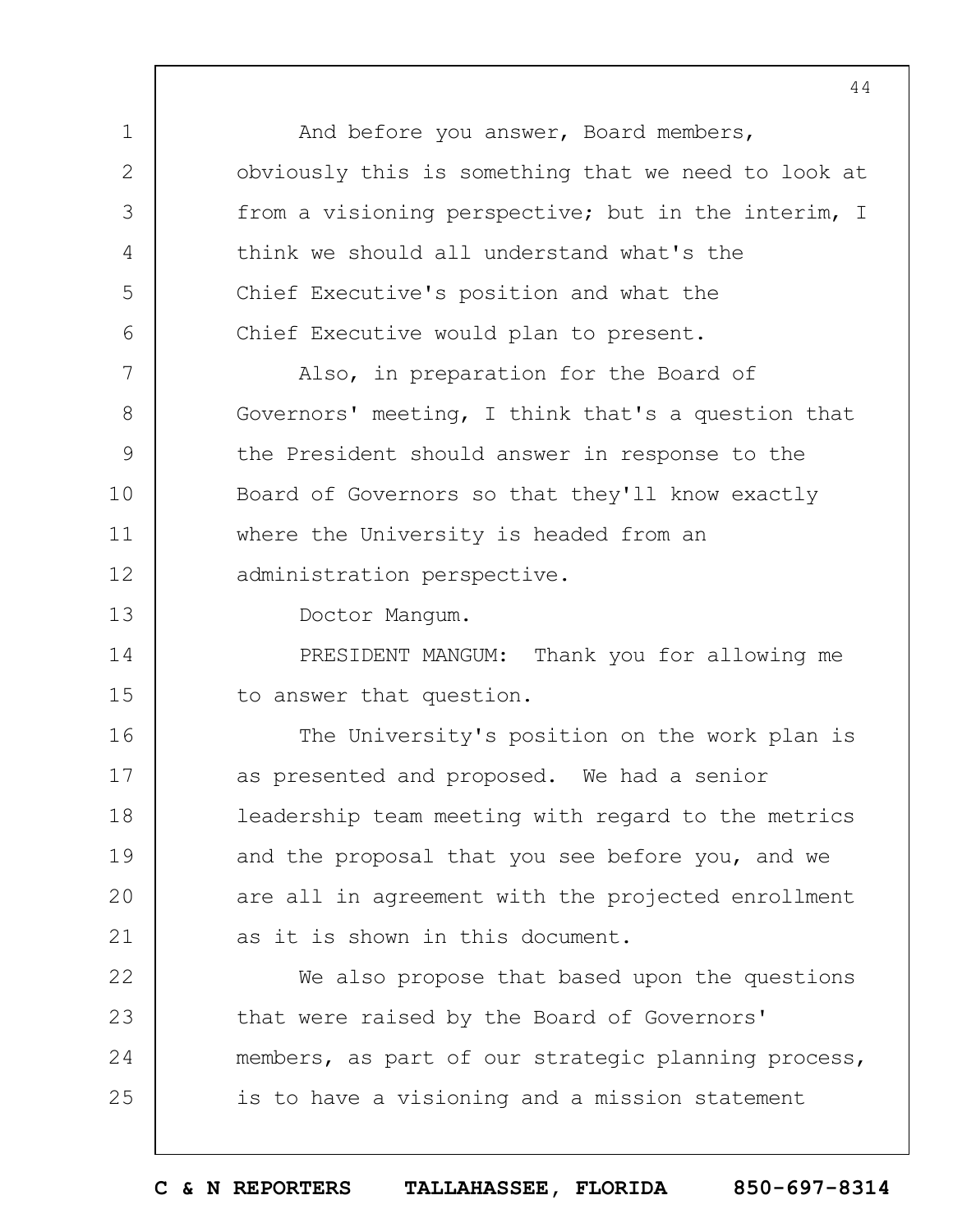review as part of strategic planning so that we can understand what the University would like its student body and its enrollment to look like going forward in the future.

1

2

3

4

5

6

7

8

9

10

11

23

24

25

We have talked about -- and I have talked about with many people, about increasing the quality of the education. Part of us attracting students and part of our brand management has to do with quality, so we're interested in as many quality students as we can afford to bring to the institution.

12 13 14 15 16 17 18 19  $20$ 21 22 But the mix of students that require additional support, remediation, et cetera, I believe is a discussion that the University community has to talk about and embrace so that we have the full support, if we are to change what the demographics of our student body or the SES, the socio-economic status, of the students that we serve would change, or any decisions that we make would result in a change in the demographics of our students. It is an institutional visioning type of an approach that we should have.

So right now, the work plan represents who we want to be, and the way that the current 2010/2020 plan states, we're following the pattern as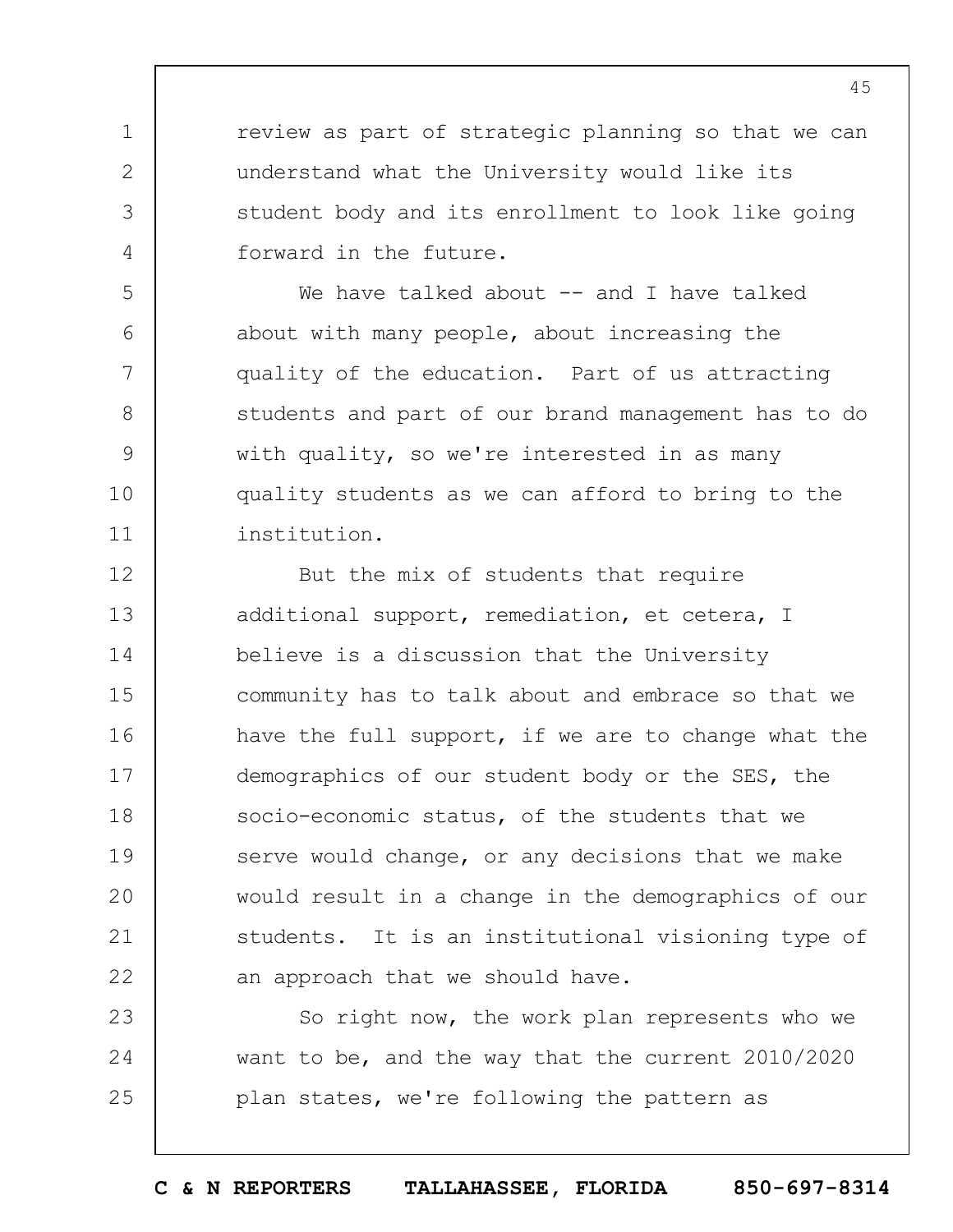1 2 3 4 5 6 7 8 9 10 11 12 13 14 15 16 17 18 19  $20$ 21 22 23 24 25 previously existed. To change that would require that we engage all of our stakeholders in this conversation. And so right now, the plan that is presented by the Provost is the plan that the University will continue with until changed. TRUSTEE GRABLE: Chair Montgomery, are you okay with that response, and are we at a point where any other Board member may want to chime in or offer any comments or ask any questions? TRUSTEE LAWSON: This is (inaudible) speaking, Madam Chair. TRUSTEE WOODY: Madam Chairman. TRUSTEE GRABLE: Montgomery. CHAIRMAN MONTGOMERY: Please continue, Trustee Grable. TRUSTEE GRABLE: Okay. Thank you. Trustee Lawson. TRUSTEE LAWSON: No, no, I was going to just try and close my question with a quick statement. I too support the growth in enrollment; however, there was a fairly firm question around what our footprint should look like and I just wanted to be sure that we return that with an aggressive answer with what our mission is and the fact that we do intend to grow.

46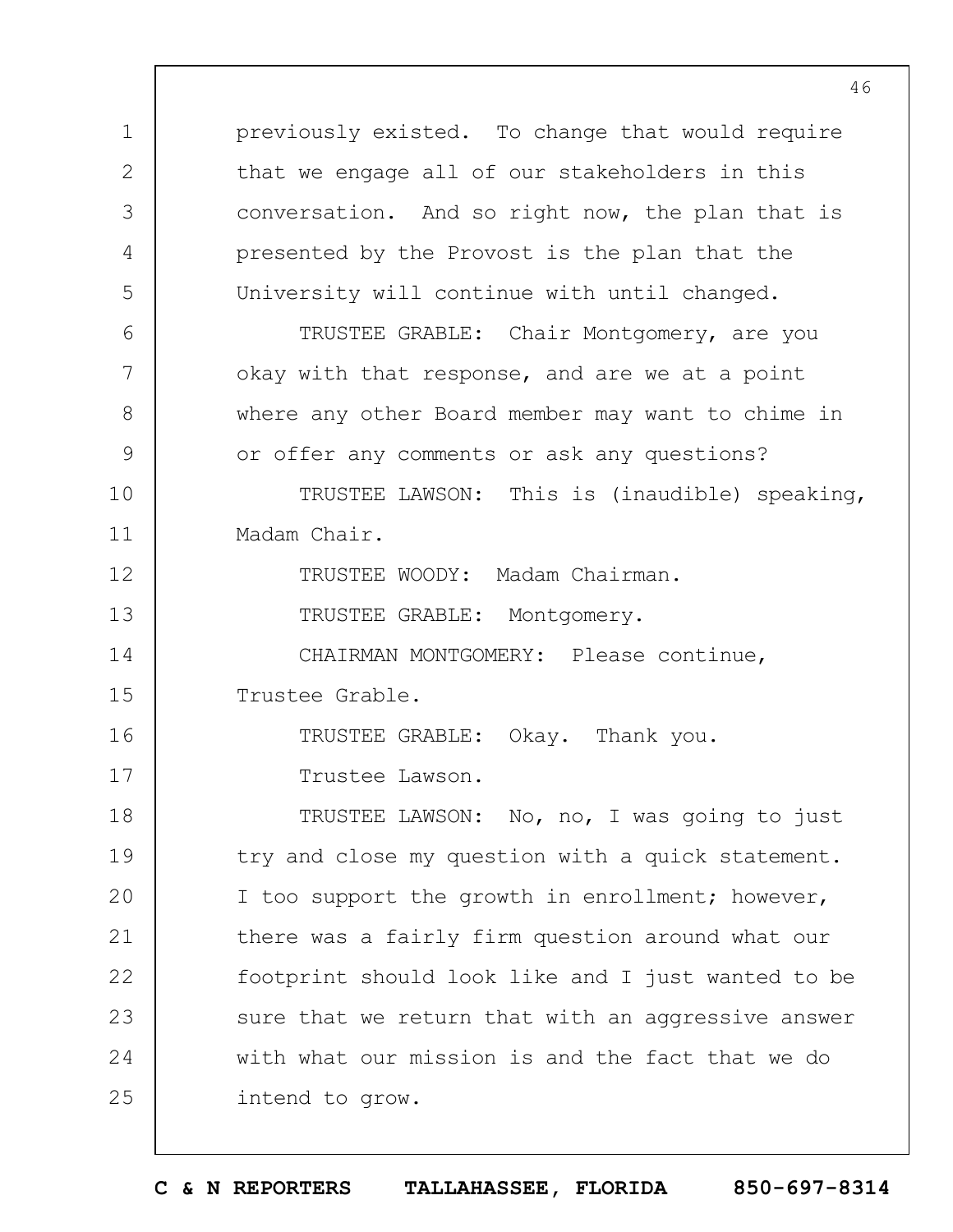And I do agree with the President that, you know, beyond this we'll need to have a broader discussion on specifically what that looks like.

1

2

3

4

5

6

7

8

9

10

11

But I think for the time being, to stay with the original mission and stay -- not, you know, specifically how, but what that mission is and why it's important for us to move forward and over time increase our enrollment with the right student population, I think is the right message that we need to deliver while we're in front of the BOG.

TRUSTEE GRABLE: Thank you.

12 13 14 15 16 17 And unless there are other questions, I'd like to offer just a couple of comments and I guess that reflect my thoughts about this new revised work plan after, of course, hearing -- talking to the Provost personally and seeing the document that was presented to us today.

18 19  $20$ 21 22 One, I'd like to actually echo Trustee Lawson's comment regarding the type of student body -- it actually probably even reflects some of the comments made by President Mangum as well as the Provost.

23 24 25 I noticed there was a couple of points at the end of the work plan proposed revisions, those three pages we got, and one of my concerns  $-1$ ,

47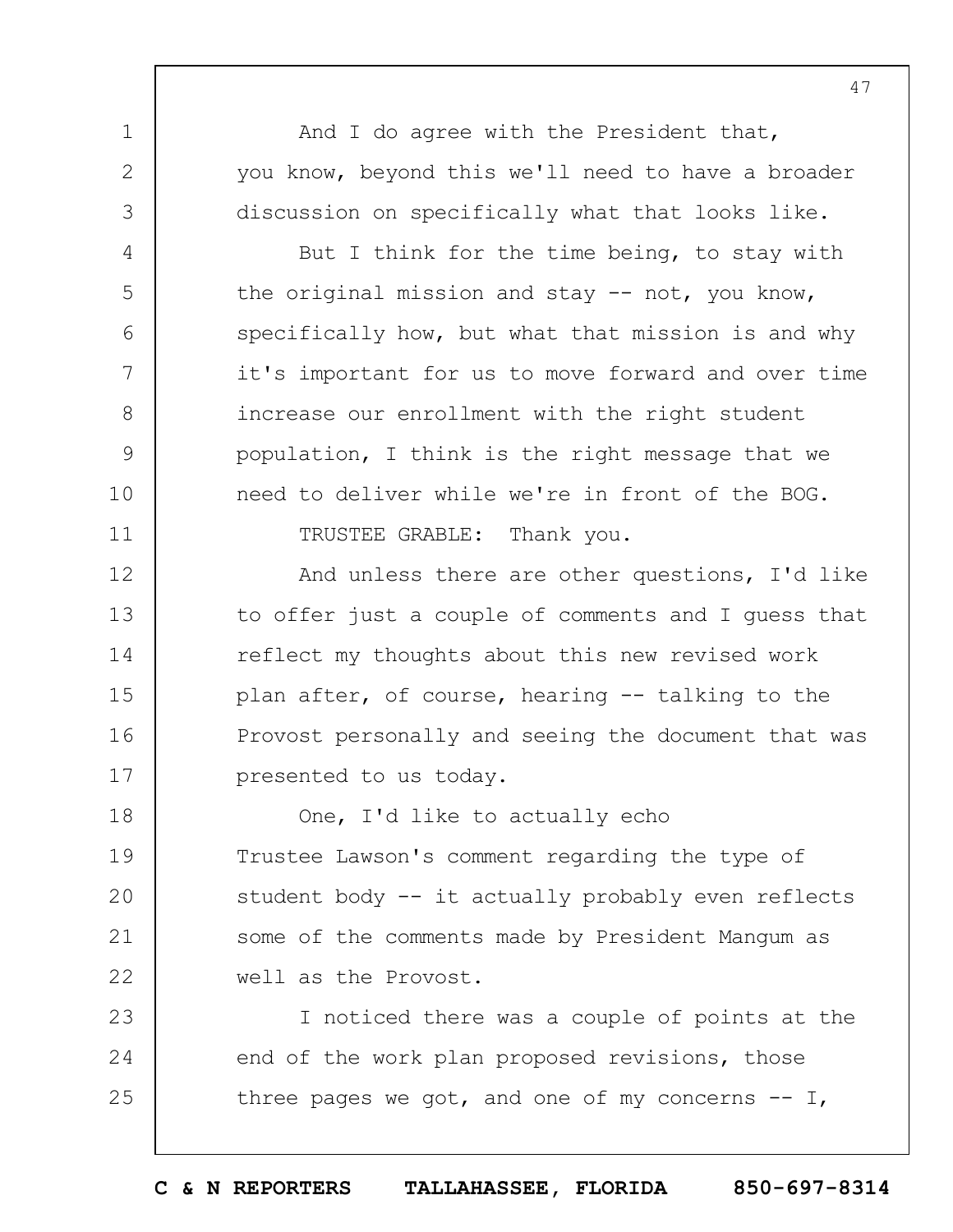of course, carefully, like other Board members and the Provost, she indicated that at the last meeting, and I was happy that she had looked at the transcript from the BOG meeting.

1

2

3

4

5

6

7

8

9

And Governor Tripp mentioned the issue of diversity, which I understood not to just be related to race, but to cover other areas; and that was going to be one of my questions today after looking at these revised work plan revisions.

10 11 12 13 14 15 16 17 18 And I see we are looking at high performing students who are maybe out of state, we anticipate growth there, as well as international students. And I think that does go a long way to address the diversity that I believe the Board of Governors -- Governor Tripp in particular -- may have been referring to. And I think we should include that somewhere near the top of our presentation, which I think goes to that issue.

19  $20$ 21 22 23 24 25 My last comment really in looking at the numbers in particular related to the (phone disruption) of bachelors' degrees without excess hours. I was a little concerned about that and I indicated to the Provost that I would be looking further at the report over the weekend after she and I had our discussion Friday evening.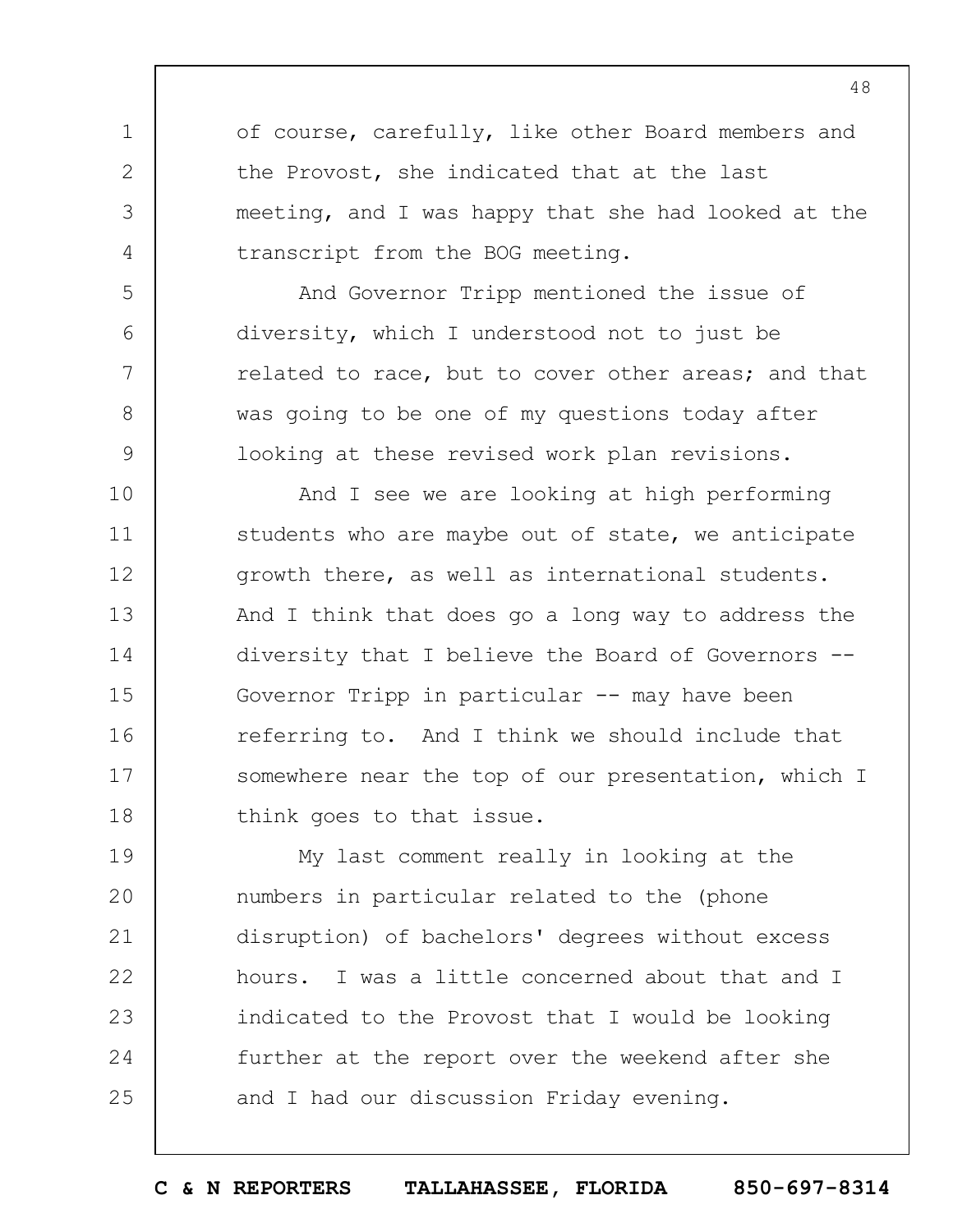And it looks to me like it's going to take us about nine or ten years to get where the SUS pretty much is by 2019. And that was the only other concern I had, that we may have to make sure we have an appropriate response to, when we do take our presentation forward.

1

2

3

4

5

6

7

8

9

10

19

I'm not sure if Provost David wanted to respond to any of that at all, but that would be - those would be two comments that I thought would be important.

11 12 PROVOST DAVID: Thank you for your comments, Trustee Grable.

13 14 15 16 TRUSTEE GRABLE: Thank you, Provost David. Did you have anything else you wanted to add, or do any other Board members have other comments or questions?

17 18 TRUSTEE WOODY: Madam Chairman, this is Trustee Woody.

TRUSTEE GRABLE: Trustee Woody.

 $20$ 21 22 23 24 25 TRUSTEE WOODY: This question is for the President. Has she had an opportunity to talk with any of the members from the Board of Governors in reference to the plan and get their idea? I understand that staff has been talking to the staff of the Board of Governors, but has the President

**C & N REPORTERS TALLAHASSEE, FLORIDA 850-697-8314**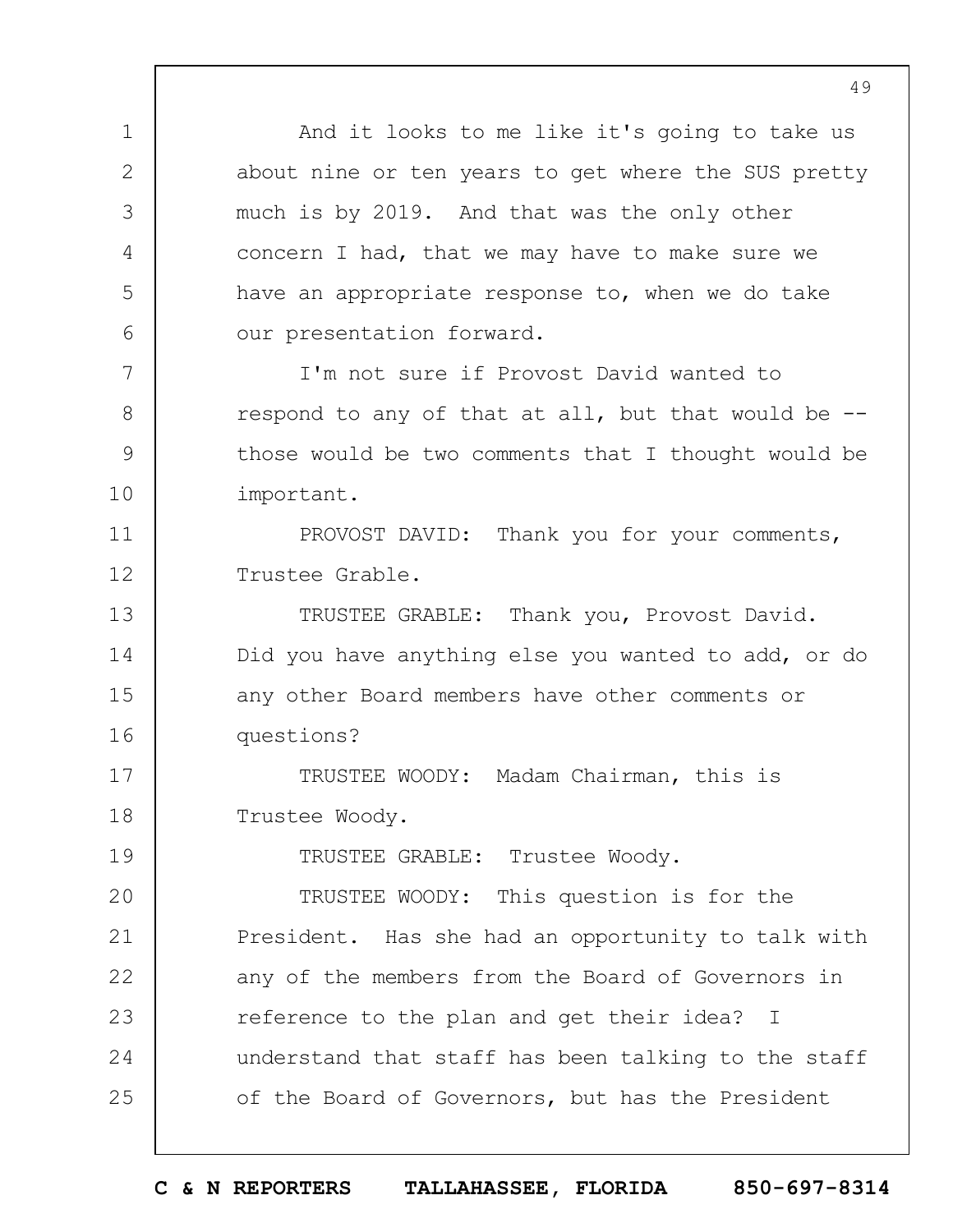1 2 3 4 5 6 7 8 9 10 11 12 13 14 15 16 17 18 19  $20$ 21 22 23 24 25 50 reached out to any of the Board of Governors and discussed the plan at all before September? PRESIDENT MANGUM: May I respond? TRUSTEE GRABLE: Yes, President Mangum, please. PRESIDENT MANGUM: Thank you. We have scheduled meetings with members of the Board of Governors before the September meeting. Yes, sir, we do have meetings scheduled, and we will be traveling around the state, and in some cases across the country, to meet with them. So they are set. TRUSTEE WOODY: Thank you. PRESIDENT MANGUM: Uh-huh. TRUSTEE GRABLE: And might I follow up? President Mangum, do you anticipate we may make any changes, or you're pretty much set that this, you know, once it's approved -- of course in your discussions with presidents elsewhere, is that notes for next year in your discussions with them? PRESIDENT MANGUM: I would expect that the plan that would be present is the plan that our Board of Trustees approves. TRUSTEE GRABLE: Okay. All righty. And one last -- yes?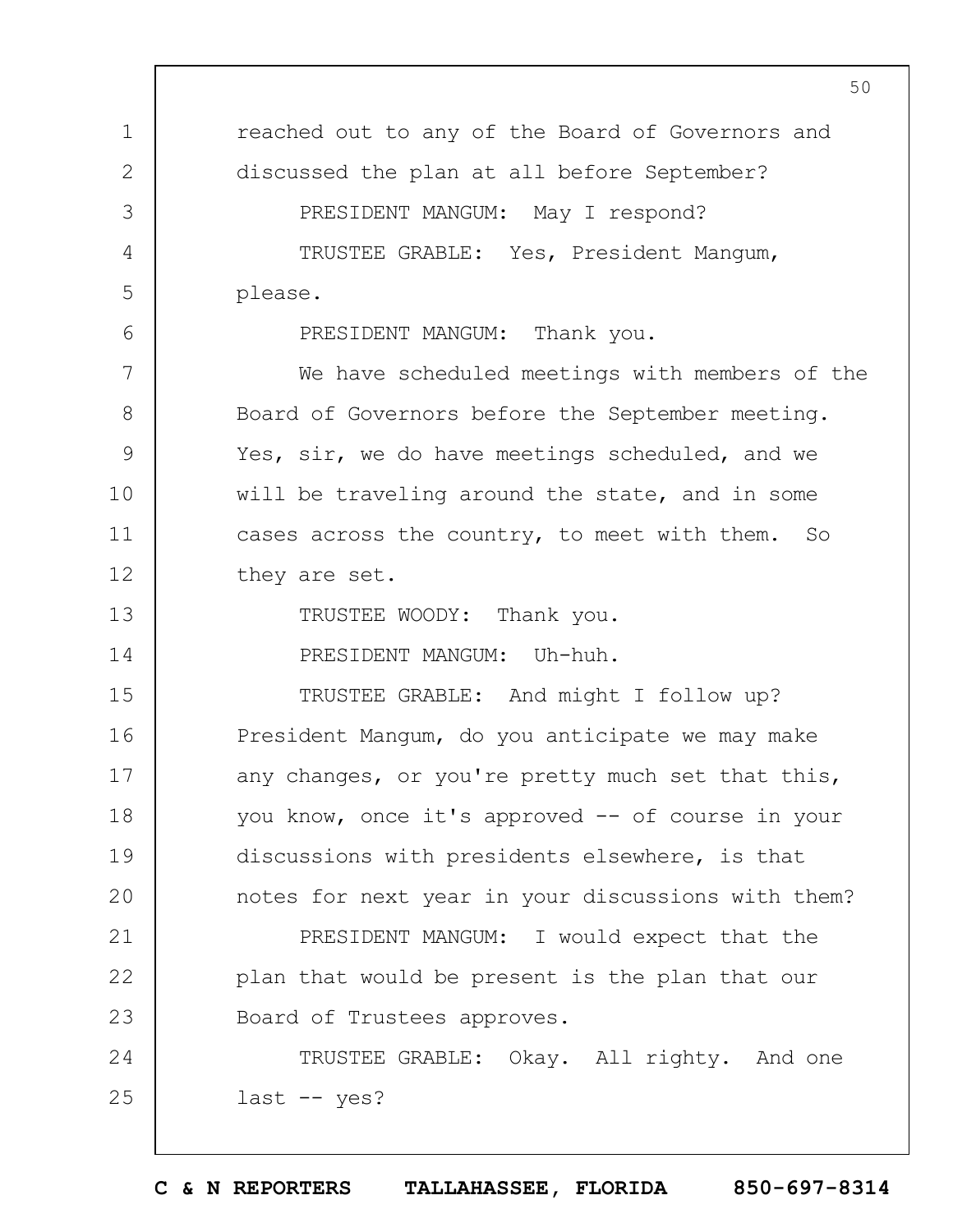CHAIRMAN MONTGOMERY: Oh, please continue. TRUSTEE GRABLE: Okay. One last question, and Provost David remembers when we talked on Friday night I asked this question, and I can tell, based on the report, that I was like -- the Provost's office and her staff feel quite confident about this work plan today.

1

2

3

4

5

6

7

17

8 9 10 11 12 13 And, Provost David, I mentioned that I would probably ask this again, you may recall. Are you comfortable and do you feel that we have a plan that if the Board approves it today would be one that we could expect the Board of Governors to hopefully agree with us on?

14 15 16 PROVOST DAVID: Well, thank you for the question. And, of course, I can affirmatively say yes because you used the word "hopefully."

TRUSTEE GRABLE: Okay.

18 19  $20$ 21 22 23 PROVOST DAVID: So we have been in conversations, and we will make that extra step of trying to reach out and talk with the Board of Governors individually. The last time they asked us to have a vision to reimagine what we think FAMU can be. We have done our best to do that.

24 25 That presents a whole host of different challenges, but we hope that they will support the

**C & N REPORTERS TALLAHASSEE, FLORIDA 850-697-8314**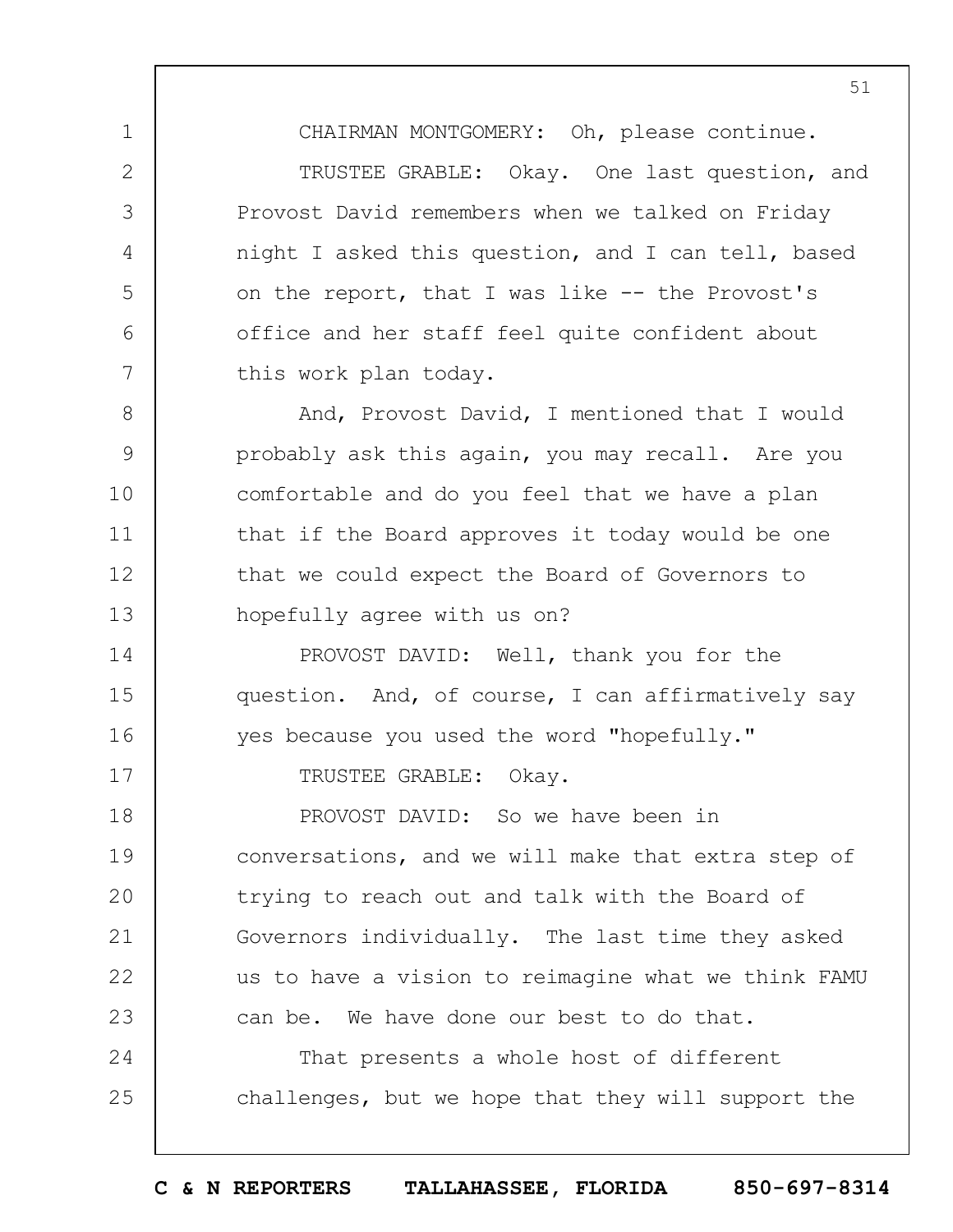fact that we are trying to imagine FAMU as FAMU can be, and that's all we can do, is hope that they will appreciate that and give us their support.

1

2

3

4

5

6

7

8

9

10

11

12

13

23

I think you -- embedded in your question was another question which is, am I confident? We have been taking into account already plans and steps to try and move things forward. We are working on different advising models. We are using the million dollars that we were provided to enhance what we're doing already. We've been in conversations with the registrar's office and academic advising about how we can do things differently.

14 15 16 17 18 19  $20$ 21 And so I am confident that we will be able to make progress. Certainly the significant progress that's shown in the 2021 column is going to require additional people to help make that happen, improving our academic advising ratio, student ratio; but we're going to make progress one way or another.

22 TRUSTEE GRABLE: Okay. Thank you, Provost David.

TRUSTEE WOODY: Thank you.

24 25 TRUSTEE GRABLE: And at this point, Chairman, please advise me, are we --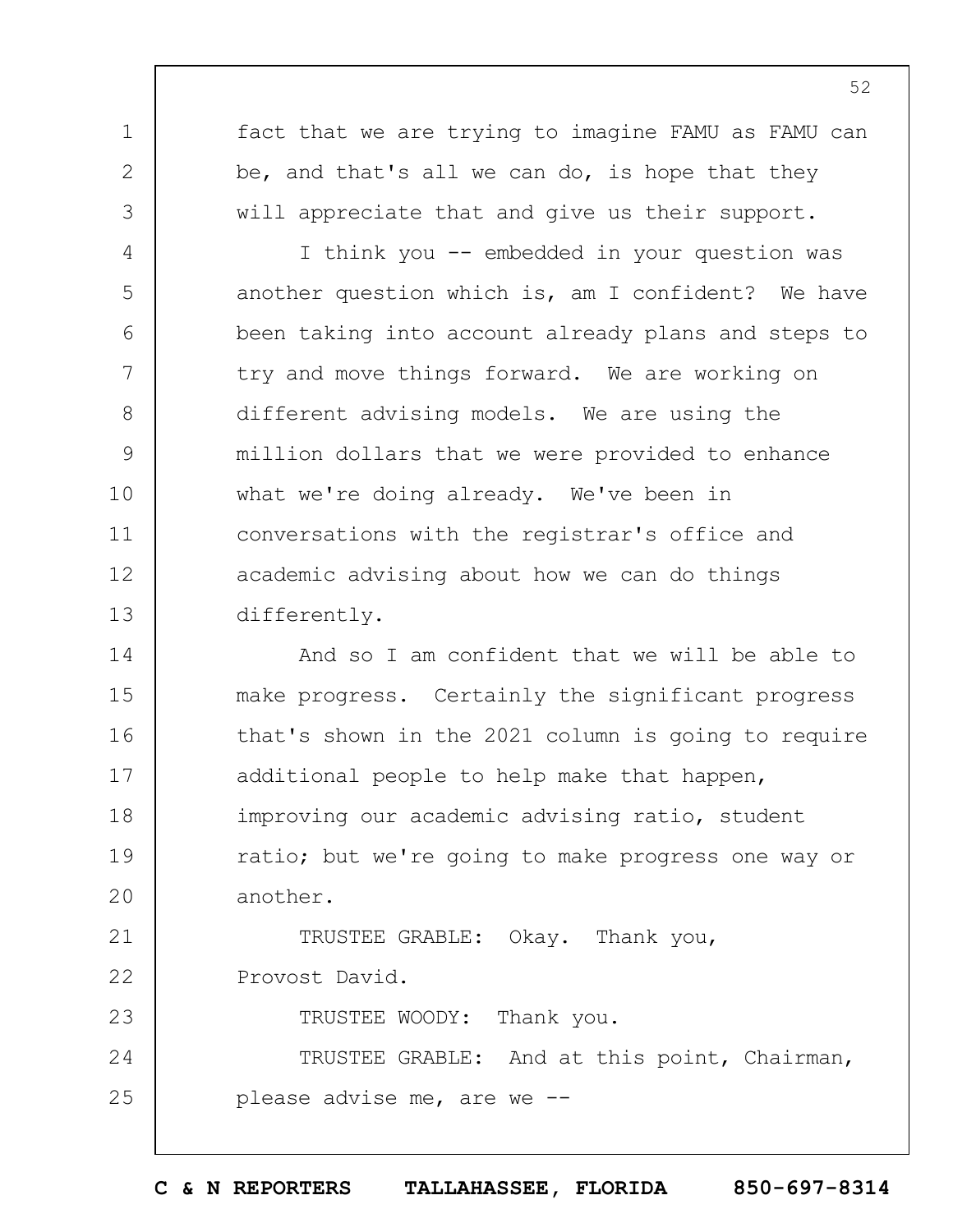1 2 3 4 5 6 7 8 9 10 11 12 13 14 15 16 17 18 19  $20$ 21 CHAIRMAN MONTGOMERY: I'll take it. I'll take it from here. Thank you, Trustee Grable. TRUSTEE GRABLE: You're welcome. CHAIRMAN MONTGOMERY: As we close the discussion and move on to approval, I'll share that I have asked Doctor Mangum to brief each Trustee who will be in attendance at the Board of Governors meeting prior to that meeting. I've also asked if the administration would review and contact on an individual basis -- having reviewed the tape of the prior meeting, contact on an individual basis individual members of the Board of Governors who did have questions during that period of time; and then finally, as we move forward, again, there needs to be a commitment from the administration to get this information to us prior. I had anticipated a much shorter call, and I'm still of the belief that individual calls to members of the Board will allow for these types of questions to be answered prior to getting in a Board meeting.

22 23 24 25 Doctor Mangum has stated in writing that she disagrees and she will not do it that way, and I don't think she understands that when she receives a direction, it's not a request. But she believes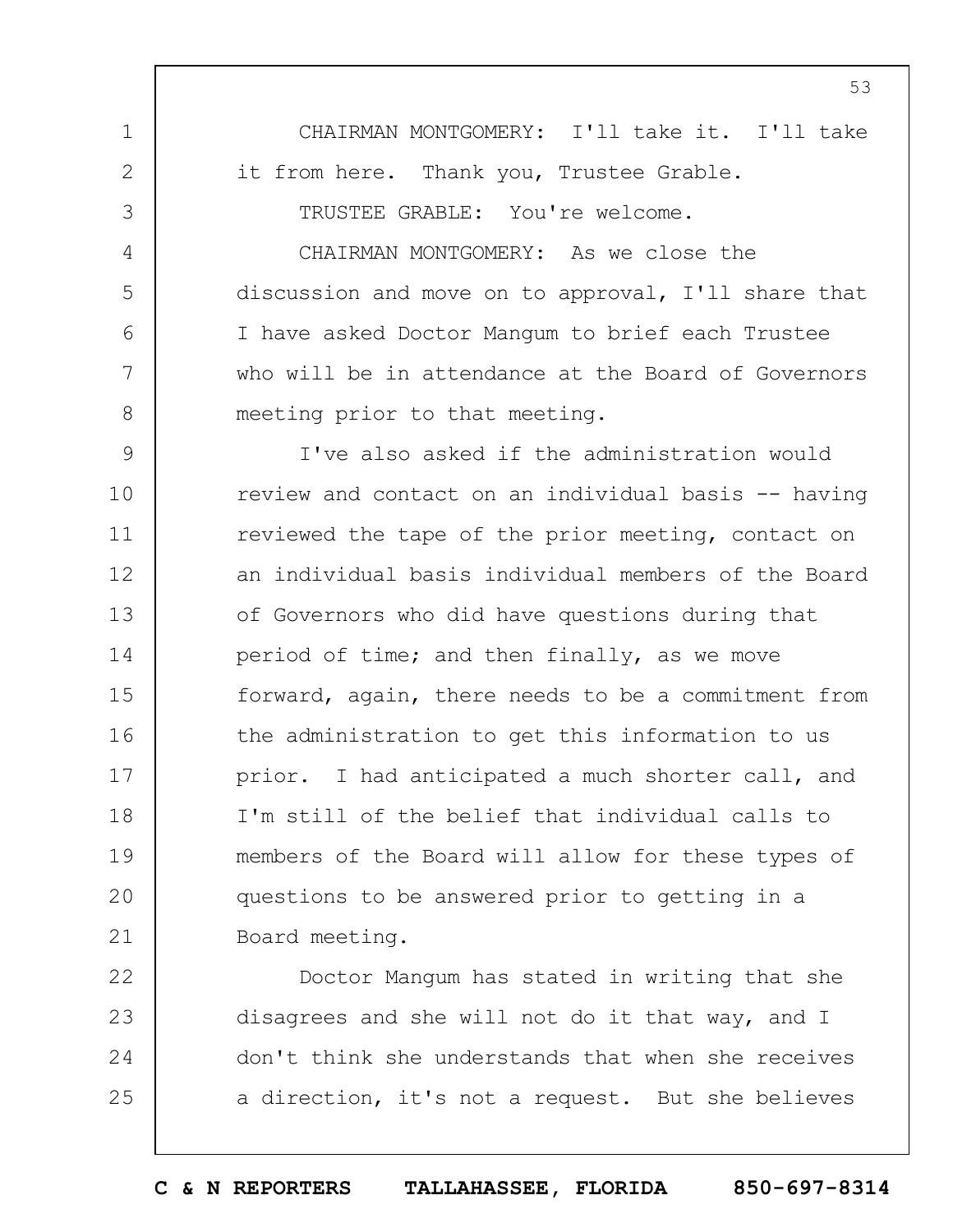1 2 3 4 5 6 7 8 9 10 11 12 13 14 15 16 17 18 19  $20$ 21 22 23 24 25 54 we talk about it during the public call; I believe she calls and talks to individual meetings (sic). You'll hear more about that, but given that's where we are, is there a motion to approve the work plan? TRUSTEE WOODY: So move. TRUSTEE ALSTON: Second. CHAIRMAN MONTGOMERY: The motion has been made and properly seconded. Any additional discussion? (NO RESPONSE). CHAIRMAN MONTGOMERY: Hearing none, all those in favor please indicate by saying aye. (AFFIRMATIVE INDICATIONS). CHAIRMAN MONTGOMERY: Any opposed, nay. (NO RESPONSE). CHAIRMAN MONTGOMERY: The motion carries unanimously. There being no further business for the Board, this meeting is adjourned. Thank you. (WHEREUPON, THE MEETING WAS ADJOURNED).  $\star$   $\star$   $\star$   $\star$